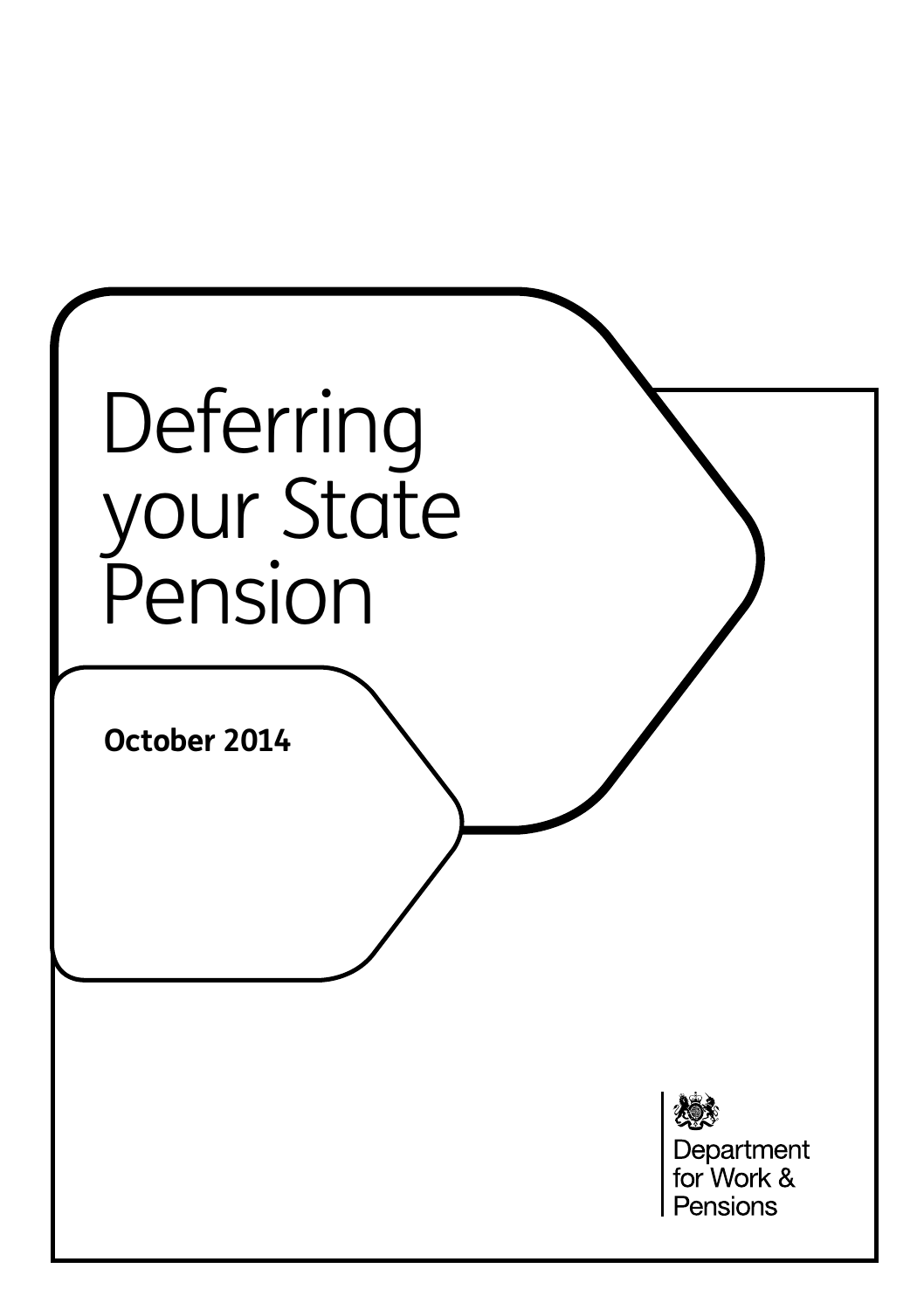# **Contents**

- **4** Introduction
- **5** When can I get my State Pension?
- **6** Putting off claiming your State Pension
- **8** What are my choices?
- **9** How much more money could I get?
- **10** Extra State Pension
- **11** Lump-sum payment
- **18** What if I am already claiming my State Pension?
- **18** Are there times when putting off claiming State Pension would not earn me extra money?
- **19** Shared additional pension
- **20** What counts as 'weekly State Pension' if I put off claiming State Pension?
- **21** How would State Pension deferral affect my other benefits and tax credits?
- **24** Your State Pension and tax
- **28** Choosing when you receive your lump-sum payment
- **30** How different circumstances affect extraState Pension and lump-sum payments
- **30** What happens if I die?
- **31** What happens if my husband, wife or civil partner dies?
- **33** How much extra State Pension or lump-sum payment will I inherit if my husband, wife or civil partner dies?
- **33** What if I remarry or form a new civil partnership?
- **34** Guaranteed Minimum Pension
- **34** How we pay inherited extra State Pension and lump-sum payments
- **35** What if I qualify for basic State Pension based on my husband's, wife's or civil partner's National Insurance contributions record?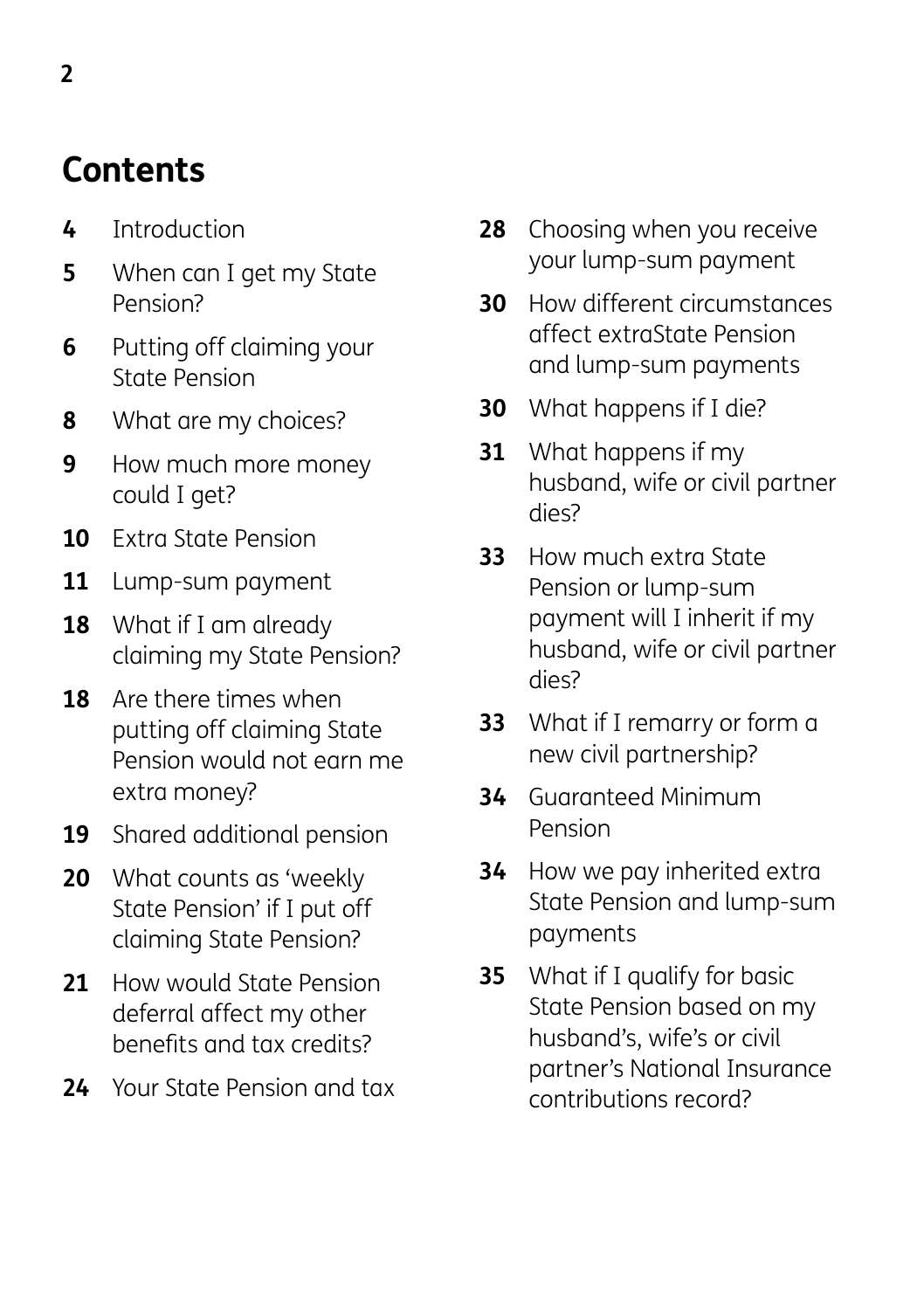- **37** What if I get divorced or my civil partnership legally ends (is dissolved)?
- **38** What if I die and I am not married or in a civil partnership?
- **39** What if I am in hospital while I am putting off claiming is my State Pension?
- **39** Does living outside the UK affect State Pension deferral?
- **43** Paying UK tax on extra State Pension and lump-sum payments if you are living outside the UK
- **44** If you reached State Pension age before 6 April 2005 special rules apply
- **45** How do I decide what to do?
- **47** Helping you decide – find out how much your State Pension is likely to be
- **48** Some common questions about State Pension deferral
- **54** Where can I find out more?
- **55** Organisations you may find useful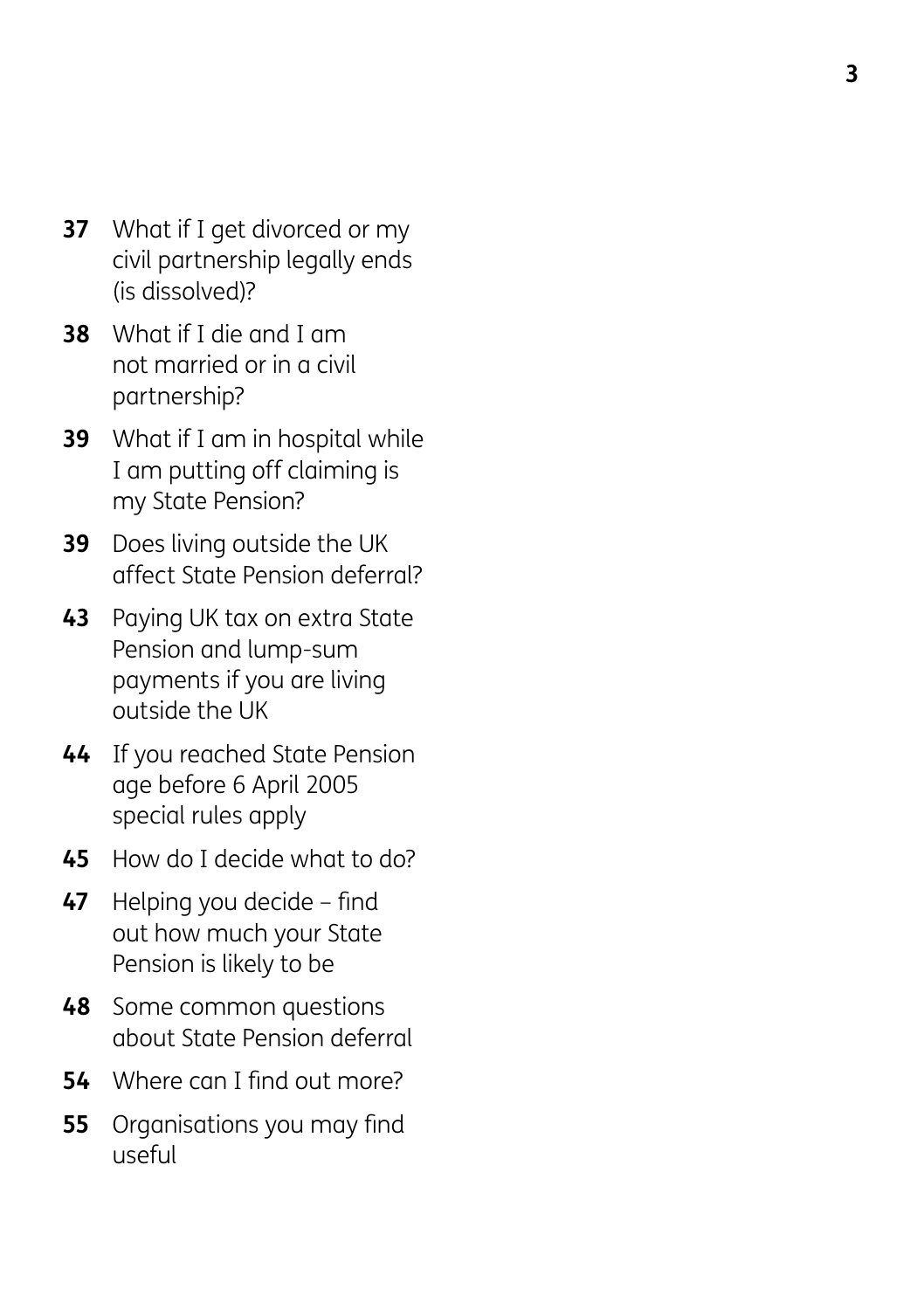# **Introduction**

State Pension deferral is when you put off claiming, or decide to give up getting, your State Pension until a time that suits you. This means that when you do claim, or claim again, you could get more money.

### **Important - changes to State Pension**

This leaflet contains information about deferring your State Pension under the existing system.

The government is changing the State Pension from April 2016. The new State Pension will be for:

- men born on or after 6 April 1951, and
- women born on or after 6 April 1953.

From December 2018, the government is also raising the State Pension age for both men and women, which will start to increase to reach 66 in October 2020.

Further changes will gradually increase men's and women's State Pension age to 67 between 2026 and 2028.

**This leaflet contains information about deferring your State Pension under the existing system, so is relevant for people reaching State Pension age before 6 April 2016.**

**You can still defer your State Pension under the new system, but the rules will change. Find out more at** 



**www.gov.uk/new-state-pension/eligibility**

If you already get State Pension, or if you reach State Pension age before 6 April 2016, the existing rules for State Pension will apply. This will also include you if you continue, or start, to defer your pension on or after 6 April 2016.

If your husband, wife or civil partner reaches State Pension age after this date, their State Pension will be affected. Any State Pension you may get on the basis of their National Insurance contribution record or State Pension, will be based on their National Insurance contribution record for the period up to 5 April 2016 and will not include any contributions they make after that date.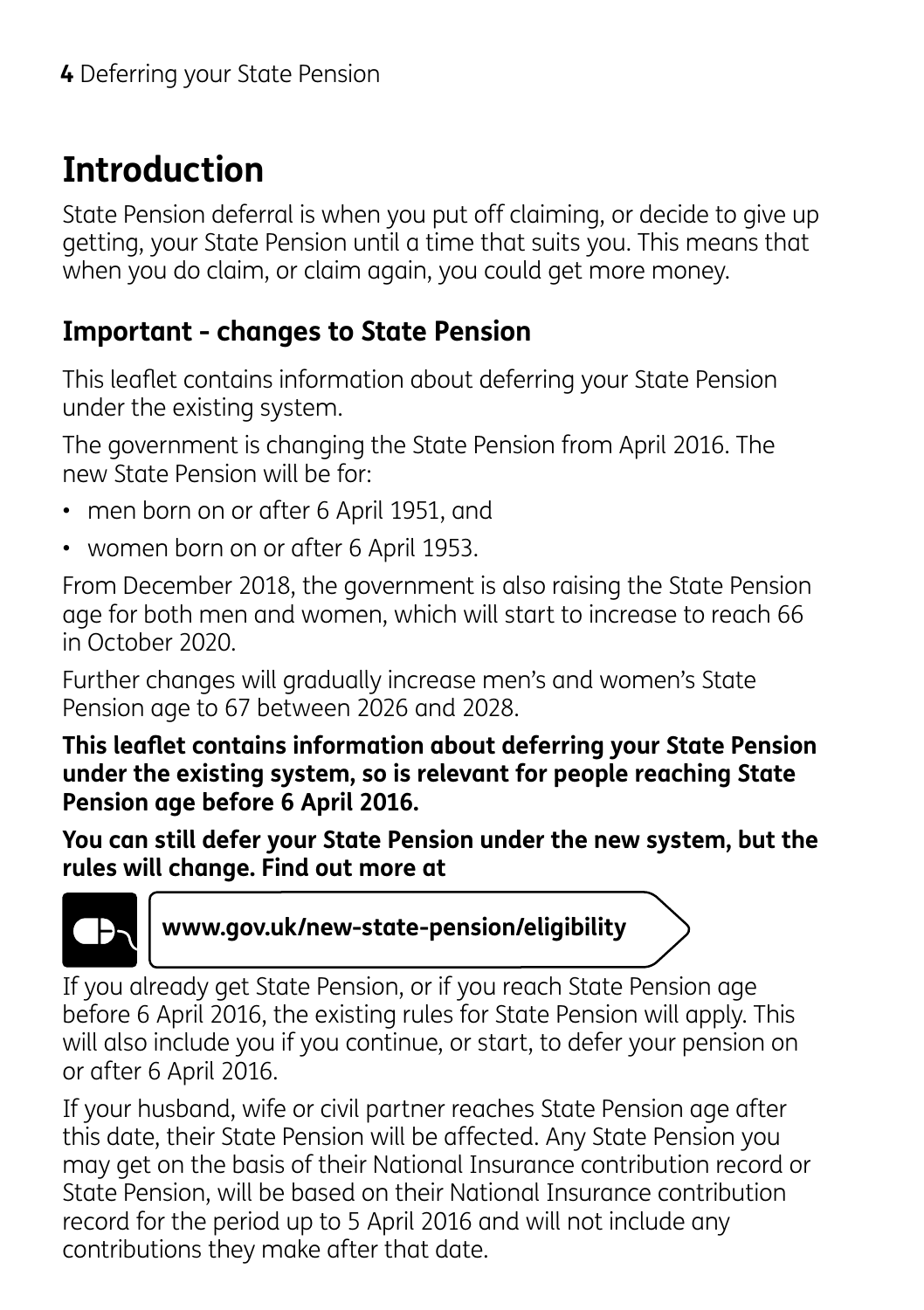# **When can I get my State Pension?**

You can get your State Pension when you reach State Pension age, but you need to be entitled to it and claim it.

#### **You do not usually get your State Pension automatically – you have to claim it.**

If you are already getting benefits from us, we should have enough information about you to start paying you your State Pension. You only need to contact us if you want to defer your State Pension (see page 6).

At the moment, the State Pension age for men born before 6 December 1953 is 65. For women born after 5 April 1950 but before 6 December 1953, their State Pension age is between 60 and 65.

#### **Increase in State Pension age**

Under the Pensions Act 2011, women's State Pension age will increase more quickly to 65 between April 2016 and November 2018. From December 2018, the State Pension age for both men and women will start to increase to reach 66 in October 2020.

These changes affect you if you're:

- a woman born on or after 6 April 1953
- a man born on or after 6 December 1953.

The government will increase State Pension age to 67 from between 2026 and 2028. This will affect everyone born on or after 6 April 1960 but before 6 April 1969. If you were born after 5 April 1969 but before 6 April 1977, you are not affected as you already have a State Pension age of 67.

The government plans to regularly review the State Pension age. The first review will be completed before May 2017.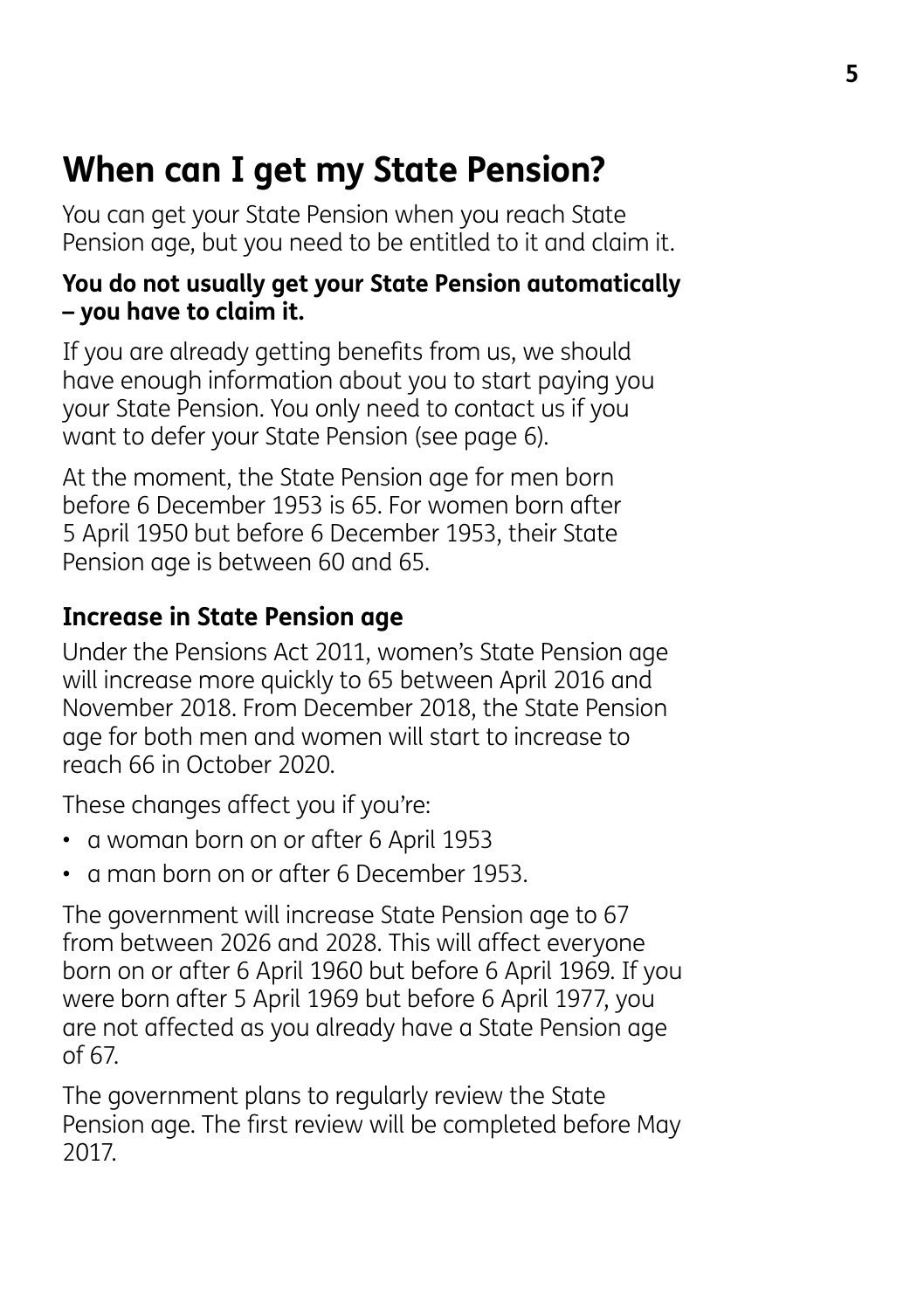Go to

The date you reach State Pension age will depend on when you were born. To find out your State Pension age, look at the proposed changes to State Pension age on our website.



**www.gov.uk/calculate-state-pension**

## **Putting off claiming your State Pension**

You may be able to get more State Pension by putting off your claim. This means delaying when you start to get your State Pension, or choosing to stop claiming your State Pension for a time. This is known as 'State Pension deferral'.

The amount of extra money you get depends on how long you put off claiming your State Pension. You may choose one of these two options:

- taking a higher weekly State Pension for life, or
- taking a one-off, taxable lump-sum payment if you put off claiming your State Pension for at least 12 months, and then getting your normal weekly State Pension for life.

For example, if you put off claiming your State Pension for a year, when you do claim you could get an extra 10.4% – that's about an extra £1 for every £10 of State Pension you get. Or, you could get your weekly State Pension paid at the normal rate, plus a one-off, taxable lump sum. This lump sum is based on:

- the total amount of State Pension you would have received if you had not put off claiming, plus
- interest at about 2% above the Bank of England 'base rate'.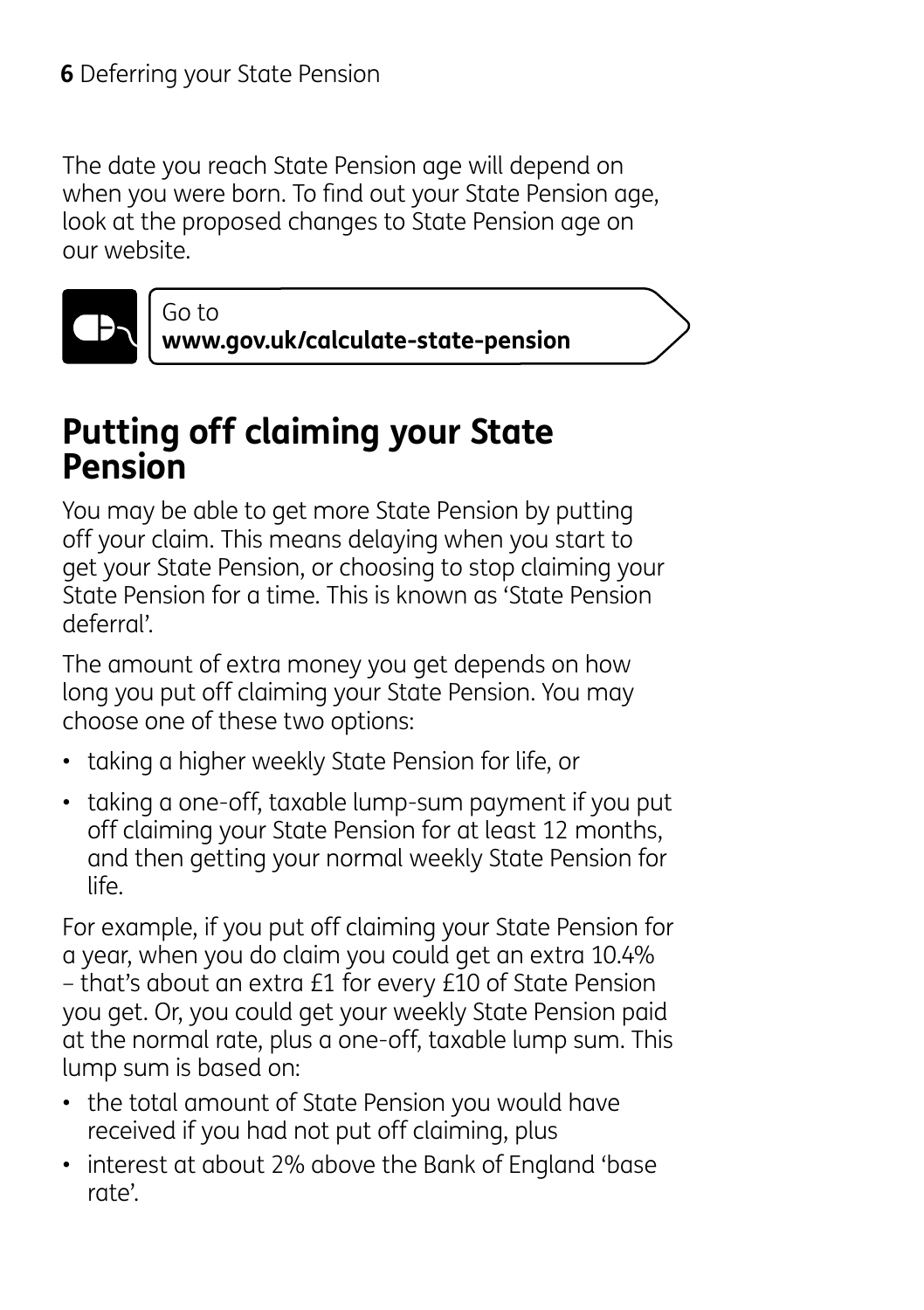If you are already getting your State Pension, you can choose to stop getting it for a while to build up extra State Pension or a lump sum.

If you are thinking about putting off claiming your State Pension, this guide has important information you should read before you decide.

There's a summary overleaf that explains the choices you have and there's more information on pages 48 to 54.

If, after reading the summary, you think putting off claiming your State Pension might be a good option for you, you should read the other parts of this guide. These explain the rules in more detail.

Not everything in this guide will apply to you – the contents pages will help you find what you need.

### **State Pension and Income Tax**

Your State Pension and any extra State Pension are included in your income when working out any Income Tax you have to pay. You may have to pay Income Tax on the lump-sum State Pension, but it is taxed differently from your State Pension and any extra State Pension.

You will find more information in this leaflet.

#### **We can help explain the choices you have, but we can't give you financial advice or suggest the best choice for you.**

Before you decide what to do, you may want to speak to an independent adviser, or with organisations that give information and advice on pensions. If you are thinking about getting independent advice, you may have to pay for it.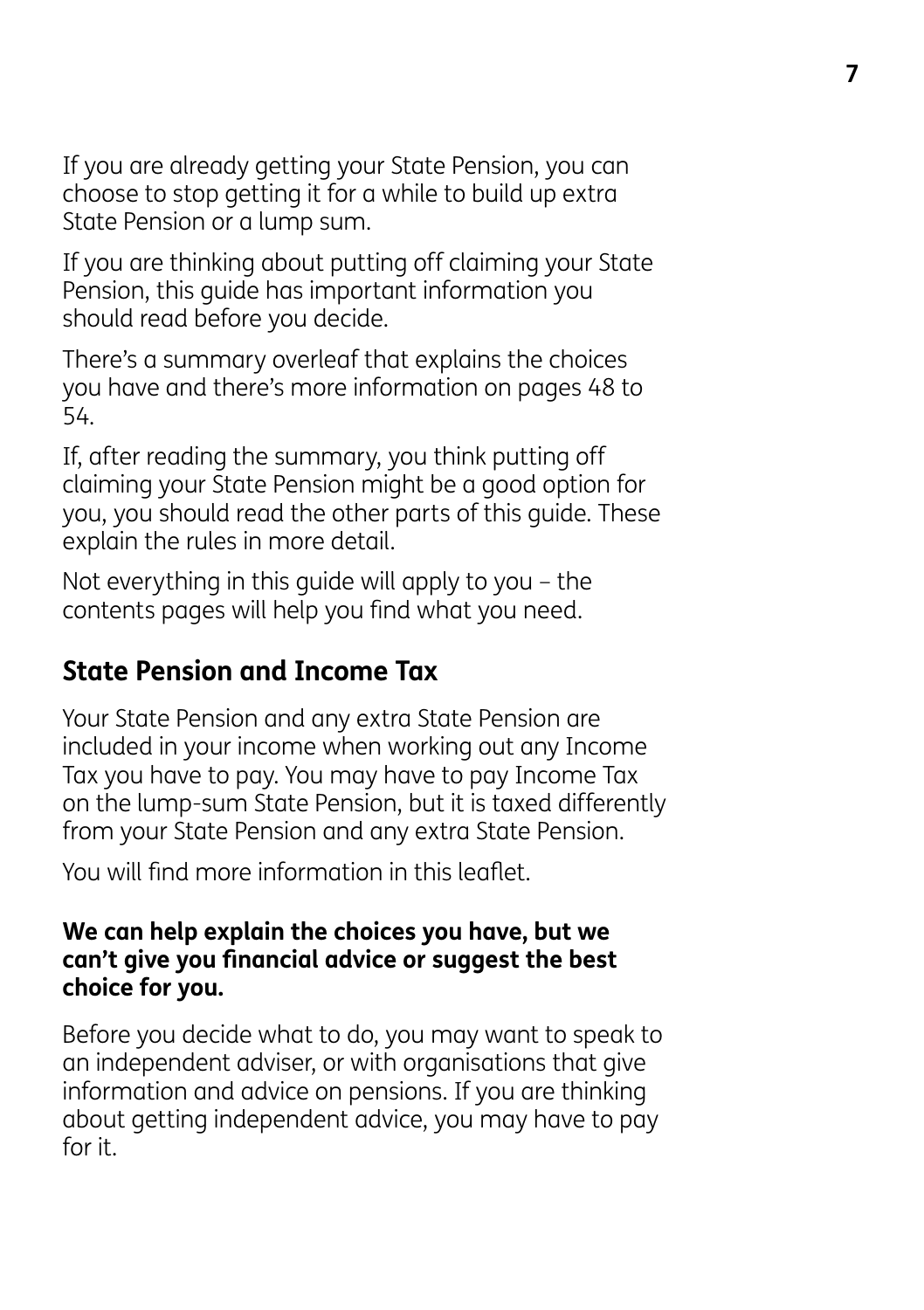## **What are my choices?**

You can choose when you want to start claiming your State Pension.

Your State Pension age is the earliest you can start getting your State Pension, but it does not mean you have to give up work. If you choose to work for even a year or two longer, you are likely to take home more money because you do not pay any National Insurance when you are over State Pension age. Many people expect to work longer unless they have savings and investments that will give them enough money to retire.

If you are working when you reach State Pension age, you can:

- carry on working and claim your State Pension
- carry on working and put off claiming your State Pension to build up more money for the future
- stop working and claim your State Pension, or
- stop working and put off claiming your State Pension.

If you are working when you reach State Pension age, you can choose to get your State Pension then or you can put off claiming it.

If you are already getting State Pension, you can choose to stop claiming it for a while to build up more money for the future, but you can only do this once.

If you claim Pension Credit while you are putting off claiming your State Pension, we will work out your Pension Credit as if you were getting your State Pension. We cannot pay Pension Credit instead of the State Pension you have chosen to put off getting.

From April 2011, if you or your partner decide to put off, or have already put off, claiming your State Pension while claiming Pension Credit, you will not build up extra State Pension or the lump sum for the days you are getting Pension Credit.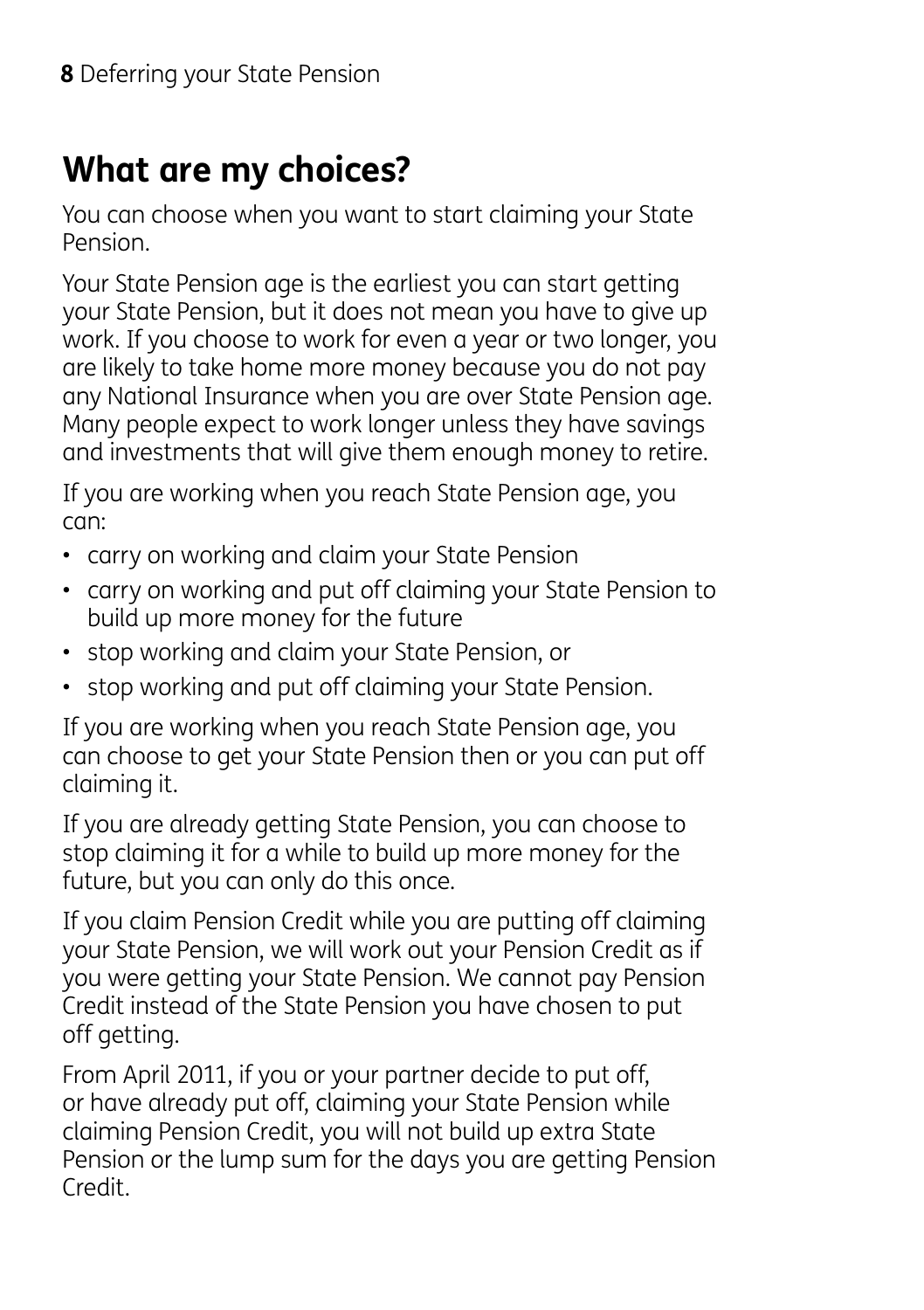If you or your partner have put off claiming your State Pension and would like more information about how this change may affect your Pension Credit or your State Pension, please contact us. See page 55 for contact details.

We use 'partner' to mean:

- a person you live with who is your husband, wife or civil partner, or
- a person you live with as if you are a married couple.

See page 21 for more information about putting off claiming your State Pension while getting other benefits.

# **How much more money could I get?**

How much money you could get will depend on how much State Pension you would get if you made a claim at State Pension age, and how long you put off claiming it.

You may be able to choose between:

- extra State Pension each week for the rest of your life when you claim your State Pension, or
- a one-off, lump-sum payment.

Whichever you choose, you may have to pay tax on it.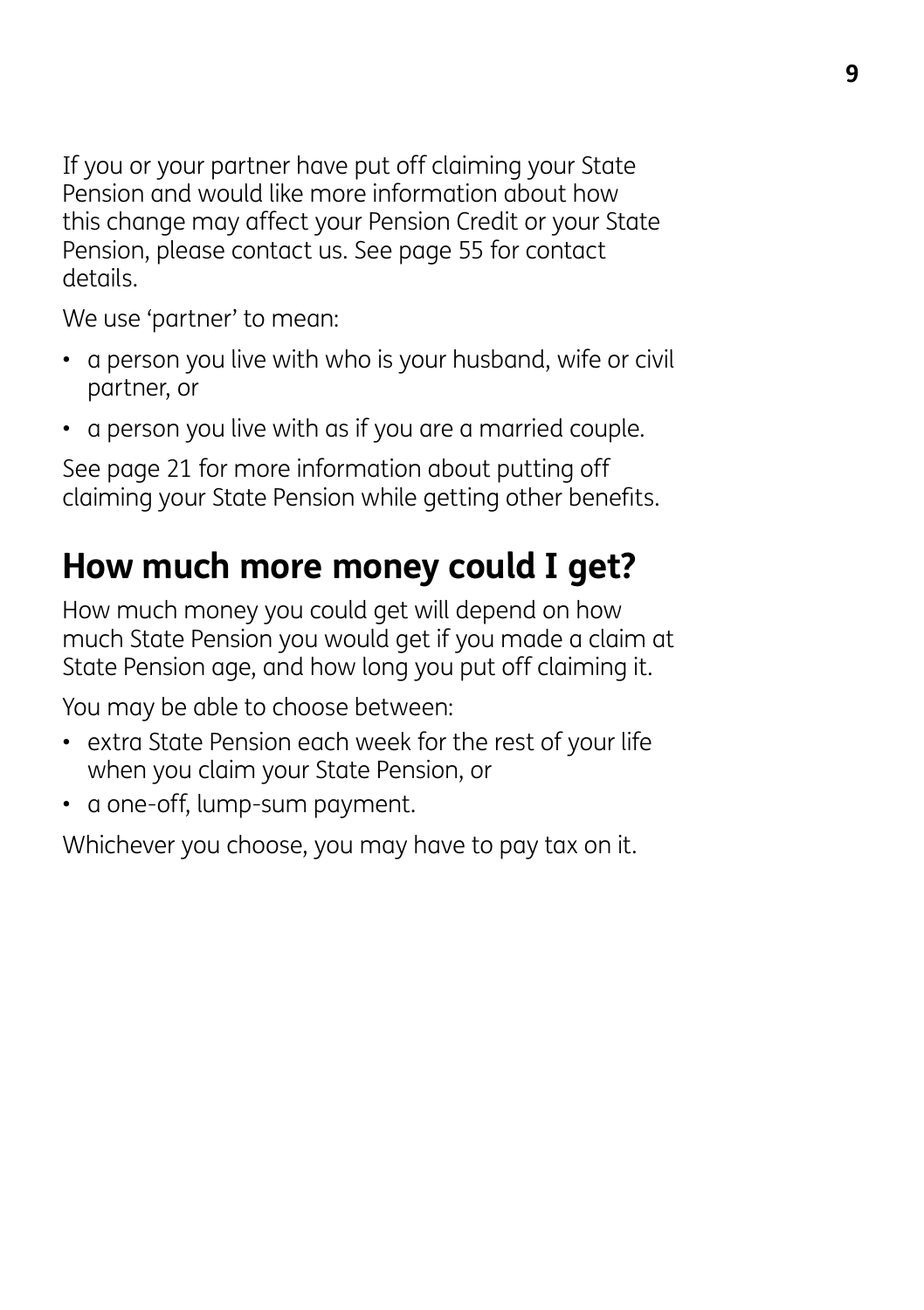Income Tax is not taken off your State Pension, even if you have to pay tax. If you are working while claiming your State Pension, Income Tax will be taken from your wage and will take into account your income, State Pension and any other pension. If you do not work but get another pension, the pension provider will usually take off the Income Tax due on your total income, including your State Pension. If these situations don't apply, you may have to fill in a tax return so that you can pay any Income Tax due.

There's more information about how you pay tax on your State Pension online.



Go to **www.gov.uk/tax-national-insuranceafter-state-pension-age**

## **Extra State Pension**

To have your extra State Pension paid each week with your State Pension, you must put off claiming your State Pension for at least five weeks.

For each full year you put off claiming, you could get about an extra £1 a week for every £10 of your State Pension.

Your extra State Pension counts as income when working out Pension Credit, Housing Benefit and tax credits. Contact your local council to see if it affects any reduction in council tax you may get.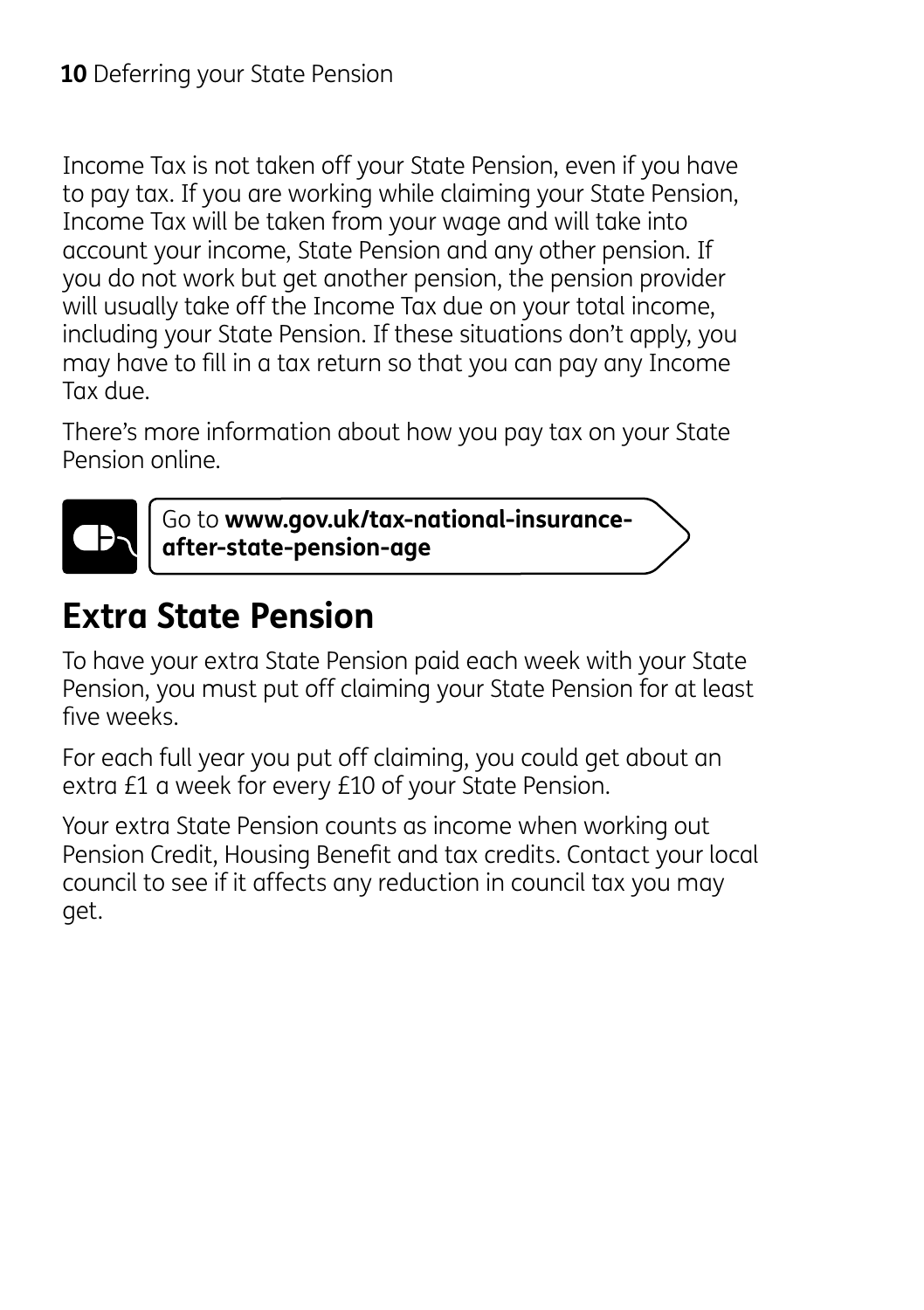## **Lump-sum payment**

You can choose to have your extra money paid as a lump sum, if you put off claiming your State Pension for at least one year without a break.

This means that you will get a one-off payment based on the amount of State Pension you would have got if you had been claiming it, as well as interest on this amount. (The interest will always be at least 2% above the Bank of England 'base rate'.) You will also get your State Pension at the normal rate when you claim it.

If you get a lump-sum payment:

- you may have to pay Income Tax on it (this depends on any other income you may have)
- and you are making a new claim to Pension Credit or Housing Benefit, it will not be taken into account when working out your entitlement for these benefits.

There's more about this on pages 28 to 38.

You can only start building up a lump sum from 6 April 2005, when the rules changed. This means that if you put off claiming before that date, it will only count for extra weekly State Pension, not a lump sum. (See page 44 for more about the options for people who reached State Pension age before 6 April 2005.)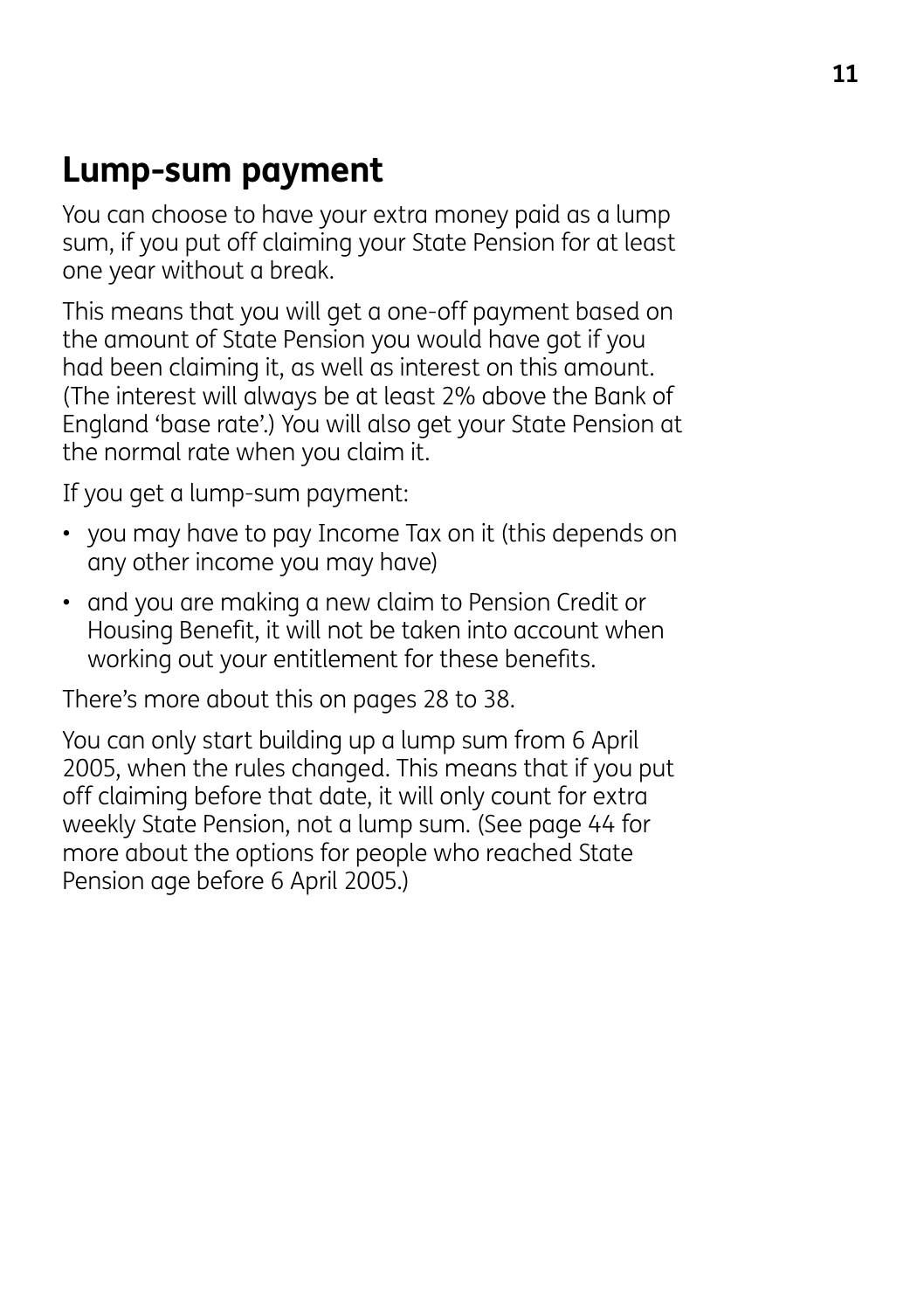#### **Example – Extra State Pension**

Ann reached State Pension age in 2011 and decided to put off claiming her State Pension. She starts claiming it from May 2013. On the date she claims, her weekly State Pension (before we add any extra State Pension) is £120.

Ann has put off claiming for 100 weeks. This means she is entitled to an extra £24 a week on top of her £120. We have worked this out as follows.

For every five weeks she put off claiming, we pay Ann 1% of the weekly pension she would have been receiving during that time. To work out Ann's extra State Pension for each year she put off claiming, we divide this 1% figure by five. In Ann's case this is:

£120 divided by  $500 = £0.24$  (500 is 1% of Ann's State Pension for every five weeks she put off claiming).

£0.24 x 100 (the number of weeks Ann put off claming) = £24

Ann will get a total State Pension of £144 a week when she claims. This is made up of her £120 a week State Pension plus her £24 a week extra State Pension.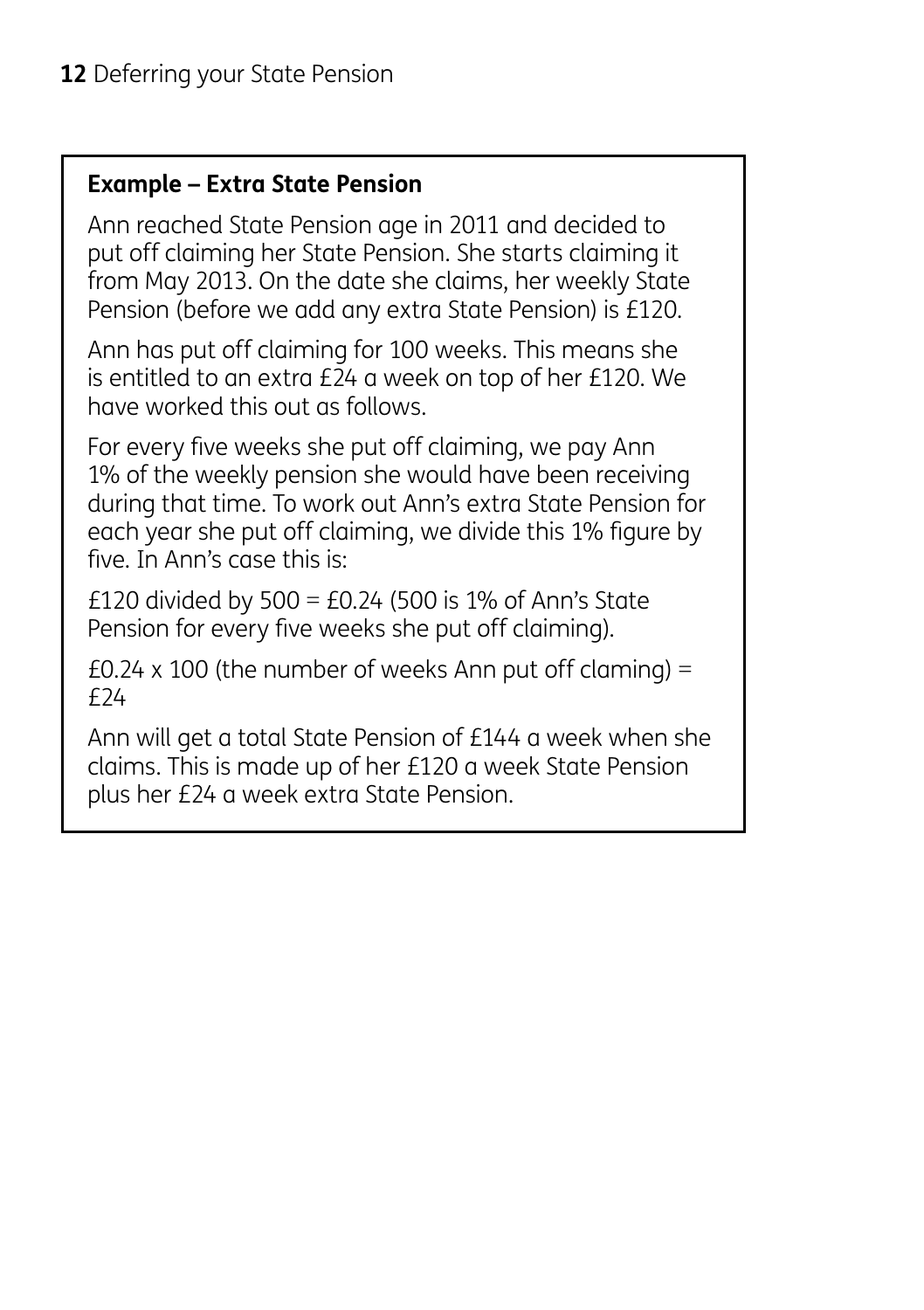| Weekly<br><b>State</b><br><b>Pension</b> | <b>Years</b><br>you put<br>off<br>claiming<br>your<br><b>State</b><br><b>Pension</b> | Amount<br>of State<br><b>Pension</b><br>you have<br>given up | Lump-sum<br>payment<br>you could<br>get, before<br>tax (see<br>the notes<br>below) | <b>Extra State</b><br>Pension you<br>could get,<br>before tax<br>(see the notes<br>below) |              | Once you start<br>getting your<br>extra State Pension<br>each week, how<br>much it could add<br>up to after 5, 10 or<br>15 years, before tax |                   |                   |
|------------------------------------------|--------------------------------------------------------------------------------------|--------------------------------------------------------------|------------------------------------------------------------------------------------|-------------------------------------------------------------------------------------------|--------------|----------------------------------------------------------------------------------------------------------------------------------------------|-------------------|-------------------|
|                                          |                                                                                      |                                                              |                                                                                    | Each<br>week                                                                              | Each<br>year | After<br>5 years                                                                                                                             | After<br>10 years | After<br>15 years |
| £50                                      | $\mathbf 1$                                                                          | £2,600                                                       | £2,630                                                                             | £5.20                                                                                     | £270         | £1,352                                                                                                                                       | £2,704            | £4,056            |
|                                          | $\overline{2}$                                                                       | £5,200                                                       | £5,330                                                                             | £10.40                                                                                    | £541         | £2,704                                                                                                                                       | £5,408            | £8,112            |
|                                          | $\overline{3}$                                                                       | £7,800                                                       | £8,100                                                                             | £15.60                                                                                    | £811         | £4,056                                                                                                                                       | £8,112            | £12,168           |
|                                          | 4                                                                                    | £10,400                                                      | £10,930                                                                            | £20.80                                                                                    | £1,082       | £5,408                                                                                                                                       | £10,816           | £16,224           |
|                                          | 5                                                                                    | £13,000                                                      | £13,840                                                                            | £26.00                                                                                    | £1352        | £6,760                                                                                                                                       | £13,520           | £20,280           |
| £60                                      | $\mathbf 1$                                                                          | £3,120                                                       | £3,160                                                                             | £6.24                                                                                     | £324         | £1,622                                                                                                                                       | £3,245            | £4,867            |
|                                          | $\overline{2}$                                                                       | £6,240                                                       | £6,400                                                                             | £12.48                                                                                    | £649         | £3,245                                                                                                                                       | £6,490            | £9,734            |
|                                          | $\overline{3}$                                                                       | £9,360                                                       | £9,720                                                                             | £18.72                                                                                    | £973         | £4,867                                                                                                                                       | £9,734            | £14,602           |
|                                          | 4                                                                                    | £12,480                                                      | £13,120                                                                            | £24.96                                                                                    | £1,298       | £6,490                                                                                                                                       | £12,979           | £19,469           |
|                                          | 5                                                                                    | £15,600                                                      | £16,610                                                                            | £31.20                                                                                    | £1,622       | £8,112                                                                                                                                       | £16,224           | £24,336           |
| £70                                      | $\mathbf 1$                                                                          | £3,640                                                       | £3,690                                                                             | £7.28                                                                                     | £379         | £1,893                                                                                                                                       | £3,786            | £5,678            |
|                                          | $\overline{2}$                                                                       | £7,280                                                       | £7,460                                                                             | £14.56                                                                                    | £757         | £3,786                                                                                                                                       | £7,571            | £11,357           |
|                                          | $\overline{3}$                                                                       | £10,920                                                      | £11,340                                                                            | £21.84                                                                                    | £1,136       | £5,678                                                                                                                                       | £11,357           | £17,035           |
|                                          | 4                                                                                    | £14,560                                                      | £15,310                                                                            | £29.12                                                                                    | £1,514       | £7,571                                                                                                                                       | £15,142           | £22,714           |
|                                          | 5                                                                                    | £18,200                                                      | £19,380                                                                            | £36.40                                                                                    | £1,893       | £9,464                                                                                                                                       | £18,928           | £28,392           |
| £80                                      | $1\,$                                                                                | £4,160                                                       | £4,210                                                                             | £8.32                                                                                     | £433         | £2,163                                                                                                                                       | £4,326            | £6,490            |
|                                          | $\overline{2}$                                                                       | £8,320                                                       | £8,530                                                                             | £16.64                                                                                    | £865         | £4,326                                                                                                                                       | £8,653            | £12,979           |
|                                          | $\overline{3}$                                                                       | £12,480                                                      | £12,960                                                                            | £24.96                                                                                    | £1,298       | £6,490                                                                                                                                       | £12,979           | £19,469           |
|                                          | 4                                                                                    | £16,640                                                      | £17,490                                                                            | £33.28                                                                                    | £1,731       | £8,653                                                                                                                                       | £17,306           | £25,958           |
|                                          | 5                                                                                    | £20,800                                                      | £22,140                                                                            | £41.60                                                                                    | £2,163       | £10,816                                                                                                                                      | £21,632           | £32,448           |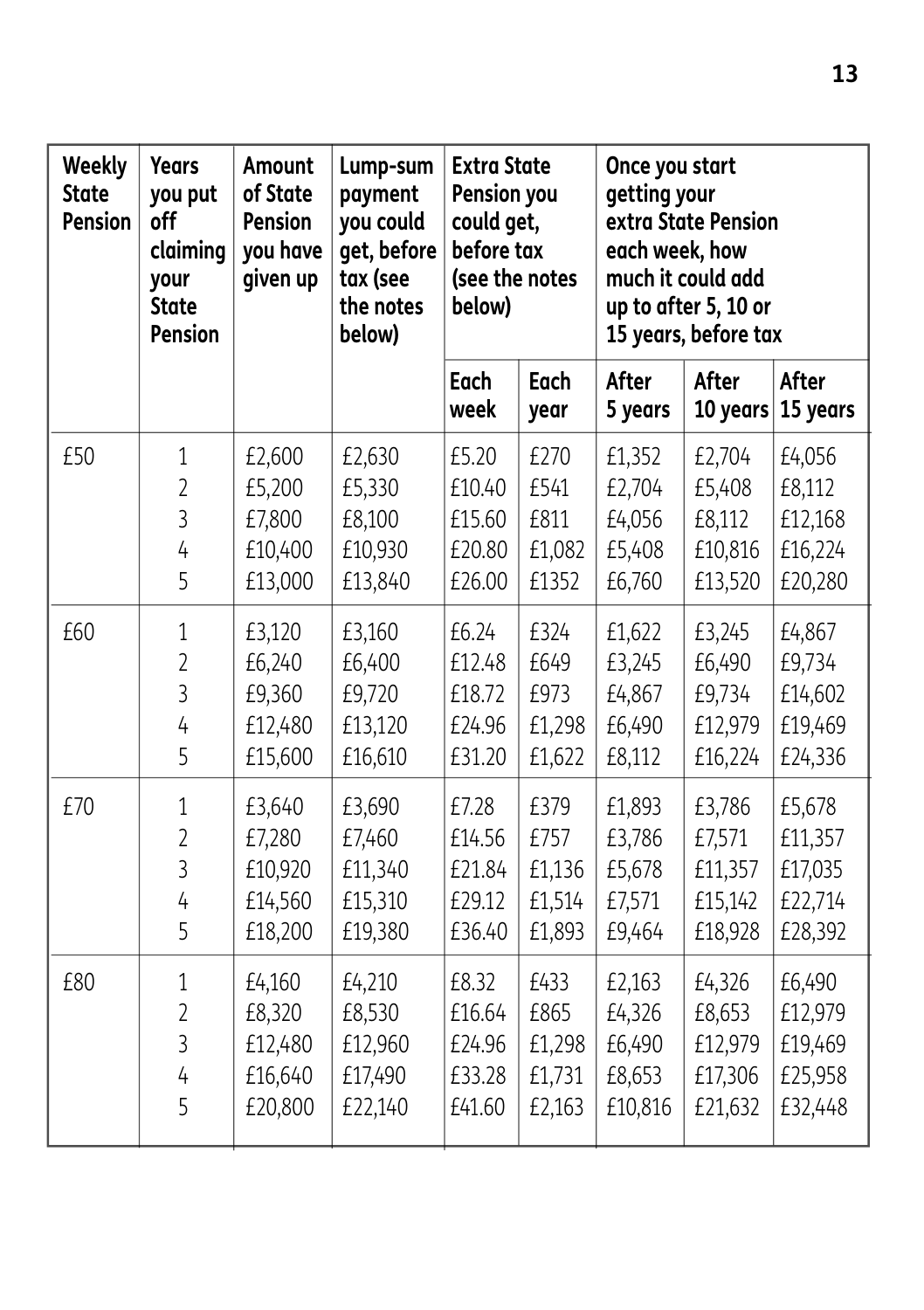| Weekly<br><b>State</b><br>Pension | <b>Years</b><br>you put<br>off<br>claiming<br>your<br><b>State</b><br><b>Pension</b> | <b>Amount</b><br>of State<br><b>Pension</b><br>you have<br>given up | Lump-sum<br>payment<br>you could<br>get, before<br>tax (see<br>the notes<br>below) | <b>Extra State</b><br>Pension you<br>could get,<br>before tax<br>(see the notes<br>below) |                     | Once you start<br>getting your<br>each week, how | extra State Pension<br>much it could add<br>up to after 5, 10 or<br>15 years, before tax |                   |  |
|-----------------------------------|--------------------------------------------------------------------------------------|---------------------------------------------------------------------|------------------------------------------------------------------------------------|-------------------------------------------------------------------------------------------|---------------------|--------------------------------------------------|------------------------------------------------------------------------------------------|-------------------|--|
|                                   |                                                                                      |                                                                     |                                                                                    | <b>Each</b><br>week                                                                       | <b>Each</b><br>year | After<br>5 years                                 | After<br>10 years                                                                        | After<br>15 years |  |
| £90                               | 1                                                                                    | £4,680                                                              | £4,740                                                                             | £9.36                                                                                     | £487                | £2,434                                           | £4,867                                                                                   | £7,301            |  |
|                                   | $\overline{2}$                                                                       | £9,360                                                              | £9,600                                                                             | £18.72                                                                                    | £973                | £4,867                                           | £9,734                                                                                   | £14,602           |  |
|                                   | $\overline{3}$                                                                       | £14,040                                                             | £14,580                                                                            | £28.08                                                                                    | £1,460              | £7,301                                           | £14,602                                                                                  | £21,902           |  |
|                                   | 4                                                                                    | £18,720                                                             | £19,680                                                                            | £37.44                                                                                    | £1,947              | £9,734                                           | £19,469                                                                                  | £29,203           |  |
|                                   | 5                                                                                    | £23,400                                                             | £24,910                                                                            | £46.80                                                                                    | £2,434              | £12,168                                          | £24,336                                                                                  | £36,504           |  |
| £100                              | 1                                                                                    | £5,200                                                              | £5,270                                                                             | £10.40                                                                                    | £541                | £2,704                                           | £5,408                                                                                   | £8,112            |  |
|                                   | $\overline{2}$                                                                       | £10,400                                                             | £10,660                                                                            | £20.80                                                                                    | £1,082              | £5,408                                           | £10,816                                                                                  | £16,224           |  |
|                                   | $\overline{3}$                                                                       | £15,600                                                             | £16,200                                                                            | £31.20                                                                                    | £1,622              | £8,112                                           | £16,224                                                                                  | £24,336           |  |
|                                   | 4                                                                                    | £20,800                                                             | £21,870                                                                            | £41.60                                                                                    | £2,163              | £10,816                                          | £21,632                                                                                  | £32,448           |  |
|                                   | 5                                                                                    | £26,000                                                             | £27,680                                                                            | £52.00                                                                                    | £2,704              | £13,520                                          | £27,040                                                                                  | £40,560           |  |
| £110                              | $\mathbf 1$                                                                          | £5,720                                                              | £5,790                                                                             | £11.44                                                                                    | £595                | £2,974                                           | £5,949                                                                                   | £8,923            |  |
|                                   | $\overline{2}$                                                                       | £11,440                                                             | £11,730                                                                            | £22.88                                                                                    | £1,190              | £5,949                                           | £11,898                                                                                  | £17,846           |  |
|                                   | 3                                                                                    | £17,160                                                             | £17,820                                                                            | £34.32                                                                                    | £1,785              | £8,923                                           | £17,846                                                                                  | £26,770           |  |
|                                   | 4                                                                                    | £22,880                                                             | £24,050                                                                            | £45.76                                                                                    | £2,380              | £11,898                                          | £23,795                                                                                  | £35,693           |  |
|                                   | 5                                                                                    | £28,600                                                             | £30,450                                                                            | £57.20                                                                                    | £2,974              | £14,872                                          | £29,744                                                                                  | £44,616           |  |
| £120                              | 1                                                                                    | £6,240                                                              | £6,320                                                                             | £12.48                                                                                    | £649                | £3,245                                           | £6,490                                                                                   | £9,734            |  |
|                                   | $\overline{2}$                                                                       | £12,480                                                             | £12,800                                                                            | £24.96                                                                                    | £1,298              | £6,490                                           | £12,979                                                                                  | £19,469           |  |
|                                   | 3                                                                                    | £18,720                                                             | £19,440                                                                            | £37.44                                                                                    | £1,947              | £9,734                                           | £19,469                                                                                  | £29,203           |  |
|                                   | $\overline{4}$                                                                       | £24,960                                                             | £26,240                                                                            | £49.92                                                                                    | £2,596              | £12,797                                          | £25,958                                                                                  | £38,938           |  |
|                                   | 5                                                                                    | £31,200                                                             | £33,220                                                                            | £62.40                                                                                    | £3,245              | £16,224                                          | £32,448                                                                                  | £48,672           |  |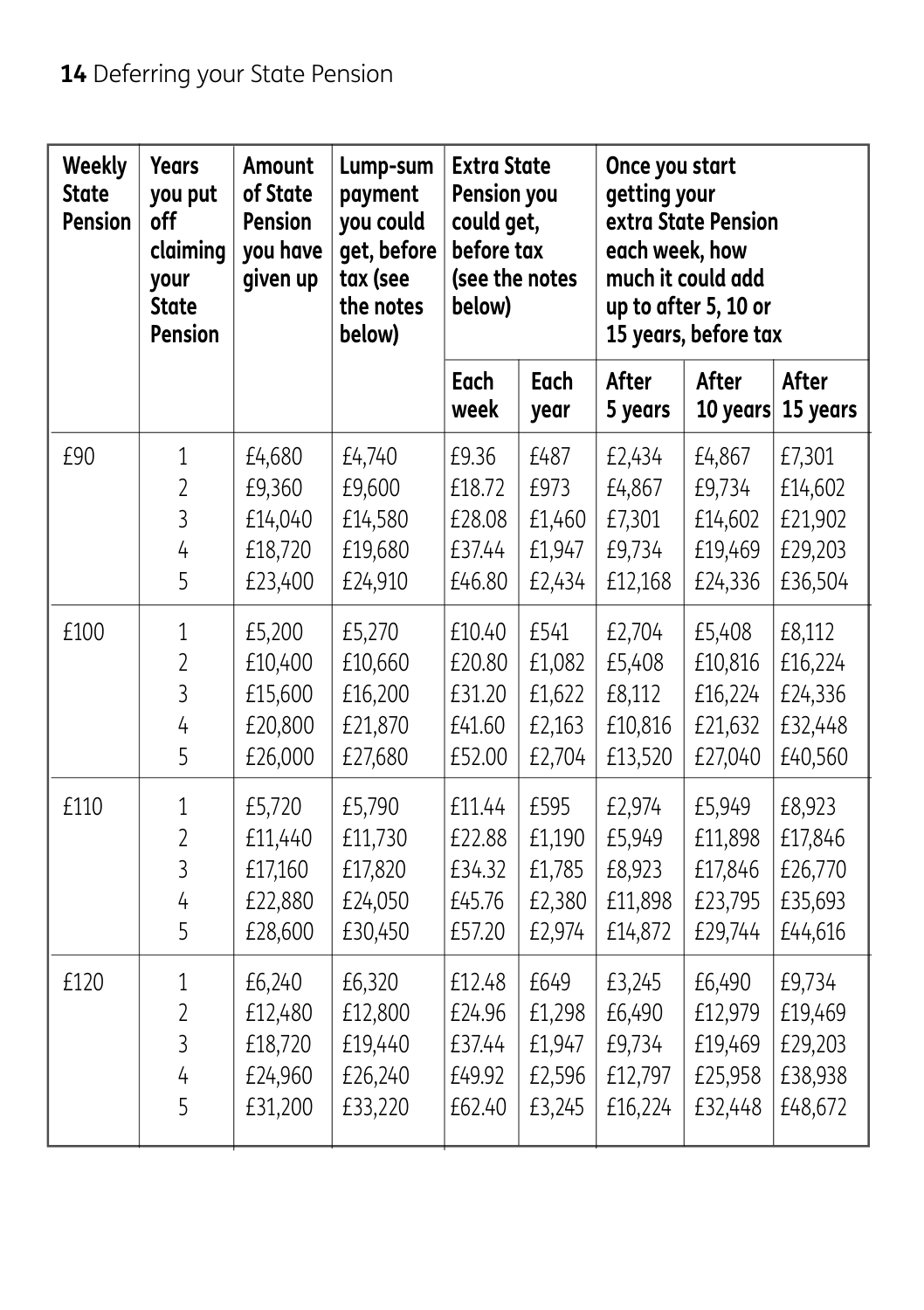| <b>Weekly</b><br><b>State</b><br><b>Pension</b> | <b>Years</b><br>you put<br>off<br>claiming<br>your<br><b>State</b><br><b>Pension</b> | Amount<br>of State<br><b>Pension</b><br>you have<br>given up | Lump-sum<br>payment<br>you could<br>get, before<br>tax (see<br>the notes<br>below) | <b>Extra State</b><br>Pension you<br>could get,<br>before tax<br>(see the notes<br>below) |              | Once you start<br>getting your<br>extra State Pension<br>each week, how<br>much it could add<br>up to after 5, 10 or<br>15 years, before tax |                   |                   |
|-------------------------------------------------|--------------------------------------------------------------------------------------|--------------------------------------------------------------|------------------------------------------------------------------------------------|-------------------------------------------------------------------------------------------|--------------|----------------------------------------------------------------------------------------------------------------------------------------------|-------------------|-------------------|
|                                                 |                                                                                      |                                                              |                                                                                    | Each<br>week                                                                              | Each<br>year | After<br>5 years                                                                                                                             | After<br>10 years | After<br>15 years |
| £130                                            | 1                                                                                    | £6,760                                                       | £6,850                                                                             | £13.52                                                                                    | £703         | £3,515                                                                                                                                       | £7,030            | £10,546           |
|                                                 | $\overline{2}$                                                                       | £13,520                                                      | £13,860                                                                            | £27.04                                                                                    | £1,406       | £7,030                                                                                                                                       | £14,061           | £21,091           |
|                                                 | 3                                                                                    | £20,280                                                      | £21,060                                                                            | £40.56                                                                                    | £2,109       | £10,546                                                                                                                                      | £21,091           | £31,637           |
|                                                 | 4                                                                                    | £27,040                                                      | £28,430                                                                            | £54.08                                                                                    | £2,812       | £14,061                                                                                                                                      | £28,122           | £42,182           |
|                                                 | 5                                                                                    | £33,800                                                      | £35,980                                                                            | £67.60                                                                                    | £3,515       | £17,576                                                                                                                                      | £35,152           | £52,728           |
| £140                                            | $\mathbf 1$                                                                          | £7,280                                                       | £7,370                                                                             | £14.56                                                                                    | £757         | £3,786                                                                                                                                       | £7,571            | £11,357           |
|                                                 | $\overline{2}$                                                                       | £14,560                                                      | £14,930                                                                            | £29.12                                                                                    | £1,514       | £7,571                                                                                                                                       | £15,142           | £22,714           |
|                                                 | 3                                                                                    | £21,840                                                      | £22,670                                                                            | £43.68                                                                                    | £2,271       | £11,357                                                                                                                                      | £22,714           | £34,070           |
|                                                 | 4                                                                                    | £29,120                                                      | £30,610                                                                            | £58.24                                                                                    | £3,028       | £15,142                                                                                                                                      | £30,285           | £45,427           |
|                                                 | 5                                                                                    | £36,400                                                      | £38,750                                                                            | £72.80                                                                                    | £3,786       | £18,928                                                                                                                                      | £37,856           | £56,784           |
| £150                                            | $\mathbf 1$                                                                          | £7,800                                                       | £7,900                                                                             | £15.60                                                                                    | £811         | £4,056                                                                                                                                       | £8,112            | £12,168           |
|                                                 | $\overline{2}$                                                                       | £15,600                                                      | £16,000                                                                            | £31.20                                                                                    | £1,622       | £8,112                                                                                                                                       | £16,224           | £24,336           |
|                                                 | 3                                                                                    | £23,400                                                      | £24,290                                                                            | £46.80                                                                                    | £2,434       | £12,168                                                                                                                                      | £24,336           | £36,504           |
|                                                 | 4                                                                                    | £31,200                                                      | £32,800                                                                            | £62.40                                                                                    | £3,245       | £16,224                                                                                                                                      | £32,448           | £48,672           |
|                                                 | 5                                                                                    | £39,000                                                      | £41,520                                                                            | £78.00                                                                                    | £4,056       | £20,280                                                                                                                                      | £40,560           | £60,840           |

#### **Notes**

1.You could get a lump sum or extra State Pension.

The lump sum you get will depend on interest rates, which may go up or down (see the next example).

The figures in the table assume that the interest rate stays at 2.5%.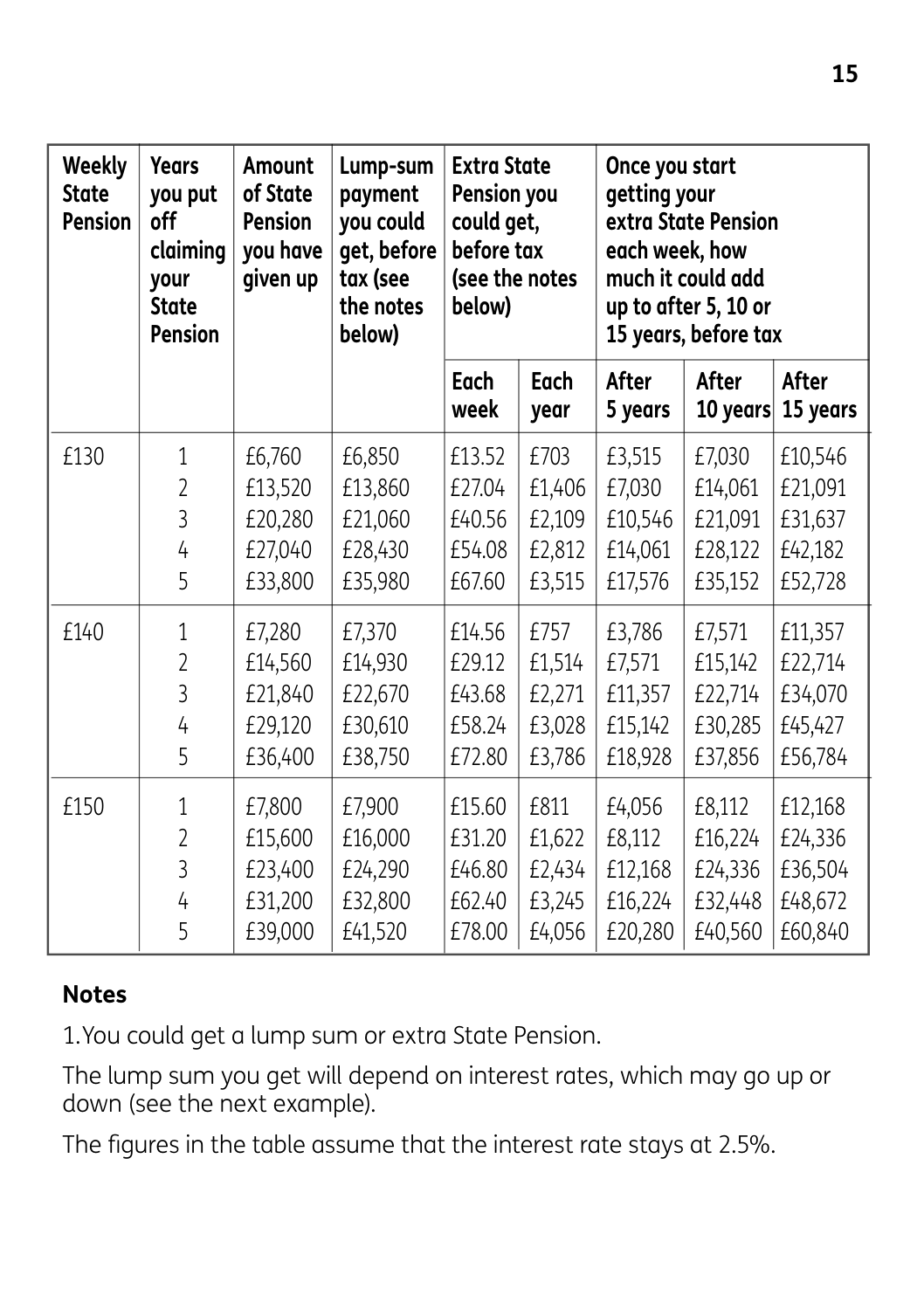#### **Example – Lump-sum payment**

Note: We use example interest rates here. We will not know the actual rates until the pension is paid. We have used exact amounts when working out interest, but the final figure will be rounded to the nearest penny.

Naeem puts off claiming his State Pension from 4 August 2008 to 1 August 2010. When he claims his State Pension he chooses a lump-sum payment. We work out his lump sum by looking at how much State Pension he would have received if he had been claiming it, and then add interest at the rate that applied at the time he would have been claiming it.

At 4 August 2008, Naeem would have got £100 a week State Pension if he had claimed it. The yearly interest rate was then 6.5% (2% above the Bank of England base rate of 4.5%). However, we add interest weekly not yearly, and this works out at 0.1212% a week.

At the end of the first week Naeem would have claimed, we take his weekly State Pension of £100 and increase it by 0.1212%. This comes to £100.1212. At the end of the second week, we add another £100 to £100.1212 (making £200.1212) and then increase the total amount by 0.1212%. This comes to £200.3637, and so on.

On 5 March 2009, the Bank of England base rate falls by a quarter of a percentage point to 4.25%. This means that the interest rate we use to work out Naeem's lump sum also falls – to 6.25% a year (but still 2% above the Bank of England base rate), or 0.1167% a week. This change applies to Naeem's lump sum from Monday 9 March. By this date, his lump sum, built up over the previous 31 weeks, comes to £3,160.8394.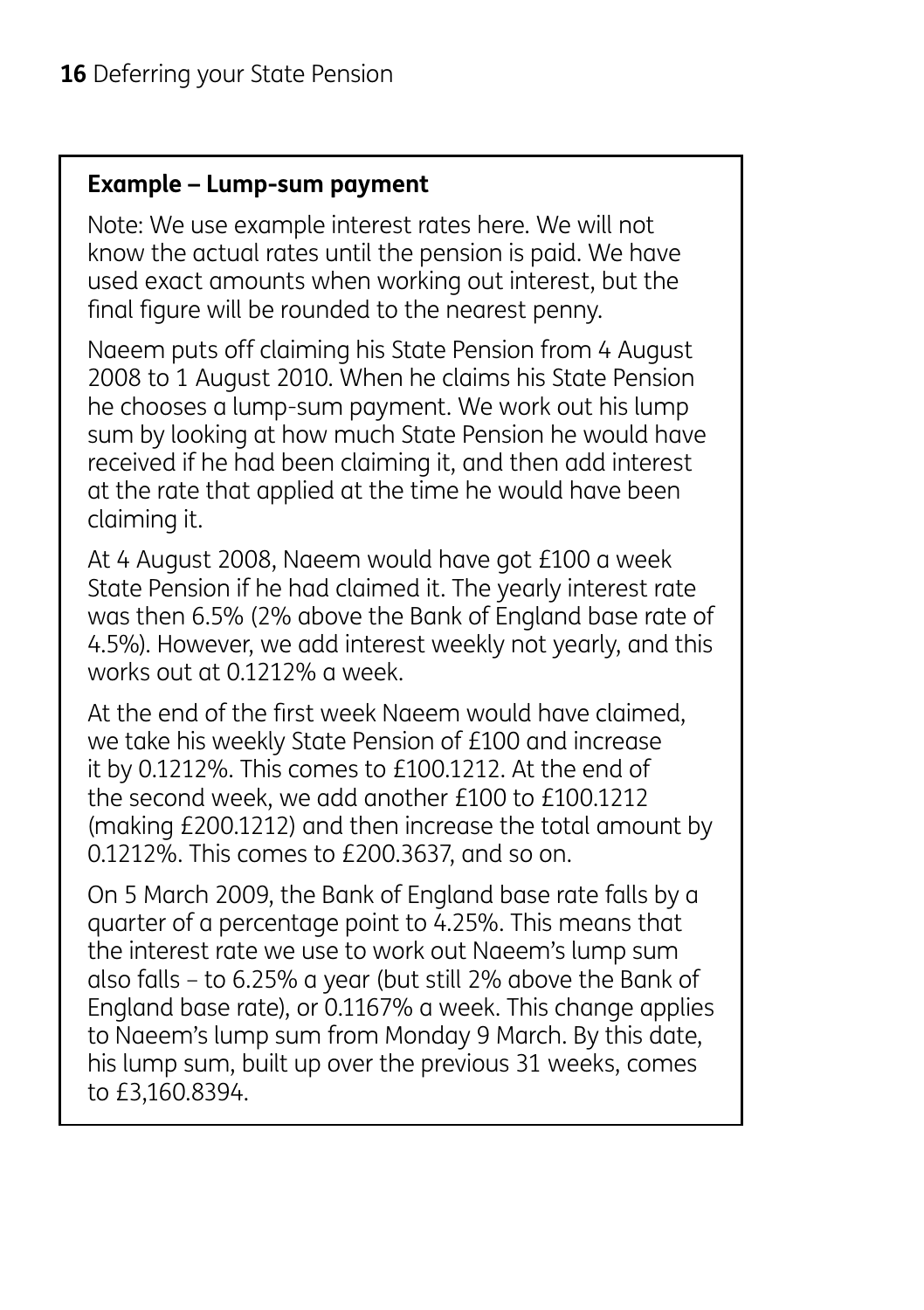From 9 March 2009, we add the new weekly interest rate of 0.1167% in the same way as before.

On 2 April 2009, the Bank of England base rate falls again, to 4.00%. This means that from Monday 6 April the new interest rate we apply to Naeem's lump sum will be 6.00% a year, or 0.1121% a week. At the same time, because of the yearly increase in benefits and pensions, Naeem's weekly State Pension increases to £102.70. By this date, his lump sum, built up over the previous 35 weeks with interest added, comes to £3,576.7821.

From 6 April 2009, we apply the new weekly interest rate of 0.1121% to Naeem's lump sum in the same way as before. But instead of adding £100 State Pension each week, we add the new amount of £102.70.

On 1 October 2009, the Bank of England base rate changes again, this time going up to 4.25%. So from Monday 5 October, the interest rate we apply to Naeem's lump sum goes up again to 6.25% a year, or 0.1167% a week. By this date, Naeem's lump sum, built up over the previous 61 weeks with interest added, comes to £6,393.5189.

From 5 October, we apply the new interest rate of 0.1167% as before.

On 4 February 2010, the Bank of England base rate goes up again to 4.5%, so the lump-sum interest rate also goes up, to 6.5% a year, or 0.1212% a week from Monday 8 February. By this date, Naeem's lump sum, built up over the previous 79 weeks with interest added, comes to £8,398.3299.

From 12 April 2010, Naeem's weekly State Pension rate goes up to £105.30 because of the yearly increase to benefits and pensions. By this date, his lump sum, built up over the previous 88 weeks with interest added, comes to £9,420.2864. From that date we continue to apply interest at 0.1212%, but we add the increased amount of State Pension each week, which is now £105.30.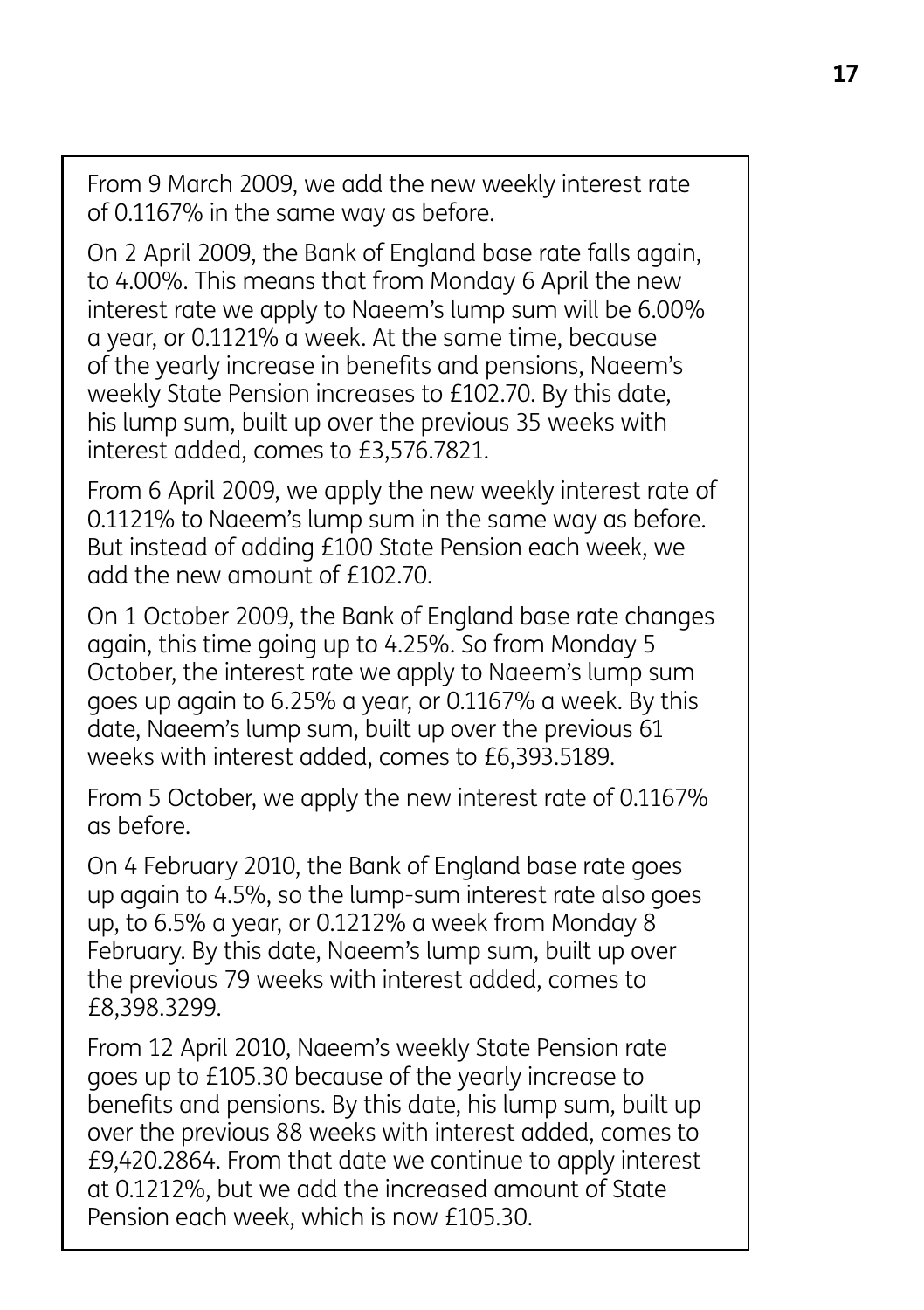There are no further changes before Naeem claims his State Pension from Monday 2 August 2010, exactly two years after he could have started claiming. His lump sum, worked out over a total of 104 weeks, comes to £11,306.8613 before tax.

## **What if I am already claiming my State Pension?**

If you are already claiming State Pension, you can decide to stop claiming for a while to earn more money for your future. You can only stop claiming once.

You can stop your State Pension by telling us the date you want to stop claiming from (this cannot be a date in the past or more than 4 weeks in the future).

You must normally live in the UK to put off claiming your State Pension (see page 39, which explains when this rule may not apply).

## **Are there times when putting off claiming State Pension would not earn me extra money?**

In general, all the weeks you put off claiming your State Pension will count towards your extra State Pension or a lump-sum payment. But there are exceptions.

You will not build up extra State Pension or a lump sum during:

**•** Any days on which you have received any of the following benefits, or when another person has received an increase in any of them for you. (This does not apply if you are not living with the person getting the increase, unless that person is your husband, wife or civil partner.):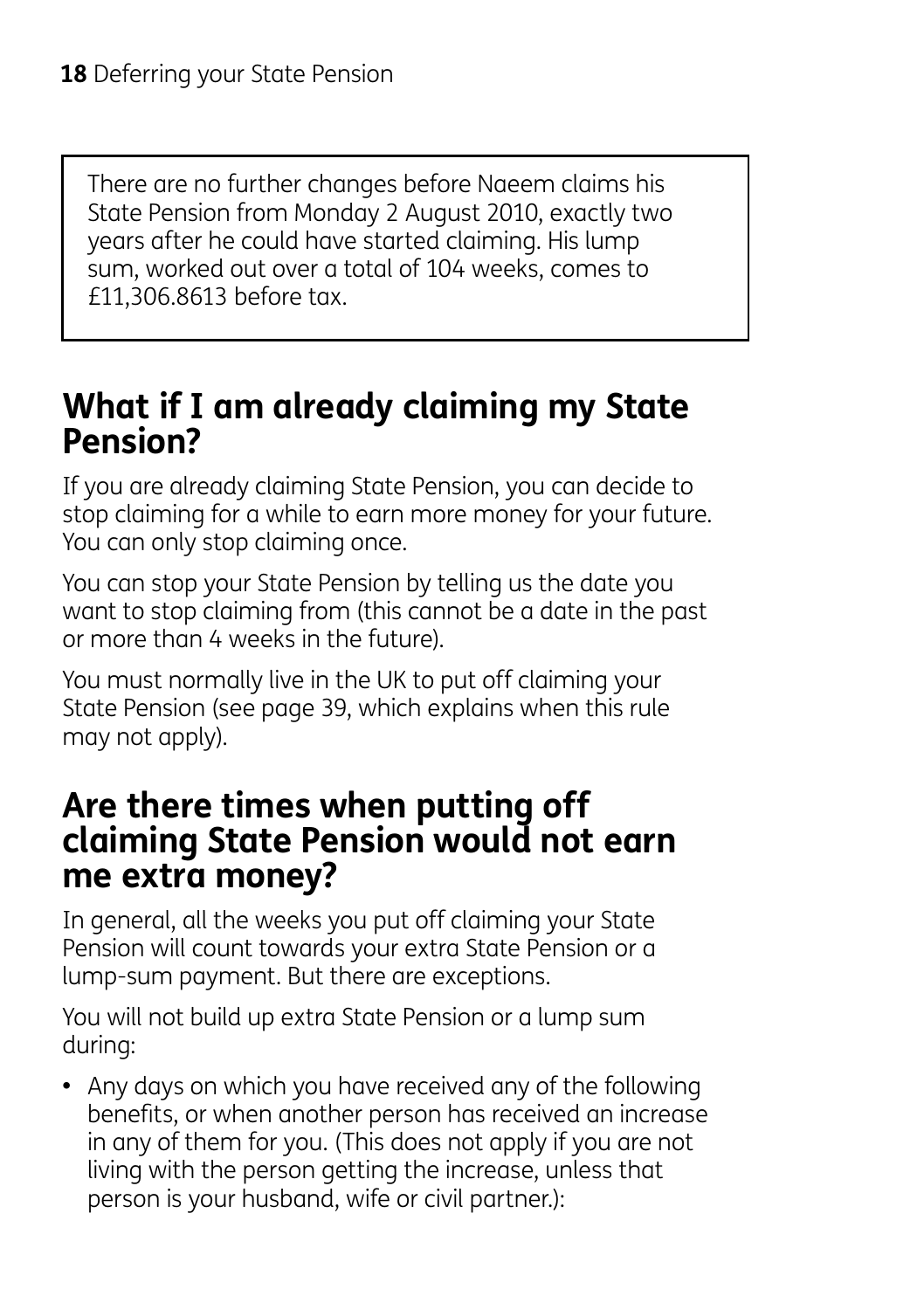- Carer's Allowance
- Incapacity Benefit
- Another type of State Pension (apart from Graduated Retirement Benefit or shared additional pension)
- Severe Disablement Allowance
- Unemployability Supplement
- Widow's Pension
- Widowed Mother's Allowance.
- **•** Any days on which you or your partner have received any of the following benefits:
	- Pension Credit
	- Income Support
	- Income-based Employment and Support Allowance
	- Income-based Jobseeker's Allowance
	- Universal Credit.

If you are getting any of the above benefits, and you want to qualify for extra State Pension or a lump-sum payment by putting off claiming your State Pension, you need to tell us you want to stop receiving these benefits.

**•** Any days you have been in prison because you were convicted of a criminal offence.

# **Shared additional pension**

If you are putting off claiming shared additional pension and you get one of the benefits mentioned above, this will not stop you building up extra State Pension or a lump sum for that period. However, you will not build up extra State Pension or a lump sum for any period you are in prison.

If you can get shared additional pension and State Pension at the same time, you cannot normally put off claiming one while you get the other.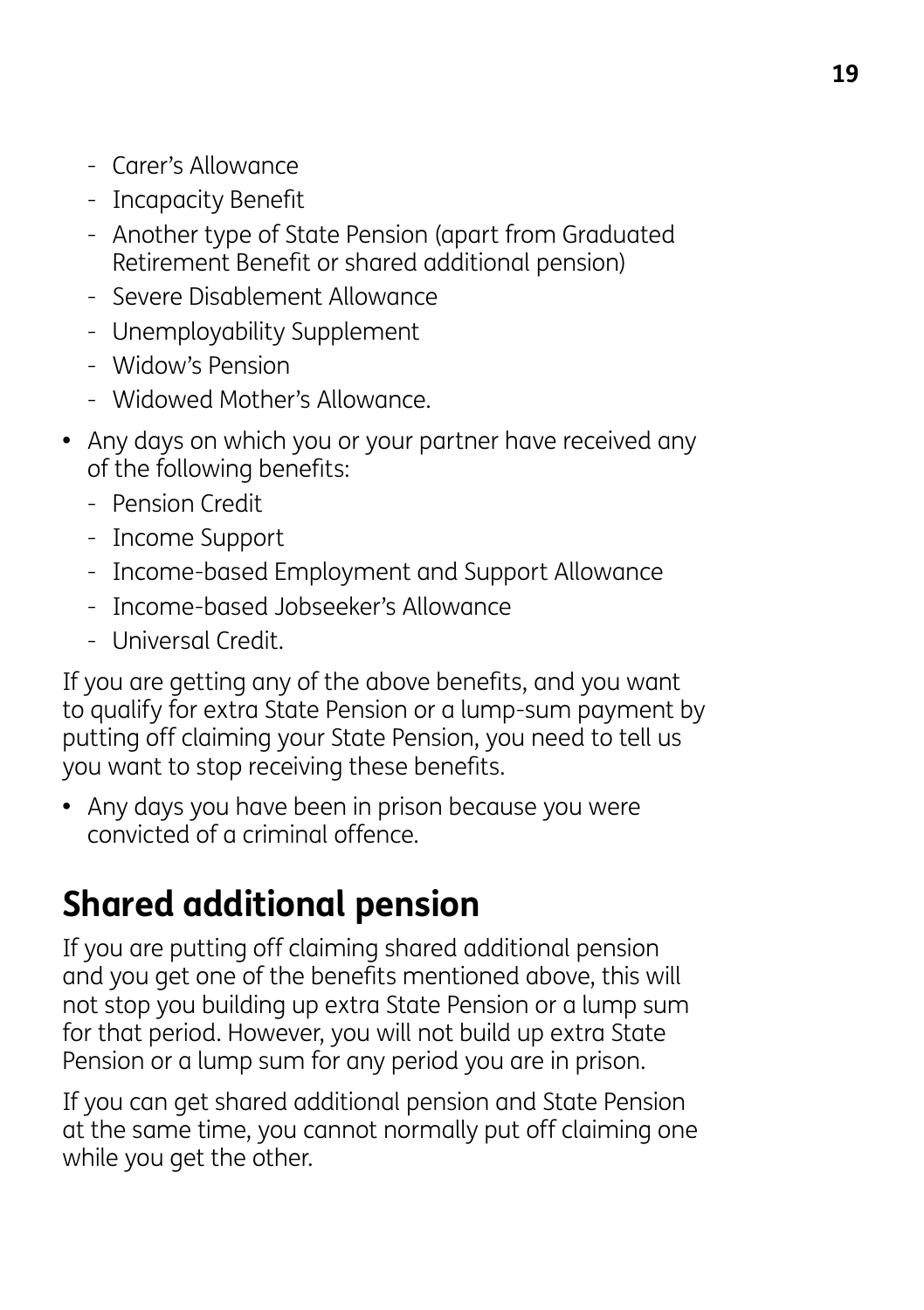## **What counts as 'weekly State Pension' if I put off claiming State Pension?**

When we work out your extra State Pension and lump-sum payments, we use a 'weekly State Pension' amount. This includes:

- basic State Pension
- additional State Pension (State Earnings-Related Pension Scheme (SERPS) and/or State Second Pension)
- Graduated Retirement Benefit
- Incapacity Benefit age addition
- Invalidity Addition, and
- extra State Pension inherited from your late husband, wife or civil partner (see the note below); there's more on inheriting extra State Pension on pages 30 to 33.

It does not include:

- increases to your State Pension for another adult
- Christmas Bonus
- any extra State Pension you have previously built up by putting off claiming your State Pension
- Pension Credit, or
- for the lump sum only any extra State Pension you have inherited because your late husband, wife or civil partner had put off claiming a Guaranteed Minimum Pension. (If you choose a lump-sum payment, you will get extra State Pension instead for that part of your weekly State Pension. We'll also include this amount in your weekly State Pension if you choose extra State Pension instead of a lump-sum payment.)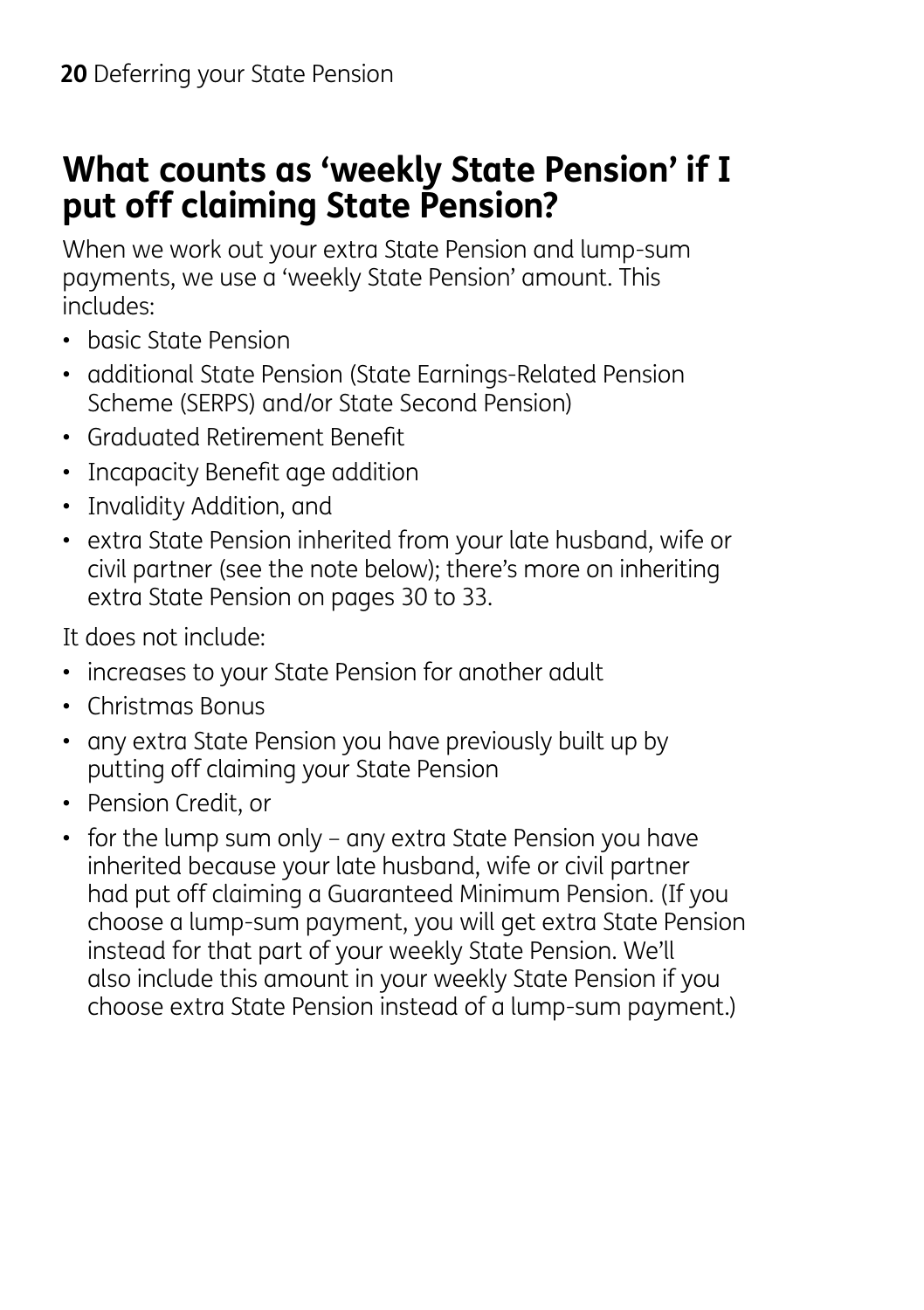## **How would State Pension deferral affect my other benefits and tax credits?**

If you choose to take extra weekly State Pension:

- we take it into account the same way as State Pension when we work out any Housing Benefit and tax credits you may get
- it counts as income when we work out whether you qualify for Pension Credit.

If you choose to take a lump-sum payment:

- we will ignore the lump-sum payment when we work out any Pension Credit and Housing Benefit, even though your savings normally affect how much benefit you get, but
- it counts as extra income when HMRC work out any Child Tax Credit and Working Tax Credit you may get. This means that any extra income you get during the tax year may affect the amount of tax credits you get.

For tax credits any State Pension, extra State Pension or lumpsum payment you get is part of your 'other income'. HMRC ignore the first £300 a year of 'other income' for tax credits purposes. To find out more about tax credits go to **www.gov.uk/claim-tax-credits** or contact the tax credits Helpline. See page 58 for contact details.

#### **What happens if I claim these benefits while I am putting off claiming State Pension?**

If you claim Pension Credit while you are putting off claiming your State Pension (or shared additional pension), we will work out your Pension Credit as if you were getting your State Pension.

From April 2011, if you or your partner decide to put off, or have already put off, claiming your State Pension while claiming Pension Credit, you will no longer build up extra State Pension or the lump sum for the days you are getting Pension Credit.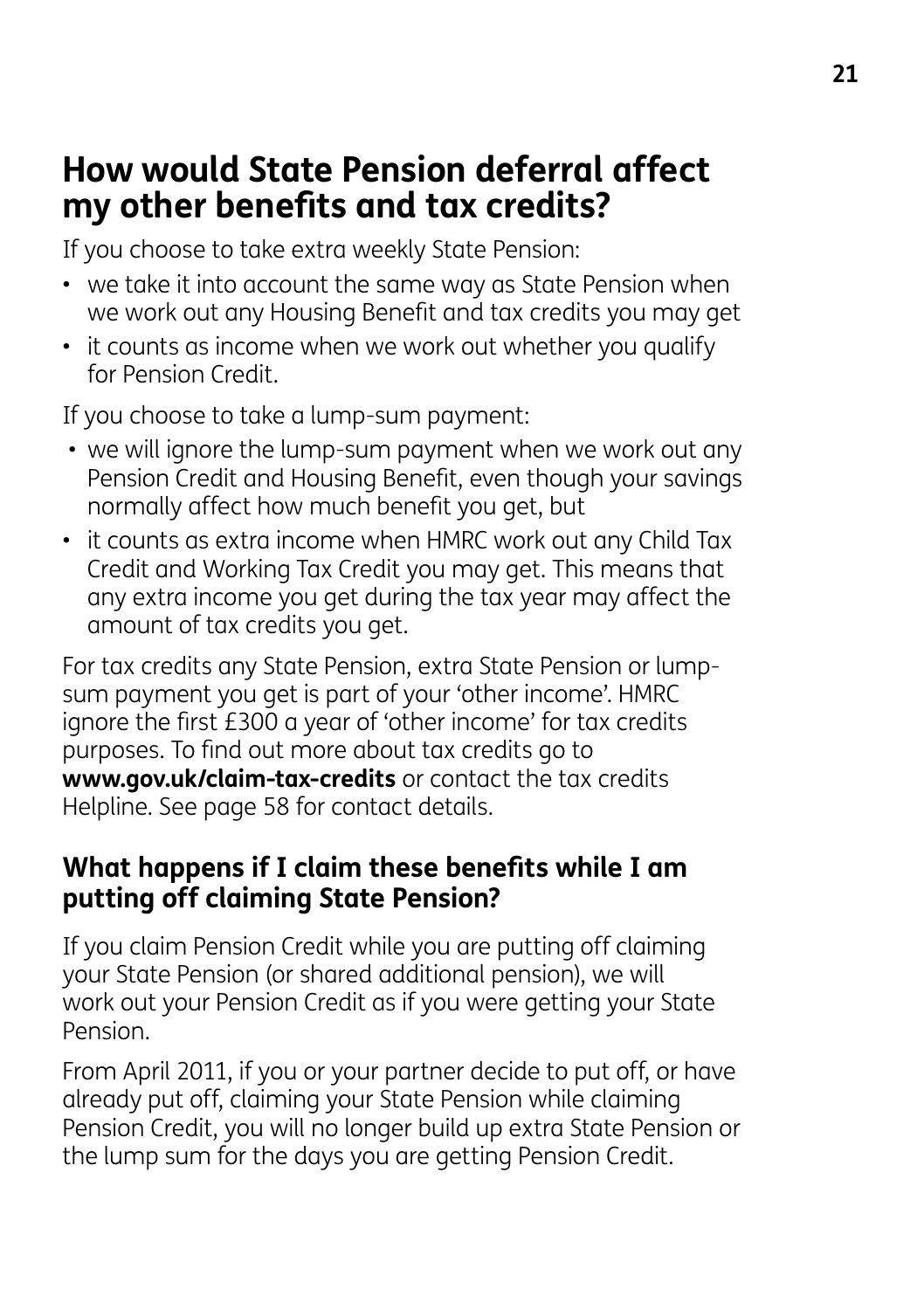If you or your partner have put off claiming your State Pension and would like more information about how this change may affect your claim, contact the Pension Service. See page 55 for details.

If you claim Housing Benefit (but not Pension Credit) while you are putting off claiming your State Pension (or shared additional pension), then the amount of pension you are putting off will not affect the amounts you can get.

If you claim tax credits while you are putting off claiming your State Pension (or shared additional pension), then the amount of pension you are putting off may not affect the amounts you can get.

#### **Will getting State Pension or extra State Pension affect other benefits I might get?**

If you are getting State Pension at the same time as you qualify for certain other benefits, the law says that we cannot pay you both at the same time. So, we will lower the amount of the other benefits you get by the amount of your State Pension. This means we will not pay other benefits that are worth less than or the same as your State Pension. These other benefits are:

- Carer's Allowance
- Severe Disablement Allowance
- Unemployability Supplement
- Widow's Pension
- Widowed Mother's Allowance.

If your State Pension includes extra State Pension you earned by putting off claiming your State Pension, then we will also take this extra State Pension off the amount of the other benefit to work out how much we can pay you.

We will treat in the same way any extra State Pension you have inherited from your late:

- husband
- wife, or
- civil partner.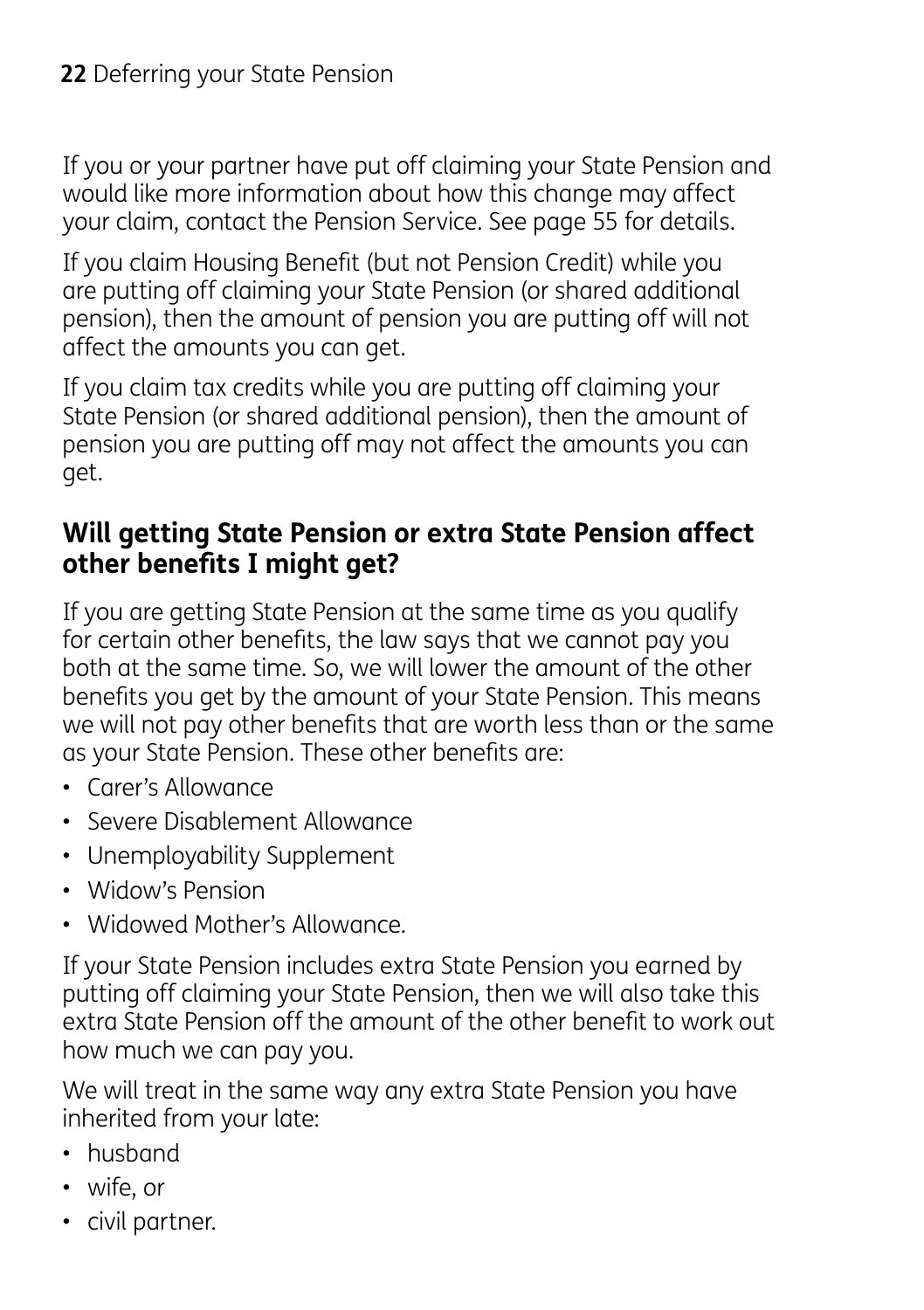If you choose a lump-sum payment, we'll only lower the other benefit by the amount of your weekly State Pension.

If you put off claiming your State Pension while you are getting any of these other benefits, or Incapacity Benefit, we won't lower the other benefit while you are putting off claiming your State Pension. However, you won't build up any extra State Pension or lump sum for any days that you get the other benefit (see also page 18).

Shared additional pension does not affect these other benefits. So you will still be able to build up extra pension or a lump sum if you are putting off claiming your shared additional pension while you are getting these benefits. When you claim shared additional pension, we won't lower any of these other benefits you are getting.

#### **How the gradual rise in State Pension age will affect benefits you may get**

From 6 April 2010, the age at which women may get their State Pension is going up to 65, to bring it in line with the State Pension age for men.

The age at which men and women can get Pension Credit will also rise in line with this.

There is more information about this on pages 5 and 6.

The State Pension age for both men and women will rise in future. Under the Pensions Act 2011 women's State Pension age will go up more quickly to 65 between April 2016 and November 2018. From December 2018 the State Pension age for both men and women will start to go up to reach 66 in October 2020.

The age at which men and women can get Pension Credit is also rising in line with this.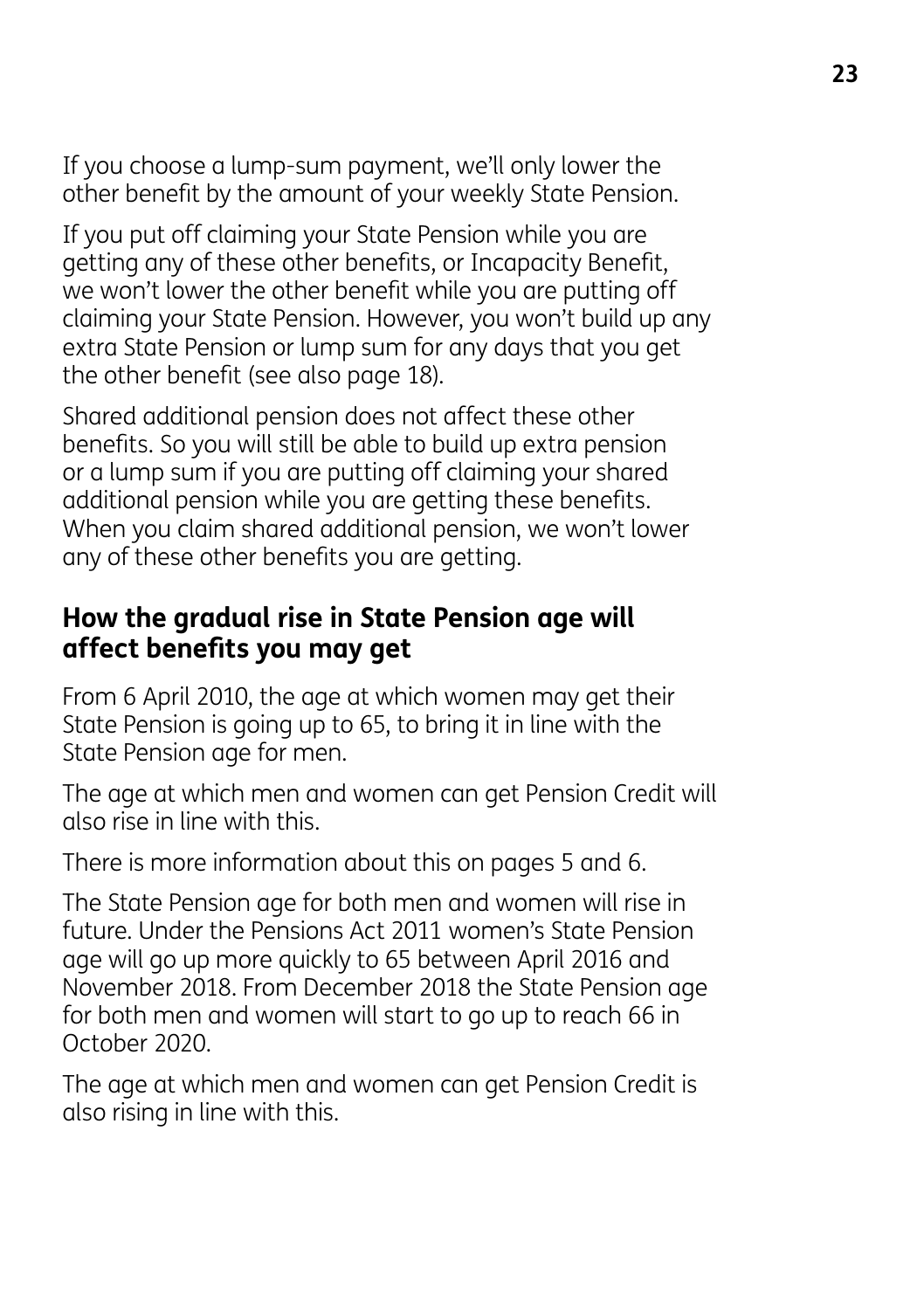# **Your State Pension and tax**

State Pension counts as income for tax purposes. But you only have to pay Income Tax if your total income is more than your personal tax allowance (the amount of income you are allowed to have before you have to start paying tax).

These are the personal allowances for the 2013-14 and 2014-15 tax year.

|                                                              | 2013-14 | 2014-15 |
|--------------------------------------------------------------|---------|---------|
| If you were born after<br>5 April 1948                       | £9,440  | £10,000 |
| If you were born between<br>6 April 1938 and<br>5 April 1948 | £10,500 | £10,500 |
| If you were born before<br>6 April 1938                      | £10,660 | £10,660 |

If you are due to get a higher personal allowance because of your date of birth, and you have an income above a certain amount (the 'income limit'), your personal tax allowance will be reduced by £1 for every £2 of income you have above that amount.

These are the income limits for the 2013-14 and 2014-15 tax years

| 2013-14 | 2014-15 |
|---------|---------|
| £26,100 | £27,000 |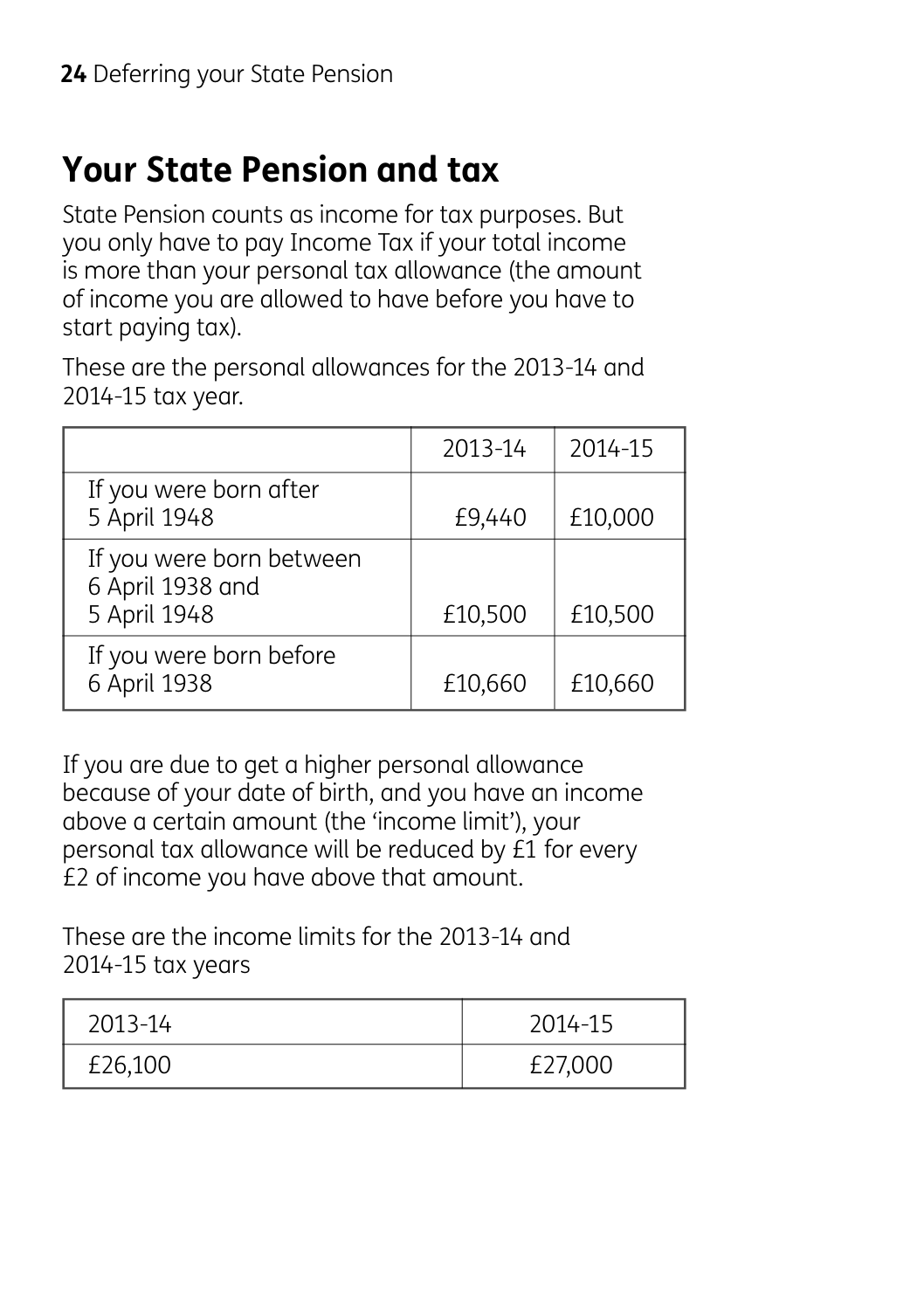We do not count lump-sum payments you get for putting off claiming your State Pension for this limit.

For example, if you were born in 1944 and your income for the 2013-14 tax year is £26,500 (£400 more than the income limit), your personal tax allowance of £10,500 would be reduced by £200 (£1 for every £2 over the income limit) to £10,300. This means you would have to pay tax on your income above £10,300. There is a limit on how much your personal tax allowance can be reduced. It cannot be reduced to less than the tax allowance for a person born after 5 April 1948 unless your total income is above £100,000.

The 'income limit' will still apply if you were born before 6 April 1948. In 2014-15 it is £27,000.

|             | 2013-14   |             | 2014-15   |
|-------------|-----------|-------------|-----------|
| Basic rate  | $f1 -$    | Basic rate  | $f1 -$    |
| (20%)       | £32,010   | (20%)       | £31,865   |
| Higher rate | £32,011 - | Higher rate | £31,866 - |
| (40%)       | £150,000  | (40%)       | £150,000  |
| Additional  | Above     | Additional  | Above     |
| rate (45%)  | £150,000  | rate (45%)  | £150,000  |

The main Income Tax rates in the 2013-14 and 2014-15 tax years are:

Normally any tax due on your State Pension is taken from your other income, such as a pension from your employer or your wage if you are working. Otherwise, you may have to fill in a tax return.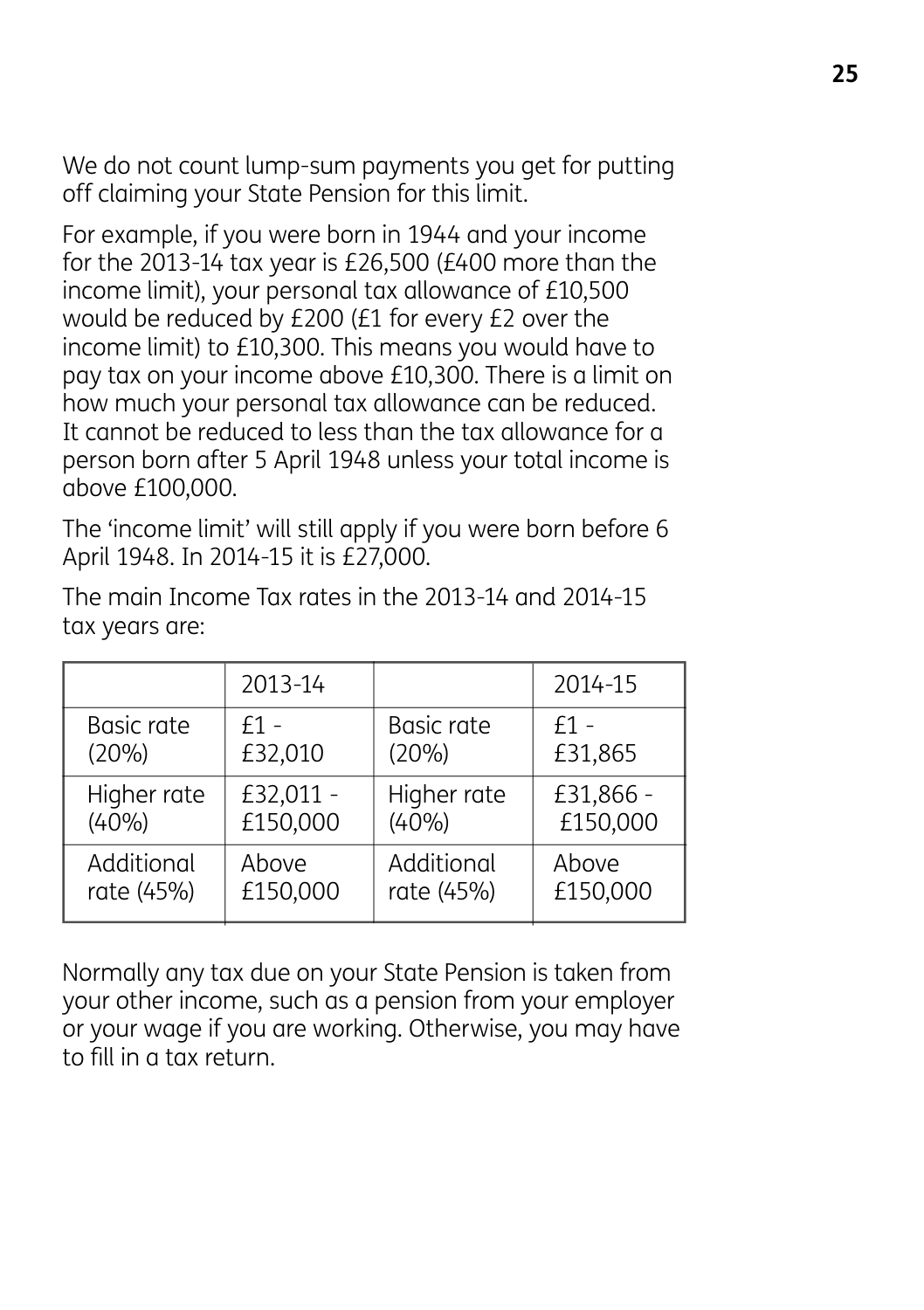#### **Extra State Pension and tax**

Extra State Pension also counts as income for tax purposes in the same way as your normal State Pension. This means you will have to pay tax on it if your total income is above your personal tax allowance.

### **Tax on your lump-sum payment**

If you choose a lump-sum payment after putting off claiming your State Pension, you will have to pay tax on it. But the amount of tax you may have to pay on your lump sum is worked out differently. The lump sum is not added to the rest of your income to work out your total income for tax. Instead, the rate of tax due on your lump sum will be the highest main rate of tax that you pay on your other income. That includes any weekly State Pension you get once you have started to claim it. Special rates of tax that apply to savings and dividends you may get are not counted.

The tax rules for State Pension lump-sum payments are different from the tax rules that apply to any lump-sum payment that you may get from your employer's pension scheme or a private pension.

This means that, for the State Pension lump sum:

- if you pay no tax because your other income, including any State Pension, is less than your personal allowance you will not pay tax on your lump sum
- if you pay tax on any part of your other income, including your State Pension, at 20% you will pay tax on your lump sum at 20%
- if you pay tax on any part of your other income, including your State Pension, at 40% you will pay tax on your lump sum at 40%, and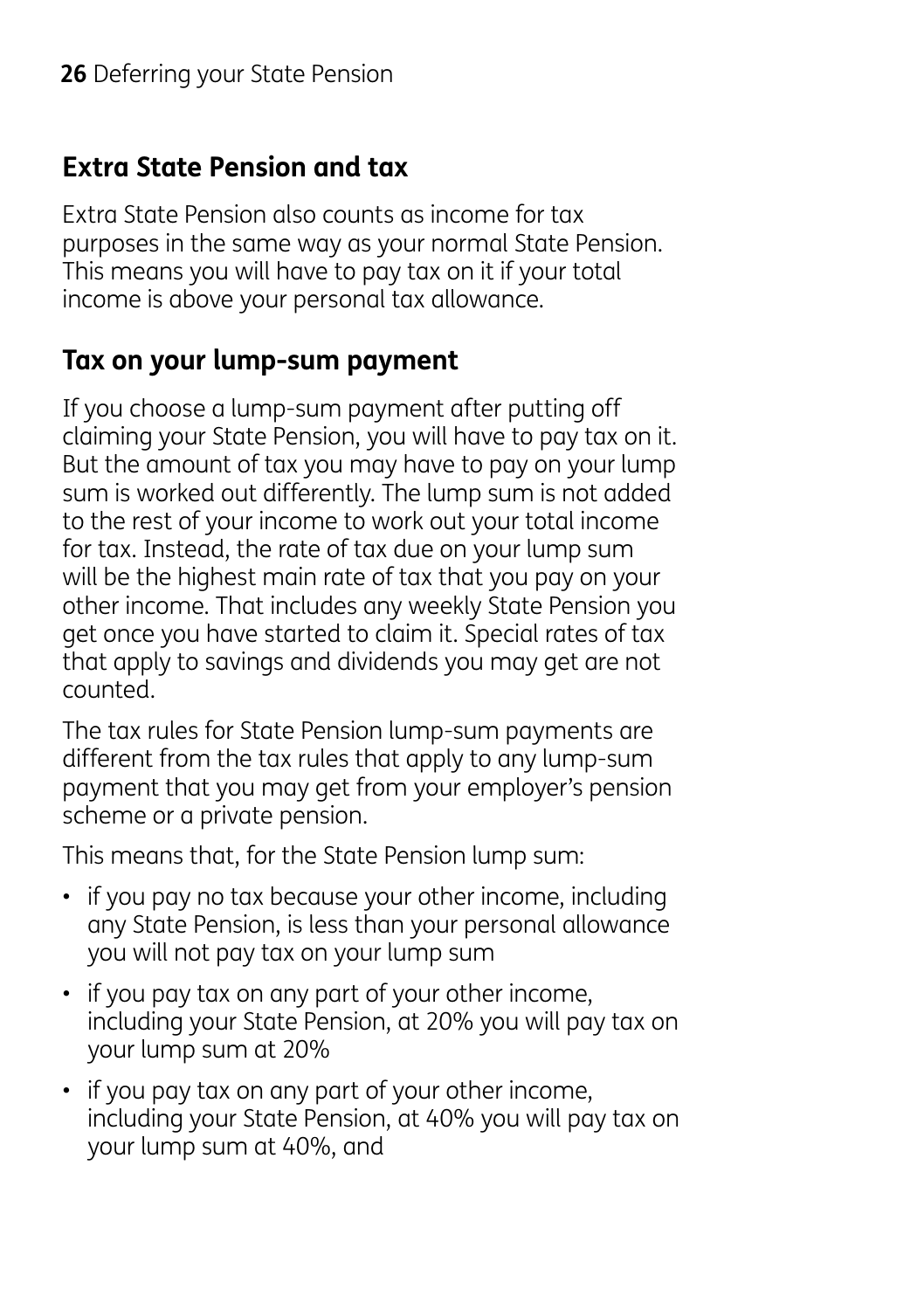• if you pay tax on any part of your other income, including your State Pension, at 45% you will pay tax on your lump sum at 45%.

Your lump-sum payment won't put you into a higher rate of tax than the rate that already applies to your other income. Also, if you were born before 6 April 1948 and due to get an increased personal allowance because of your date of birth, it won't lower the personal tax allowance that you might get.

You can see details of tax rates by going to



**www.gov.uk/income-tax-rates**

#### **Example**

Derek was born in 1946 and has claimed his State Pension in the 2013/14 tax year after putting it off for two years. His income from his weekly State Pension and an occupational pension comes to £14,200 for the year. After taking off his Income Tax personal allowance of £10,500 this leaves £3,700 that he must pay tax on. He will pay tax at the 20% basic rate.

Derek is entitled to his lump-sum payment in the 2013/14 tax year. His lump-sum payment is £12,500 before tax. As he has to pay tax at 20% on his other income, he will also have to pay tax on his lump sum. So, after paying £2,500 tax on his lump sum, he will get a lump-sum payment of £10,000.

Although his lump-sum payment and other income before tax come to more than £26,100 (£12,500 + £14,200 = £26,700), he will still get the full personal allowance, based on his date of birth, of £10,500 – his lump-sum payment does not affect this.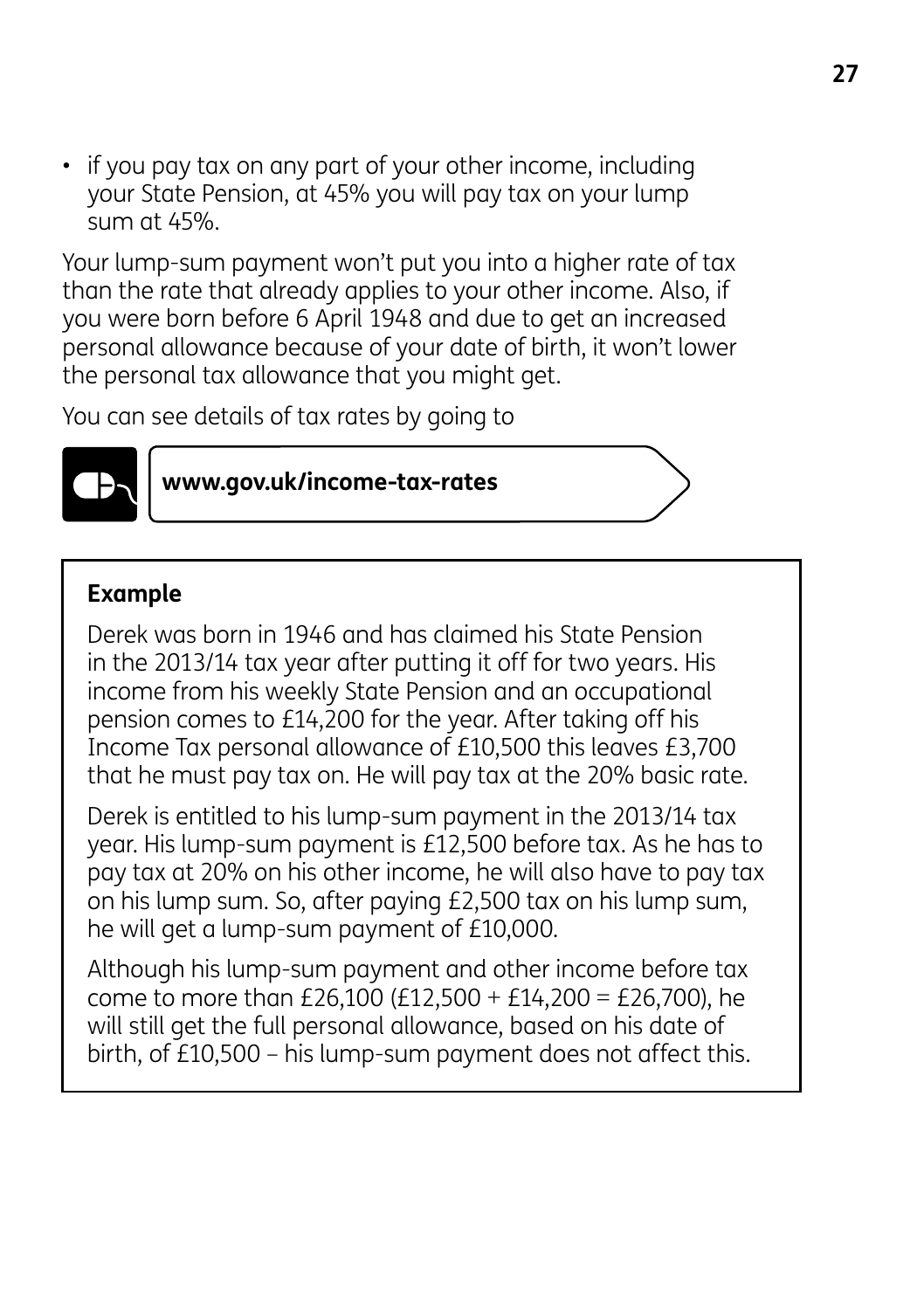## **Choosing when you get your lump-sum payment**

The tax you pay on your lump sum will usually depend on the tax rate that applies to your other income in the tax year that you start claiming your State Pension. If you reach State Pension age on or after 6 April 2010 your State Pension will be paid at the end of your benefit week. Your benefit week will be based on your National Insurance number. So, if you told us on 8 April 2011 (which is a Friday) that you wanted to start claiming your State Pension, and you are due to be paid on a Monday, your first payment is due on Monday 18 April (for the period 12 April to 18 April, Tuesday to Monday).

If you chose a lump-sum payment, we would work it out for the period you had put off claiming, up to and including Monday 11 April. The tax year we use for working out how much tax you have to pay on your lump sum would be the tax year including 12 April – that is, the one starting on 6 April 2011 and ending on 5 April 2012.

However, you can ask us to delay paying you your lump sum until the tax year **after** the tax year in which your State Pension claim starts. Using our example, this would be the tax year starting on 6 April 2012. If you choose to do this, we will base the tax you will have to pay on your lump sum on the tax rate that applies to your other income in that later tax year.

Having less income in the tax year after you start claiming your State Pension will not automatically mean you pay tax at a lower rate. If you are expecting your income to be less, but you are not sure how this will affect the tax you will have to pay, you should contact HM Revenue & Customs before you ask us to delay paying you your lump sum. See page 58 for contact details.

If you want us to base the tax on your lump sum on your income for the tax year after you would normally start claiming your State Pension, you will have to tell us this when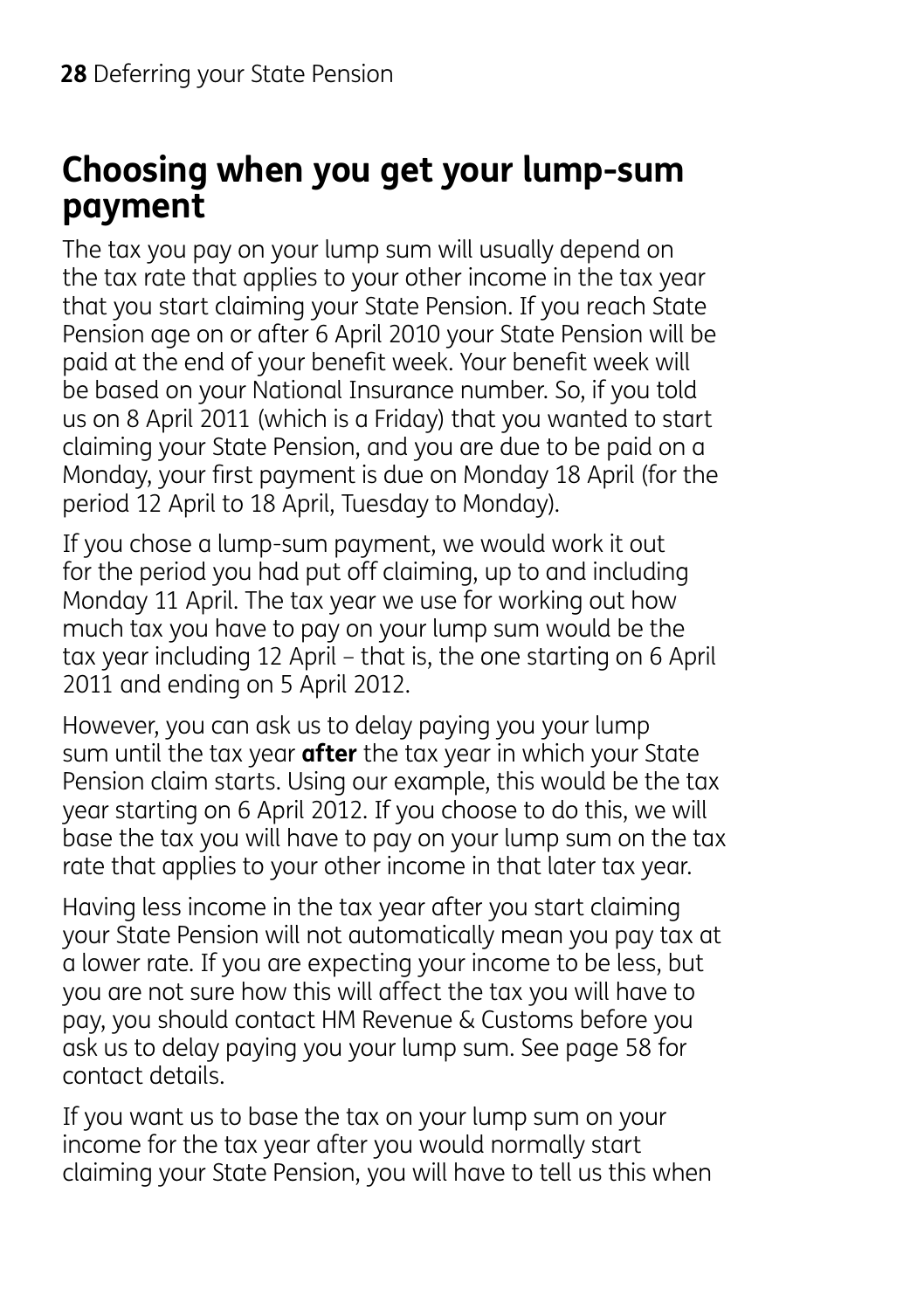you choose to take a lump-sum payment. It will mean we cannot pay you your lump sum before the start of that later tax year. For example, say you started claiming your State Pension in December 2011 but you wanted us to base the tax on your lump sum on the income you expect to have in the tax year starting on 6 April 2012. We could not then pay you your lump sum before 6 April 2012.

**You will not build up any extra interest on your lump sum for any period you ask us to delay paying it**. But, if you ask us to delay paying your lump sum and you then change your mind, we can pay your lump sum straight away. We would then base the tax on your income in the tax year you would have started claiming your State Pension.

#### **How tax will be taken off your lump-sum payment**

We will pay you your lump sum after taking tax off first. If you choose a lump-sum payment, we will ask you to fill in a simple form so we know how much tax to take off. This will be based on what you estimate your income is going to be for the tax year you want us to pay you your lump sum.

We send you information with the form to help you work this out. You can also contact HM Revenue & Customs (see page 58) if you are not sure about how to fill in the form.

HM Revenue & Customs will check, after the end of the tax year, the tax we have taken off. This is so they can repay you if you have paid too much tax or ask you to pay them extra tax if you have not paid enough. You may not have paid enough tax because your circumstances have changed since you told us what rate of tax to apply – for example, you may have taken a part-time job and the extra income may mean you pay tax at a higher rate.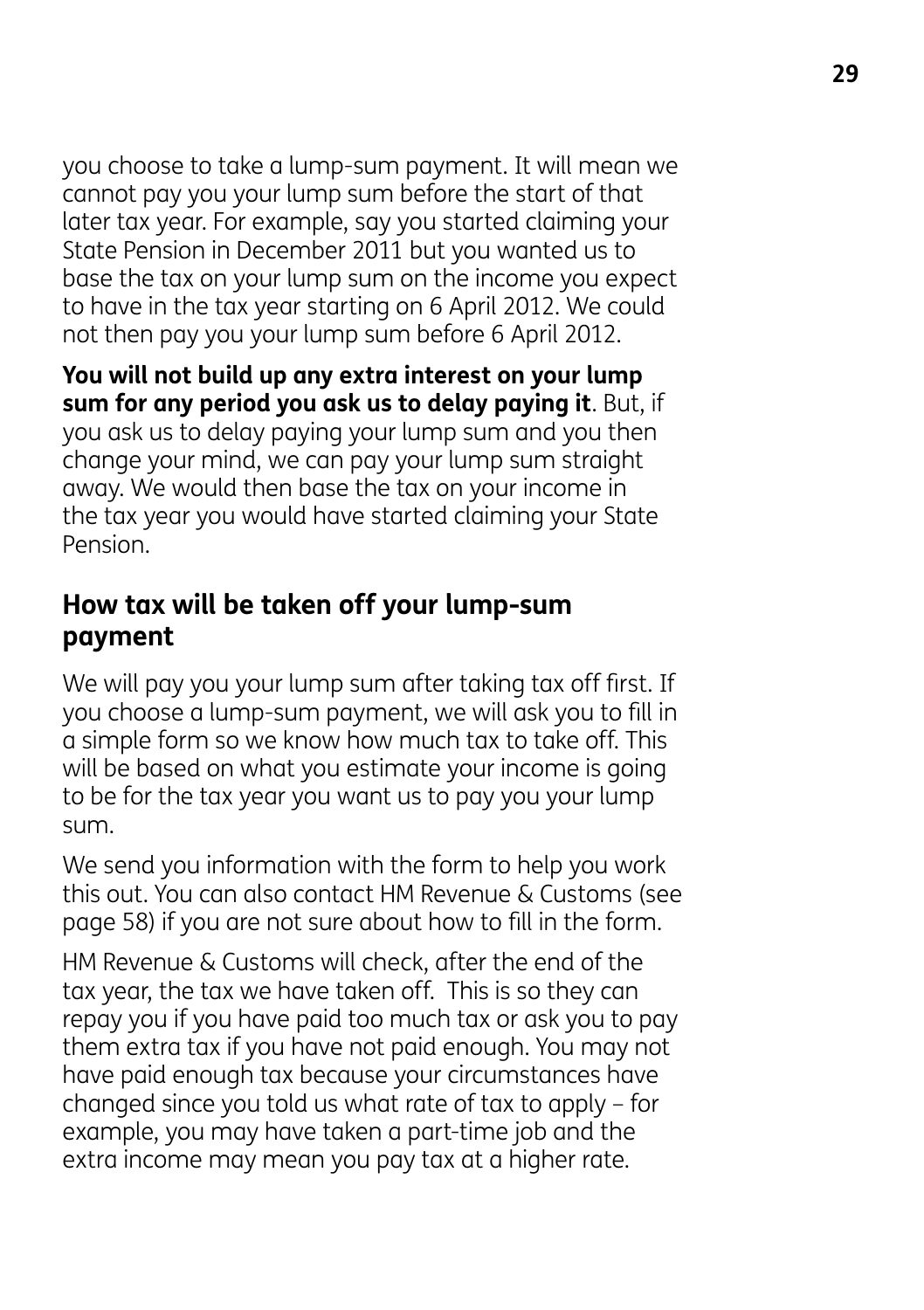### **People who work past State Pension age**

If you work for an employer when you have passed your State Pension age:

- you cannot pay any more Class 1 National Insurance contributions
- your employer must continue to pay contributions for you as they would have done if you were under State Pension age, and
- so that your employer knows not to take off Class 1 National Insurance contributions, show them an original of your birth certificate, driving licence or passport, or a Certificate of Age Exception sent with your State Pension award letter. If there is information on your birth certificate or passport you do not wish to show your employer, you can ask HMRC for a letter that you can use instead. If you have more than one employer, each one will need to see proof of your age.

## **How different circumstances affect extra State Pension and lump-sum payments**

# **What happens if I die?**

This depends on whether you are married or in a civil partnership, and whether you die before or after you claim your **State Pension**.

If you are married or in a civil partnership and you die, your husband, wife or civil partner may qualify for extra State Pension or a lump-sum payment because you put off claiming your State Pension.

If you put off claiming your **shared additional pension**, the rules are different. However, your husband, wife or civil partner could still inherit all or part of the lump sum from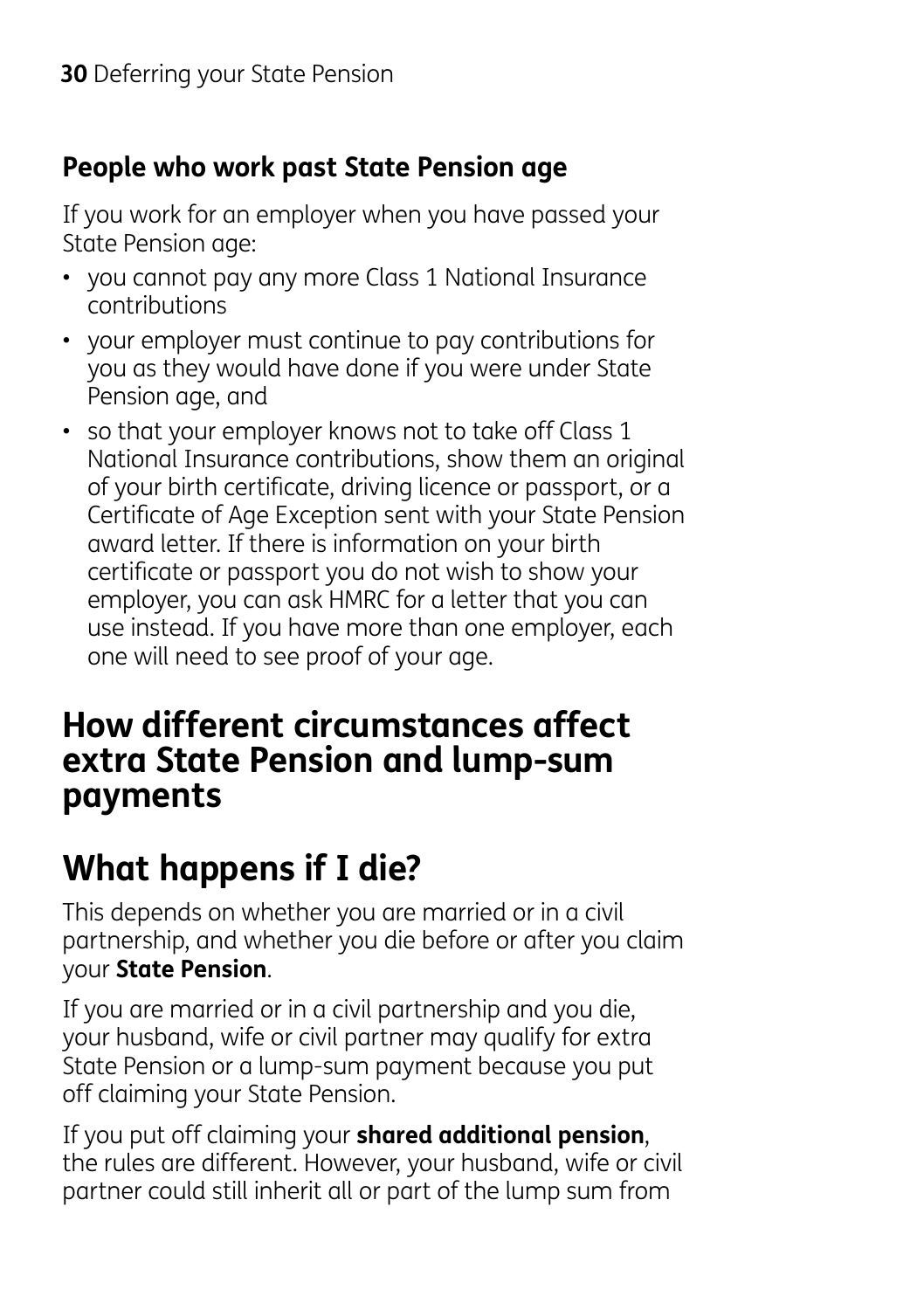putting off your shared additional pension if you had already claimed your State Pension and had chosen a lump sum before you died. In this case it will form part of your estate.

If you die after claiming your **State Pension** but before choosing to get extra State Pension or a lump-sum payment, someone may be appointed to make this choice on behalf of your estate. (You have three months after claiming your State Pension to decide whether you want to get extra State Pension or a lumpsum payment.)

## **What happens if my husband, wife or civil partner dies?**

If your husband, wife or civil partner had put off claiming their State Pension before they died, you may be able to get extra State Pension or a lump-sum payment for the period they had put off their claim. This will apply if you:

- were married to or in a civil partnership with them on the date they died
- have claimed your State Pension, and
- had not remarried or formed a civil partnership before you reached State Pension age, if you were under State Pension age when they died.

Any extra State Pension or lump-sum payment you may get because your husband, wife or civil partner had put off claiming their State Pension is on top of any extra State Pension or lumpsum payment you may have earned by putting off claiming your own State Pension.

If your husband, wife or civil partner dies before claiming their State Pension and they had put off claiming for at least 12 months, then when you claim your own State Pension you will normally be able to choose extra State Pension or a lump-sum payment for the period they had put off claiming.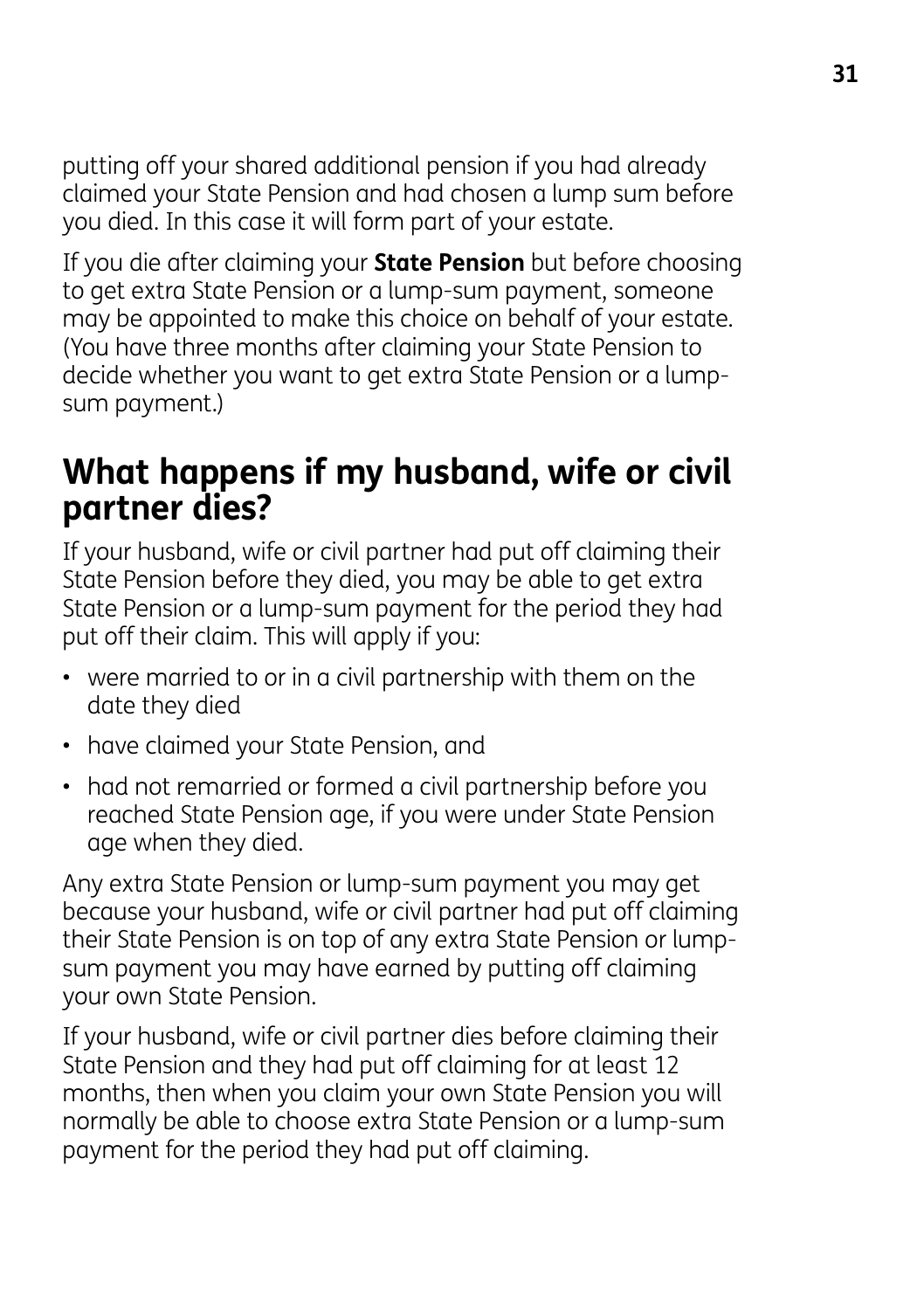If your husband, wife or civil partner dies before claiming their State Pension and they have put off claiming for less than 12 months, but for at least five weeks, you could still get extra State Pension with your own State Pension.

If your husband, wife or civil partner dies after claiming their State Pension and they have chosen to get extra State Pension, you will get extra State Pension paid with your weekly State Pension when you claim it. This would also be the case if they were getting extra State Pension because they had not put off claiming for long enough to be able to choose a lump-sum payment.

If your husband, wife or civil partner dies after claiming their State Pension and they have chosen a lump-sum payment, the lump sum will form part of their estate. If they were still waiting for the payment when they died, it may be paid to their estate.

If your husband, wife or civil partner dies, you cannot change the choice they made before their death.

If your husband, wife or civil partner dies after claiming their State Pension but before choosing whether to receive extra State Pension or a lump-sum payment, someone may make this choice on behalf of your husband's, wife's or civil partner's estate. This could be you, the executor of their estate (executors are legally entitled to act on behalf of someone who has died) or another suitable person. What is paid depends on the choice they make, just as it would if your husband, wife or civil partner had chosen before they died.

If you have not yet claimed your own State Pension when your husband, wife or civil partner dies, because you are below State Pension age or have put off claiming your State Pension, you will have to wait until you claim your own State Pension before you can get extra State Pension or a lump-sum payment from your husband's, wife's or civil partner's State Pension.

If any part of the State Pension your husband, wife or civil partner had put off claiming was based on your National Insurance contributions, you will not be able to inherit extra State Pension or a lump-sum payment from that part of their State Pension.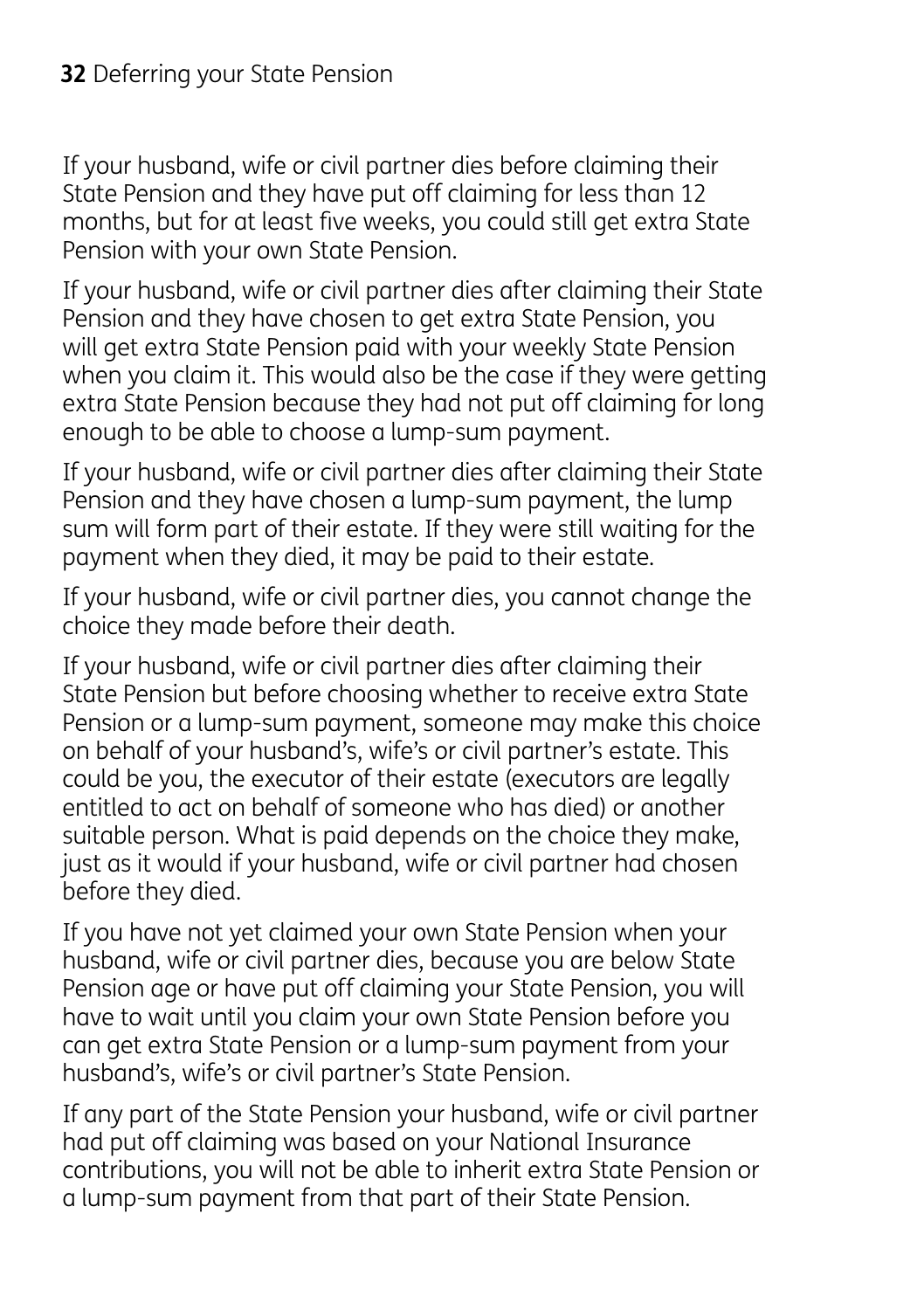## **If you reached State Pension age before 6 April 2010**

If you're a widower or surviving civil partner and your late wife or civil partner died before 6 April 2010, you must have been over State Pension age when your wife or civil partner died to be able to inherit any of their extra State Pension or lump sum.

## **How much extra State Pension or lumpsum payment will I inherit if my husband, wife or civil partner dies?**

This depends on how the State Pension your husband, wife or civil partner had put off claiming was made up. You could inherit:

- 100% of the extra State Pension or lump sum they had earned on their basic State Pension
- 50% of the extra State Pension or lump sum they had earned on their Graduated Retirement Benefit (but not any they may have got from a late wife, husband or civil partner)
- 50% of the extra State Pension or lump sum they had earned on their State Second Pension, or
- between 50% and 100% of the extra State Pension or lump sum they had earned on their SERPS pension.

There is a limit to the amount of additional State Pension (State Second Pension and SERPS) you may get. (This would be by combining your own additional State Pension and any additional State Pension you inherit.)

## **What if I remarry or form a new civil partnership?**

• If your husband, wife or civil partner dies and you remarry or form a civil partnership **before** you reach State Pension age, you will **not** be able to inherit your late husband's, wife's or civil partner's extra State Pension or lump-sum payment.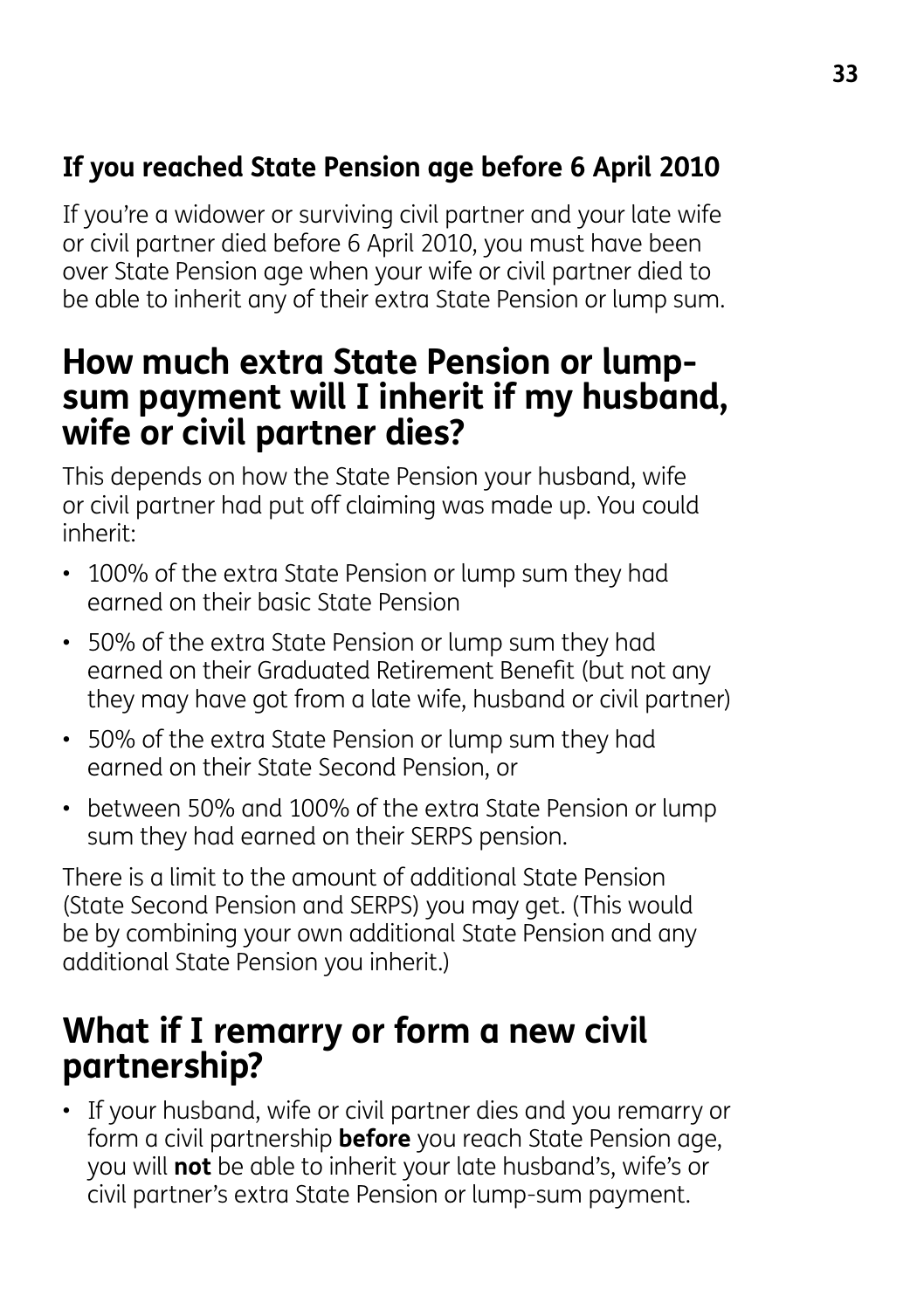• If your husband, wife or civil partner dies and you remarry or form a civil partnership **after** you reach State Pension age, you will be able to inherit your late husband's, wife's or civil partner's extra State Pension or lump-sum payment.

# **Guaranteed Minimum Pension**

If your late husband, wife or civil partner had put off claiming a Guaranteed Minimum Pension, you may be able to get 50% of any increase they earned because they had put off claiming it. (The Guaranteed Minimum Pension, which stopped building up from 1997, is the lowest amount that a salary-based occupational pension scheme must pay for contracted-out contributions that a person paid between April 1978 and April 1997 as a condition of contracting-out. This was replaced by the Reference Scheme Test for contributions paid after April 1997.) This will be paid by the occupational pension scheme provider.

## **How we pay inherited extra State Pension and lump-sum payments**

## **Extra State Pension**

If you inherit extra State Pension from your husband, wife or civil partner:

- it is paid with your weekly State Pension (if you are claiming it), or
- it is included in the rate of weekly State Pension we use to work out the amount of extra State Pension or lump-sum payment you have earned if you have put off claiming your State Pension.

If your State Pension is increased because your late husband, wife or civil partner had put off claiming a Guaranteed Minimum Pension, and you have put off claiming your own State Pension, the part you inherit will only qualify for extra State Pension. It won't qualify for a lump-sum payment. You will still be able to choose a lump-sum payment for your own State Pension which you have put off claiming.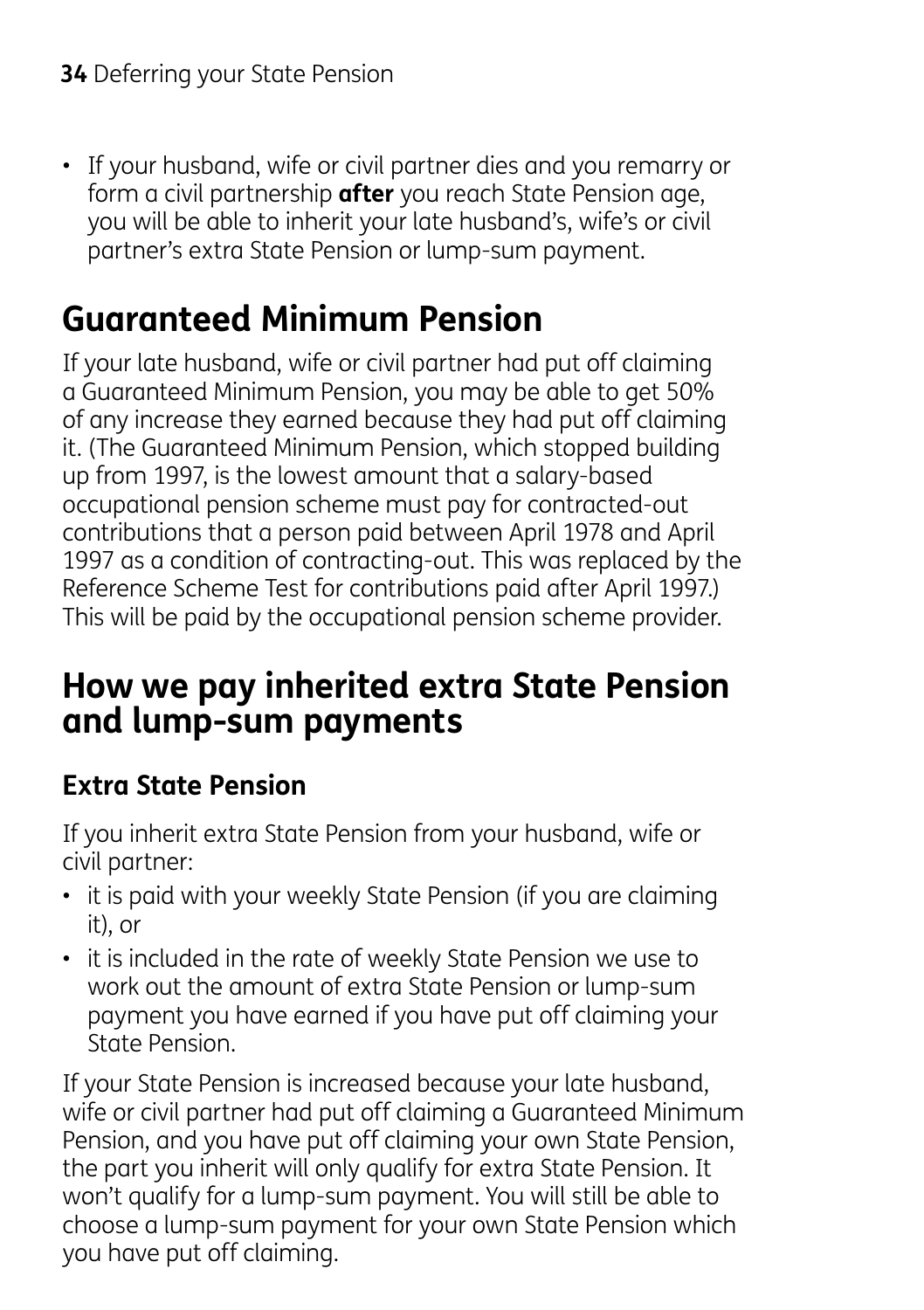#### **Lump-sum payments**

If your husband, wife or civil partner dies before claiming their State Pension, and you have not remarried or formed a new civil partnership, you can choose to take a lumpsum payment.

Remember:

- You cannot make this choice until you claim your own State Pension.
- You will not build up any more interest on the lump-sum payment you inherit if you put off claiming your own State Pension.

## **What if I qualify for basic State Pension based on my husband's, wife's or civil partner's National Insurance contribution record?**

If you get less than £67.80 a week basic State Pension based on your own National Insurance record, you could qualify for some basic State Pension based on your husband's, wife's or civil partner's National Insurance record if:

- you have reached State Pension age
- your husband, wife or civil partner has reached State Pension age and qualifies for some basic State Pension (even if they haven't claimed it).

If you are a married man, a woman married to a woman or a civil partner, your husband, wife or civil partner must be born on or after 6 April 1950 for you to qualify. This does not apply if you are:

- a woman married to a man, or
- a woman married to a woman who legally changed gender from male to female after your marriage to her began, and there has been no break in your marriage.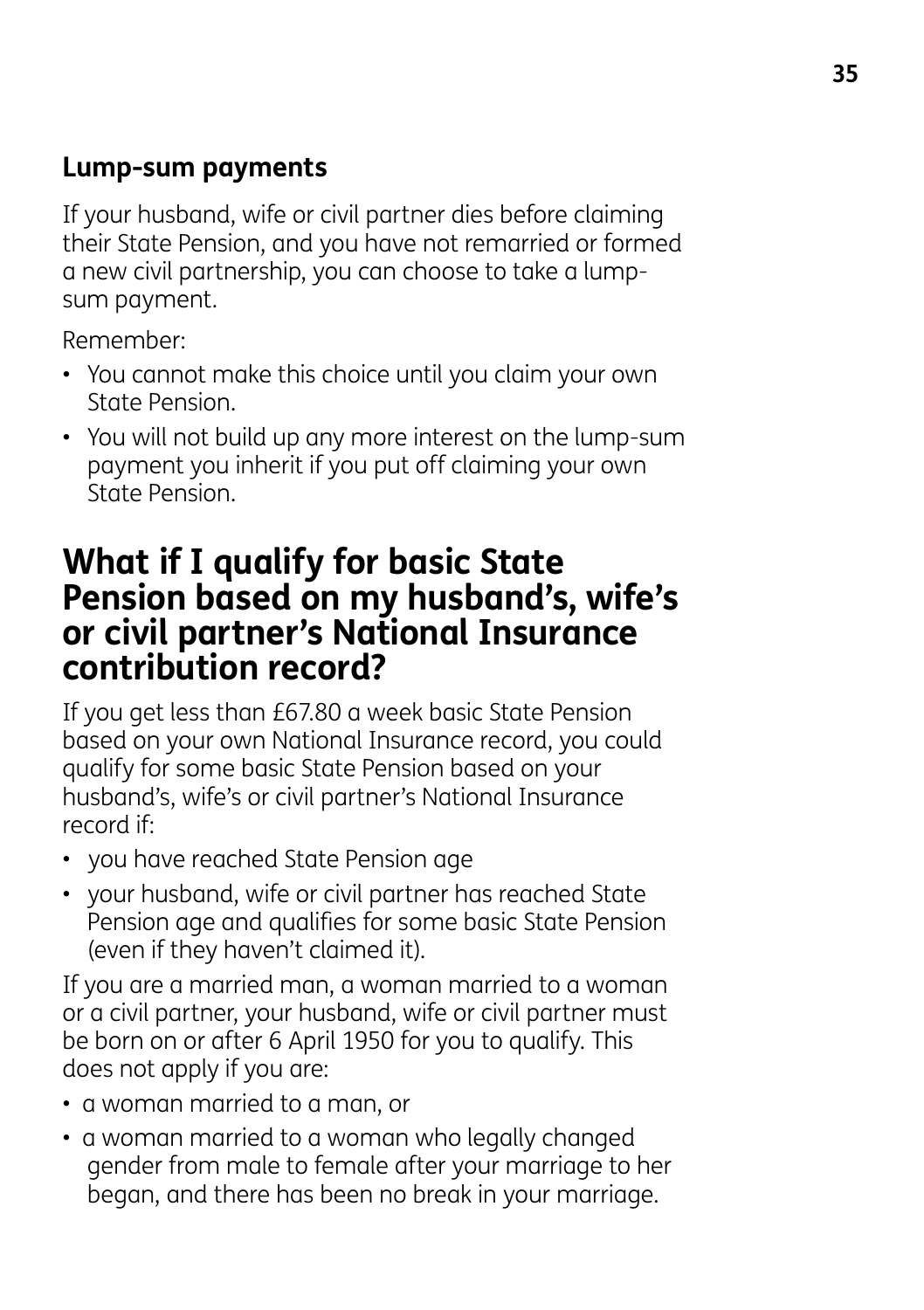If you're a man married to a man or a man in a civil partnership, this means that you cannot be entitled to a Category B pension before 6 April 2015 because a man born on or after 6 April 1950 will not reach State Pension age until 6 April 2015 or later.

A State Pension based on your husband's, wife's or civil partner's National Insurance record is called a 'Category B' pension.

If you qualify for some basic State Pension in your own right, the Category B pension can top this up.

You can still claim a Category B pension even if your husband, wife or civil partner decides not to claim their own State Pension.

If you qualify for some State Pension from your own National Insurance contributions and a top-up from your husband's, wife's or civil partner's contributions, you have to put off claiming both parts of your State Pension if you want to earn extra State Pension or a lump sum.

This does not apply if:

- you only qualify for Graduated Retirement Benefit from your own National Insurance contributions, and
- you started getting this before you became entitled to another type of State Pension.

In this case, you don't have to stop getting your Graduated Retirement Benefit to earn extra State Pension or a lump sum from putting off claiming the other State Pension.

If you're not sure what you may get based on your own or your husband's, wife's or civil partner's National Insurance contributions, contact The Pension Service. See page 55 for contact details.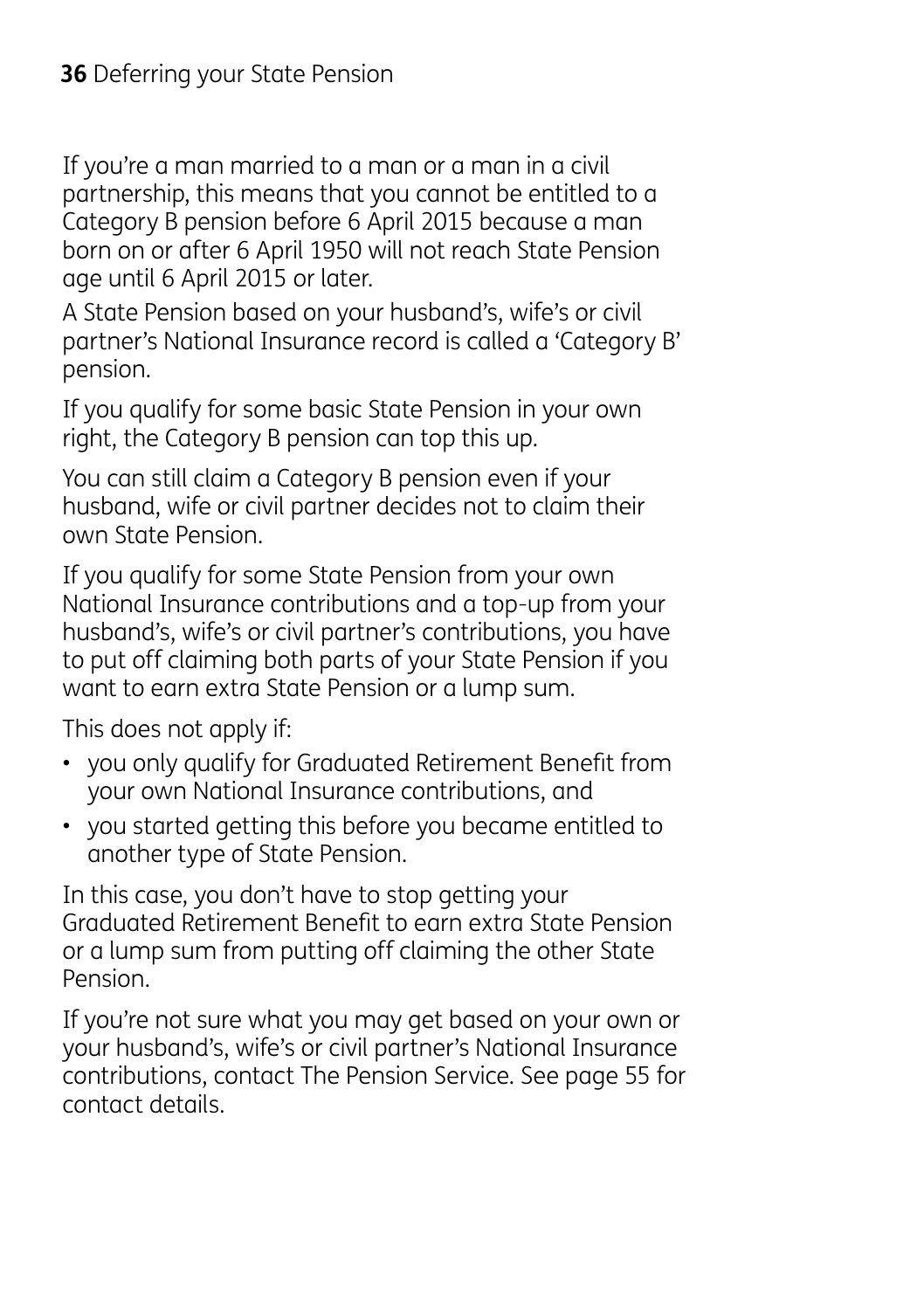## **What if I get divorced or my civil partnership legally ends (is dissolved)?**

If you get divorced or your civil partnership legally ends, your exhusband, ex-wife or ex-civil partner may qualify for a share of:

- your additional State Pension (such as SERPS or State Second Pension or extra State Pension), and
- any shared additional pension you qualify for as a result of a previous divorce or civil partnership that has ended.

This is known as shared additional pension. Any share you may get will be decided by the courts, based on a valuation of your additional State Pension. The court may issue a pension-sharing order.

If you have put off claiming State Pension, this valuation will include the value of any extra State Pension earned up to the date of the divorce, or the date your civil partnership was legally ended. This will apply even if, when you or your ex-husband, ex-wife or ex-civil partner finally claims the State Pension, you or they choose a lump-sum payment.

When you claim your State Pension, your additional State Pension may be reduced by an amount decided by the courts. This will be based on the share of additional State Pension that the courts decide should be used to provide a weekly pension for your ex-husband, ex-wife or ex-civil partner.

If you get divorced, or your civil partnership is legally ended, you may get a shared additional pension from your ex-husband, ex-wife or ex-civil partner if a court has made a pension-sharing order.

If you get a shared additional pension, the following will apply:

- The shared additional pension may be paid from State Pension age or from the date the pension-sharing order applies, if this is after you reach State Pension age.
- You will not normally need to claim separately, because you will claim it at the same time as you claim your normal State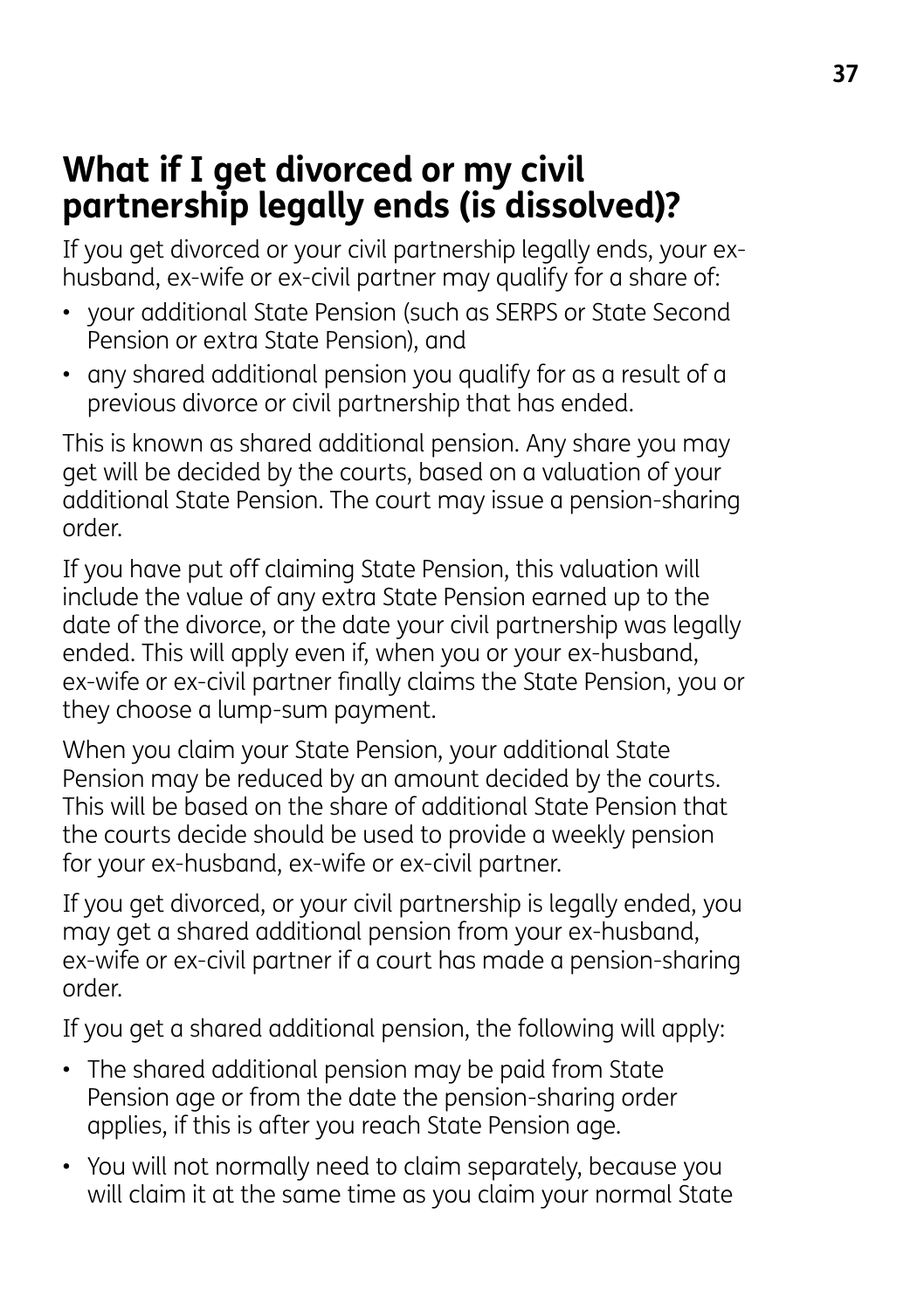Pension. If you only qualify for it after you have already claimed your normal State Pension, you will automatically get it. If it is the only pension you qualify for, your claim for State Pension will be treated as a claim for your shared additional pension.

- If you put off claiming your State Pension, your shared additional pension will be put off for the same period of time. You can earn extra shared additional pension or, if you put off claiming for at least 12 months in a row, you can earn a lump sum. We work out the extra pension and the lump sum in the same way as for normal State Pension.
- If you put off claiming your shared additional pension and you marry again or form a new civil partnership, your new husband, wife or civil partner cannot inherit the extra pension earned on your shared additional pension if you die before them. This also applies to the lumpsum payment, unless you die after claiming your shared additional pension.

## **What if I die and I am not married or in a civil partnership?**

If you are not married or in a civil partnership, and you have put off claiming your State Pension but die before claiming it, someone else may make decisions about your estate. They may be able to claim up to three months of the State Pension you have not claimed, and this could include any extra State Pension you have earned before that. This will be paid to your estate. They cannot choose a lump-sum payment.

If you die after claiming your State Pension and you have chosen to take an extra State Pension, payments will stop, just like the basic State Pension.

If you die after claiming your State Pension and you have chosen to take a lump-sum payment, any amount of this payment left when you die will form part of your estate.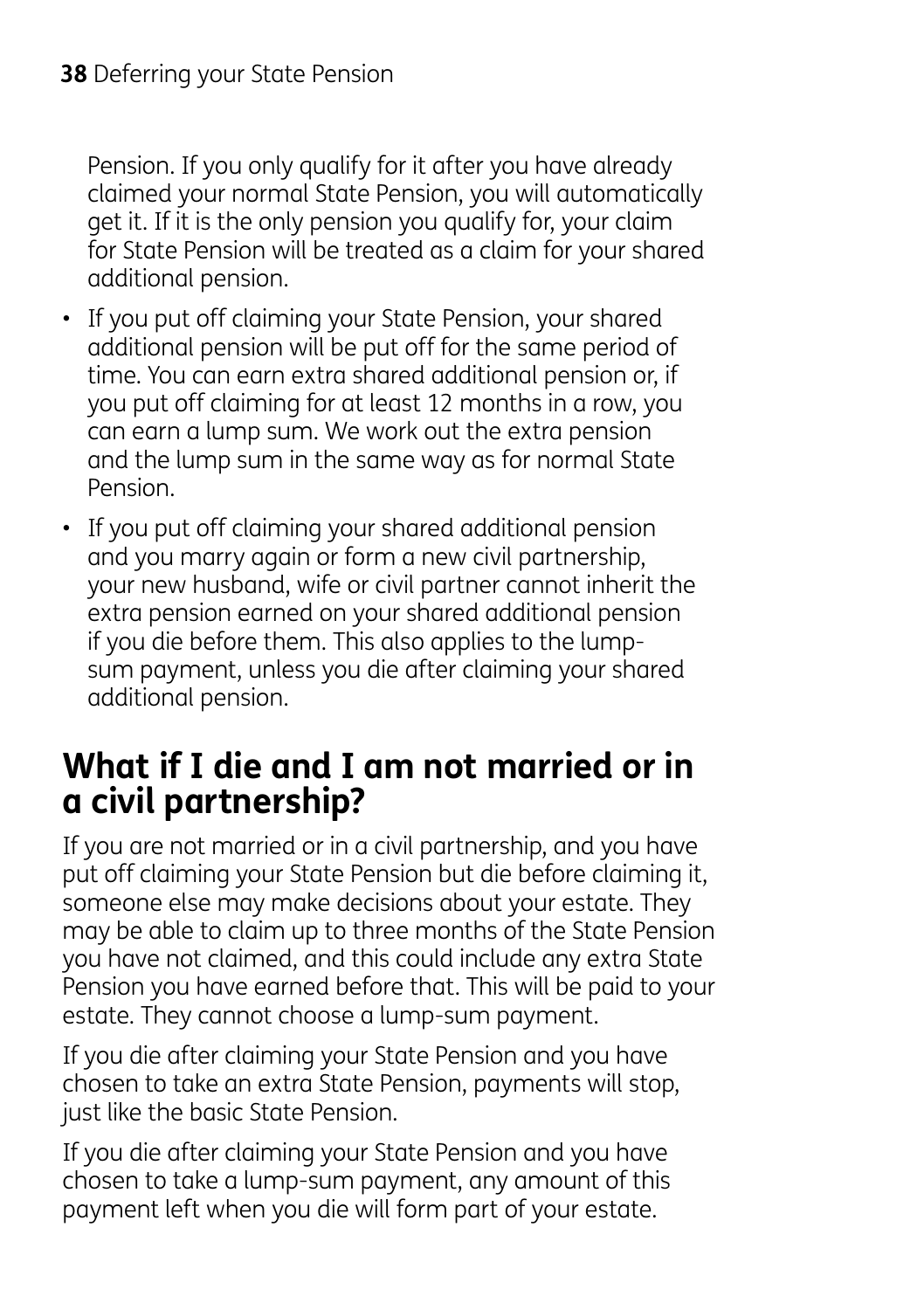If you die between making your claim for State Pension and telling us whether you want to claim extra State Pension or a lump-sum payment, someone will be able to choose on behalf of your estate.

If you die after choosing a lump-sum payment but before you get it, it may be paid to your estate. After your death, no one can change the choice you made.

## **What if I am in hospital while I am putting off claiming my State Pension?**

Your deferral is not affected.

## **Does living outside the UK affect State Pension deferral?**

If you normally live outside the UK and you have not already claimed your State Pension, you can put off claiming when you reach State Pension age.

When you finally do claim, we will work out how much pension you may get based on the amount you would have got if you had been claiming it at the time. This will include any yearly increases to the State Pension, even if you are living in a country where these increases don't normally apply.

Once you have started to get your State Pension, you will only get yearly increases to your State Pension and your extra State Pension if you are living in certain countries.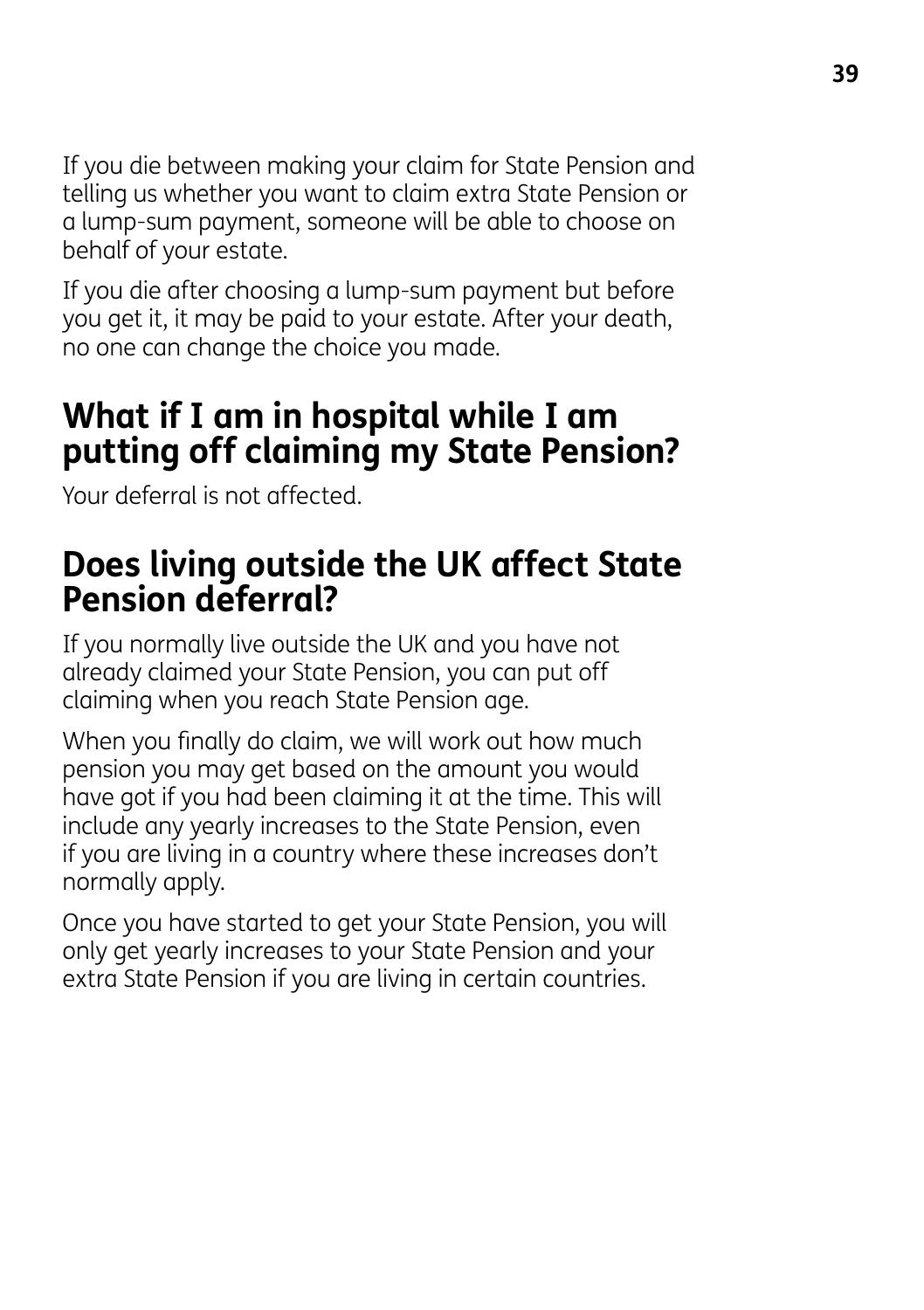These are:

- countries with which the UK has an agreement on social security that allows yearly increases to be paid (the UK means England, Scotland, Wales and Northern Ireland), or
- countries in the European Economic Area (EEA) listed below.

Countries with which the UK has an agreement on social security that allows yearly increases to be paid: Barbados Bermuda Bosnia-Herzegovina The Channel Islands The Isle of Man Israel (1956 boundaries – see below) Jamaica Kosovo The former Yugoslav Republic of Macedonia Mauritius Montenegro The Philippines Serbia **Turkey** The USA.

The agreement with Israel applies to the territory administered (run) by the Government of Israel on 19 July 1956. Any territory that is outside Israel, as defined here, is not covered by the agreement. For more advice, you should contact the International Pension Centre. See page 56 for contact details.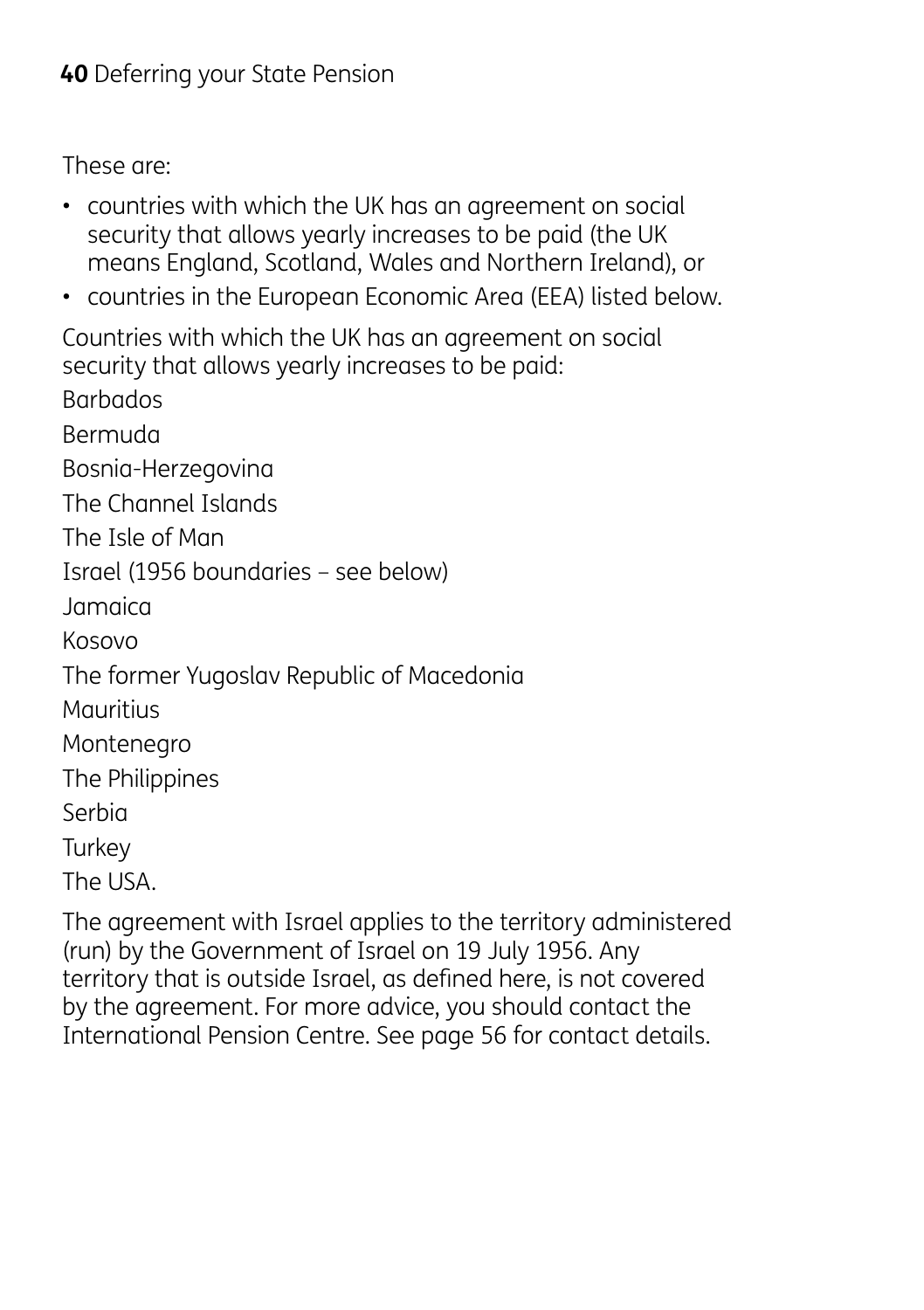Countries in the European Economic Area (EEA): Austria Belgium Bulgaria Croatia Cyprus Czech Republic Denmark Estonia Finland France Germany Greece Hungary Iceland Ireland Italy Latvia Liechtenstein Lithuania Luxembourg Malta The Netherlands Norway Poland Portugal Romania Slovakia Slovenia Spain Sweden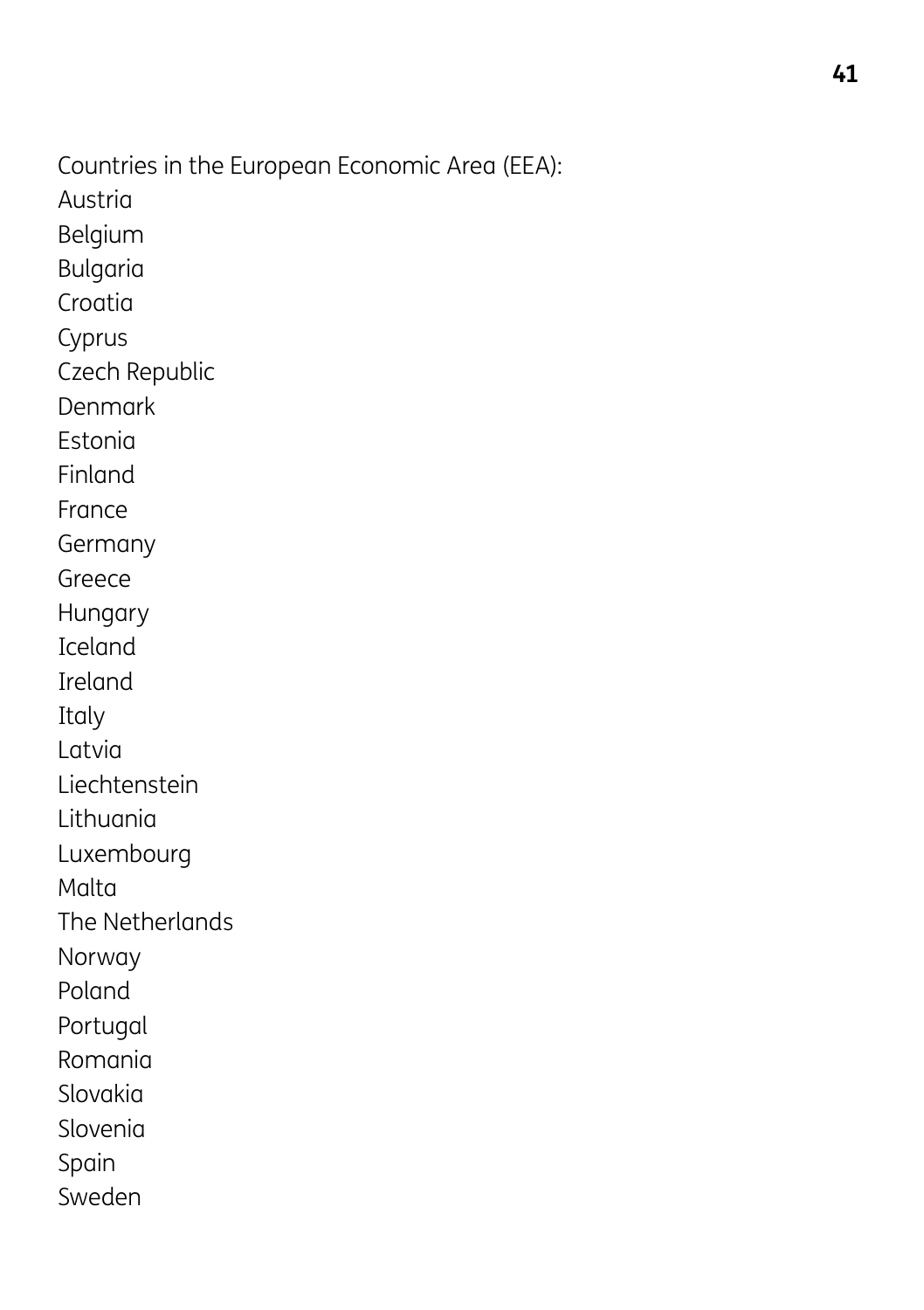Switzerland is not a member of the EEA, but as a result of an agreement with the EU, the EU rules on social security will also largely cover Switzerland.

Gibraltar is not a member of the EEA, but the UK applies the EU Regulations to Gibraltar as though it is an EEA country. Other EEA countries treat Gibraltar as though it is part of the UK.

If you live outside the UK and have claimed your State Pension, you will not normally be able to choose to put off claiming it to earn extra State Pension or a lump sum. However, you may have this option if you live in one of the EEA countries listed above and you are a UK national, a national of one of the EEA countries or you are allowed to live there for other reasons.

For more information on this, contact us. See page 56 for contact details.

#### **Healthcare cover if you live somewhere else in the European Economic Area (EEA) or in Switzerland**

If you live somewhere else in the EEA or in Switzerland you may get healthcare paid by the UK if you are getting a UK State Pension. However, for the period you defer taking your State Pension, the UK will not be responsible for providing you with healthcare cover. If you are not entitled to get healthcare paid by the UK, you will need to make your own arrangements.



For more information, go to **www.nhs.uk**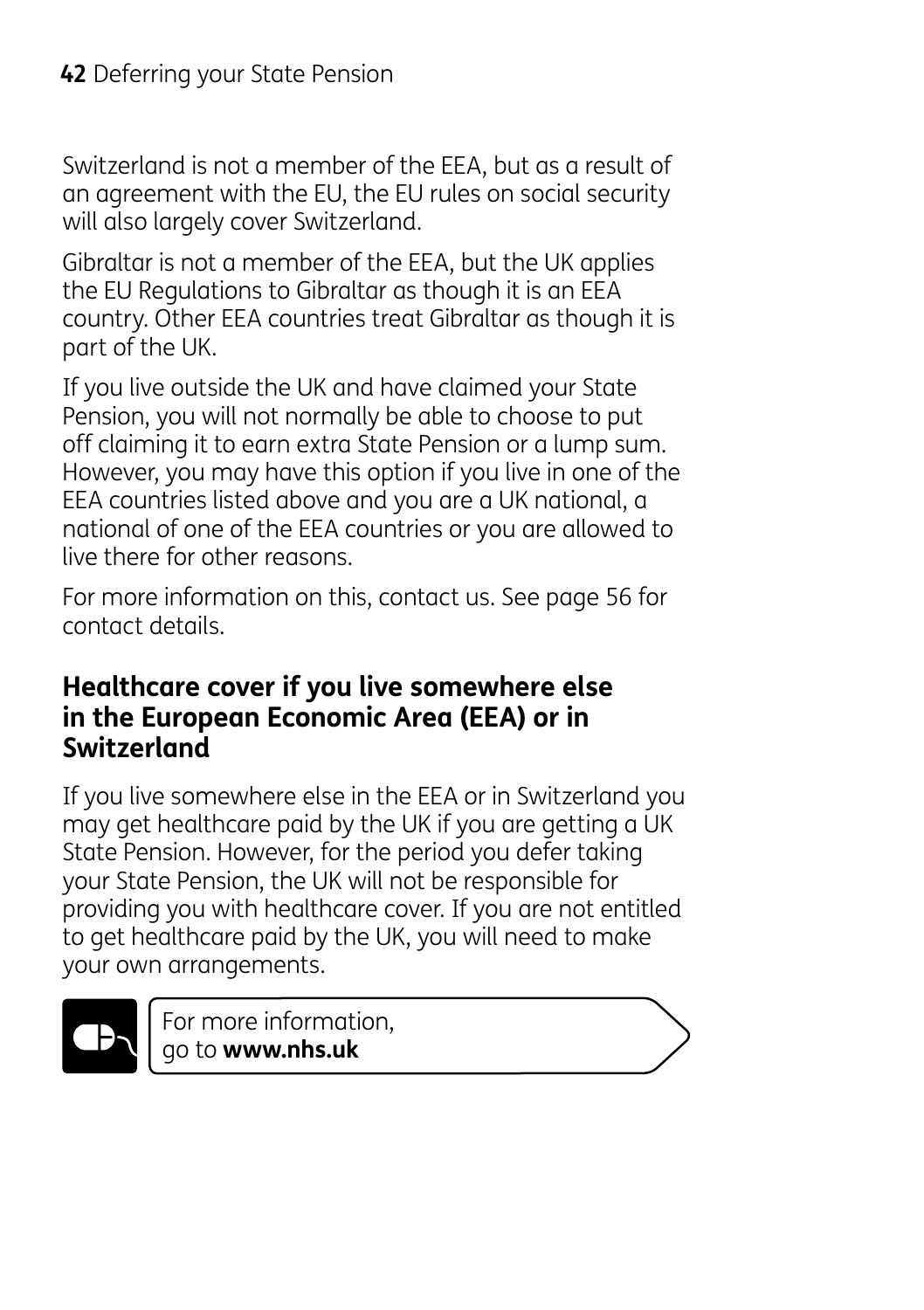## **Paying UK tax on extra State Pension and lump-sum payments if you are living outside the UK**

If you live outside the UK, your extra State Pension and lump-sum payments are still counted as income for UK tax purposes. If you have to pay tax:

- HM Revenue & Customs will work out the amount in the same way as if you were living in the UK
- you may not have to pay UK tax on your extra State Pension or lump-sum payment if you live in a country that has a double taxation agreement (see below) with the UK, and
- you will need to contact the tax authority in the country you live in to find out if you need to pay that country's tax on your extra State Pension or on a lump-sum payment.

If you have income or savings in one country and are resident in another country, you may have to pay tax in both countries under their tax laws. The UK has negotiated 'double taxation agreements' with a large number of countries for people in this situation so that they do not usually have to pay tax in both countries.

For more about tax if you live outside the UK, or for information about countries with a double taxation agreement with the UK, contact HM Revenue & Customs. See page 58 for contact details.

To find out more about the choices you have for your State Pension if you live outside the UK, contact the International Pension Centre. See page 56 for contact details.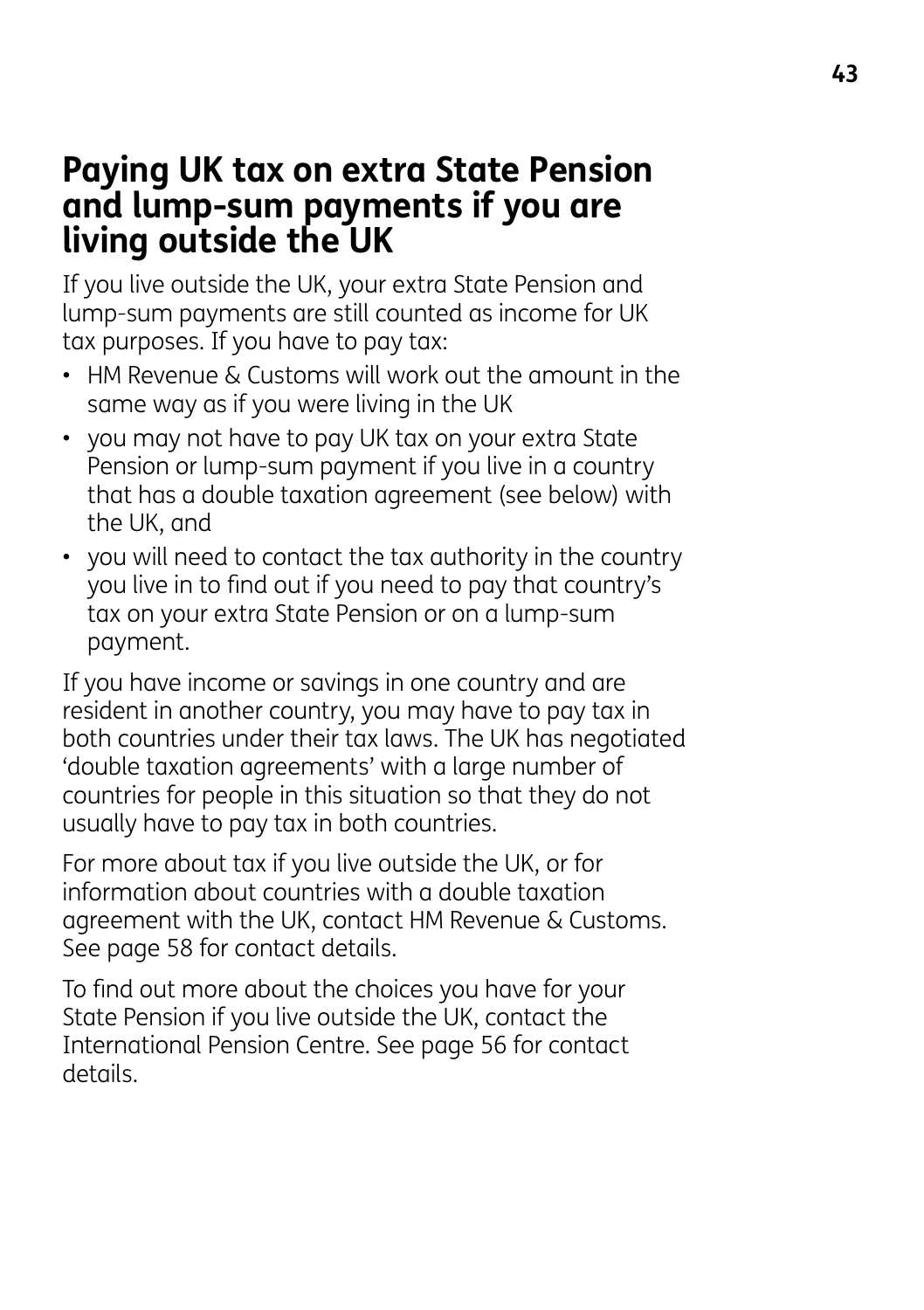## **If you reached State Pension age before 6 April 2005 special rules apply**

Before 6 April 2005, there were different rules for State Pension deferral. You could not choose to get a lump-sum payment, and the extra State Pension was worked out in a different way, which did not give you as much money as the current rules.

If you are already getting your State Pension:

- you can choose to stop claiming your State Pension now (you will have to stop claiming for at least five weeks to earn extra State Pension and for at least 12 months to get a lump-sum payment)
- you must normally live in the UK (but see page 39 for details of when this rule may not apply)
- you can only choose to stop claiming once (so you cannot stop now if you have stopped claiming before)
- you cannot stop claiming for a period of time in the past, and
- **you will have to claim again for your Winter Fuel Payment** – it won't be sent to you automatically when you stop claiming your State Pension. Claim forms must be received on or before 31 March following the winter you are claiming for.

If you have not already claimed your State Pension:

- when you finally do claim it, you can get extra State Pension for the period before 6 April 2005 (this is worked out using the old rate of about 7.5% for each full year that you put off claiming), and
- for the period since 6 April 2005 you can get extra State Pension (worked out at the higher rate of 10.4% for each full year), or if you have put off claiming for 12 months in a row you can get a lump-sum payment. (You may have to pay tax on the extra State Pension or lump-sum payment.)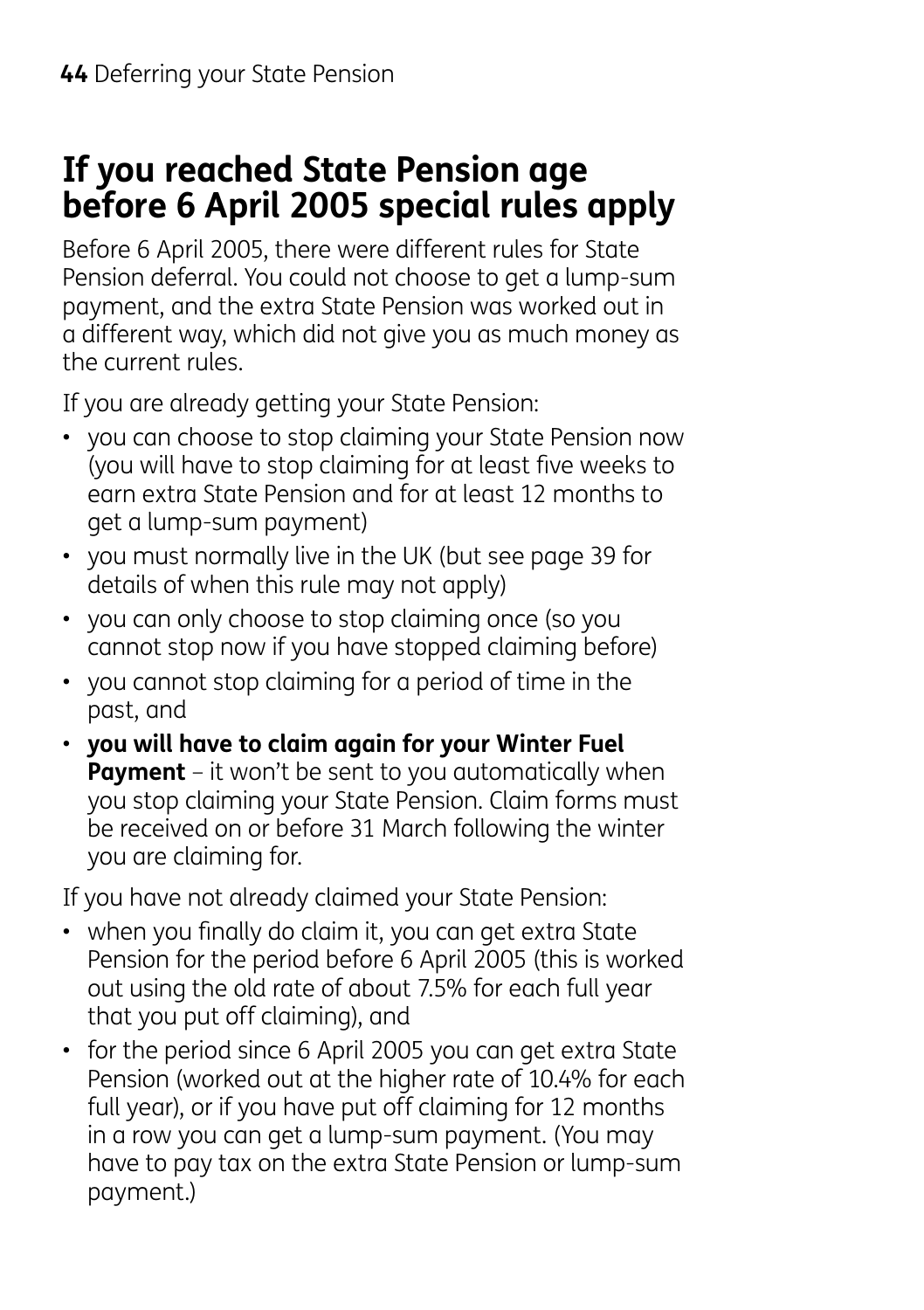If you put off claiming your State Pension for more than five years in the period before 6 April 2005:

• you will not earn any extra State Pension between the end of that five-year period and 6 April 2005. (This is because before 6 April 2005 you could only earn extra State Pension for up to five years.)

If you stopped claiming State Pension and you have not started again, what you can get when you do start claiming again depends on when you stopped claiming:

- If you stopped claiming your State Pension before 6 April 2005, you can get extra State Pension at the old rate for the period you put off claiming up to 5 April 2005. You may also choose extra State Pension at the current rate or a lump-sum payment for the period you put off claiming since 6 April 2005.
- If you stopped claiming your State Pension for more than five years in the period before 6 April 2005, you will not earn any extra State Pension between the end of that five-year period and 6 April 2005.
- If you stopped claiming your State Pension after 6 April 2005, you can either get extra State Pension at the current rate or, if you stopped claiming it for at least 12 months in a row, you can get a lump-sum payment.

## **How do I decide what to do?**

Whether to carry on working, whether to put off claiming your State Pension (and how long for) and whether to take extra State Pension or choose a lump-sum payment are important decisions. We can help explain the choices set out in this leaflet, but we cannot give financial advice or say what we think is the best choice for you.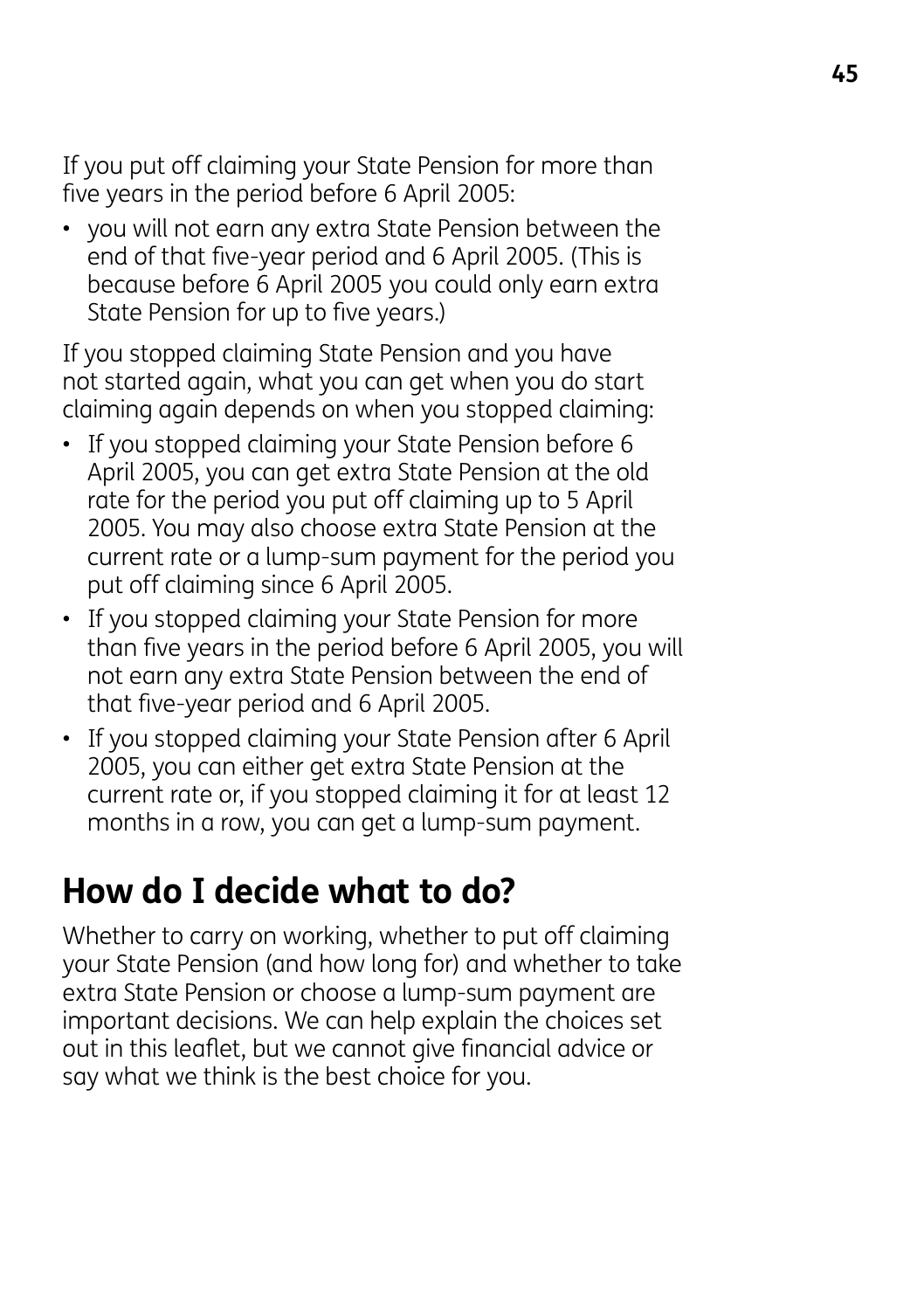It might be helpful for you to consider that:

- you can work full-time or part-time and still claim your State Pension (your earnings or other pensions will not affect how much State Pension you get)
- if you decide to work longer, you are likely to take home more money because you do not pay any National Insurance when you are over State Pension age
- State Pension counts as income for tax purposes, so if you claim your State Pension while you are still earning, you may have to pay tax at a higher rate
- if you keep working for even a year or two longer after you reach State Pension age and put off claiming State Pension, this can make a big difference to the amount of money you will have once you retire and claim your State Pension, and
- you may be able to get all or some of your pension from your employer's pension scheme, even if you carry on working for the same employer who is paying your pension.

It is also important to think about:

- what would happen if you decided to put off claiming your State Pension but died before you claimed it (see pages 30 to 44), and
- whether you are getting any of the benefits that would stop you building up extra State Pension or a lump sum (see page 21).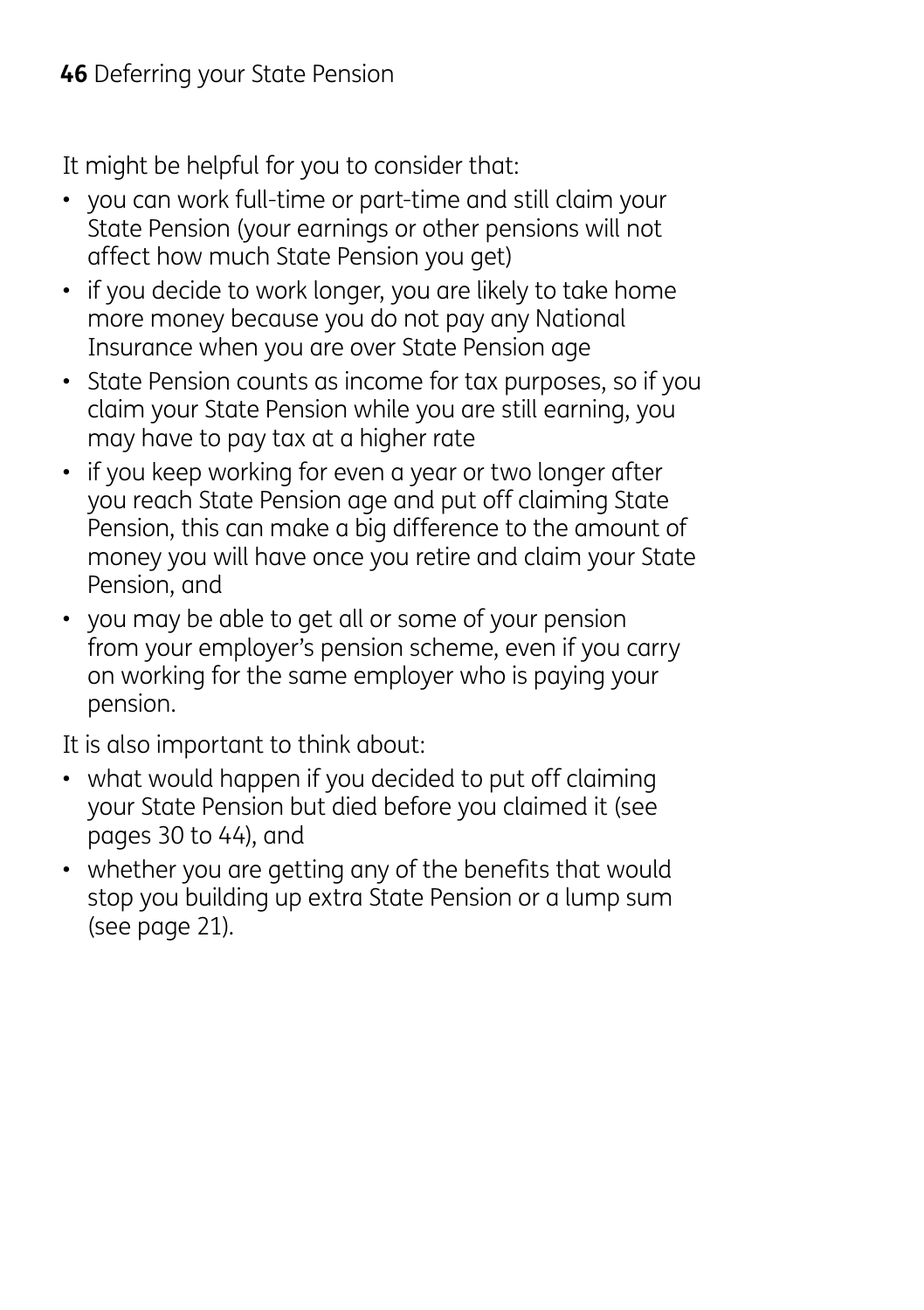## **Helping you decide – find out how much your State Pension is likely to be**

To help you decide if you should put off claiming your State Pension, you could get a State Pension statement.

A State Pension statement, based on your National Insurance contribution record to date, will give an estimate of your State Pension.

For more information on how to get a State Pension statement go to **www.gov.uk/state-pension-statement**

#### **Find out how much your State Pension may be if you're very near or over State Pension age**

If you're over State Pension age or less than 30 days away from it, you can't get a State Pension statement. You'll need to contact us.

- go to **www.gov.uk/contact-pension-service**
- phone **0345 606 0265** (**0345 606 0275** if you speak Welsh and live in Wales)
- textphone **0800 731 7339**, or
- if you live outside the UK phone **+44 191 218 7777**.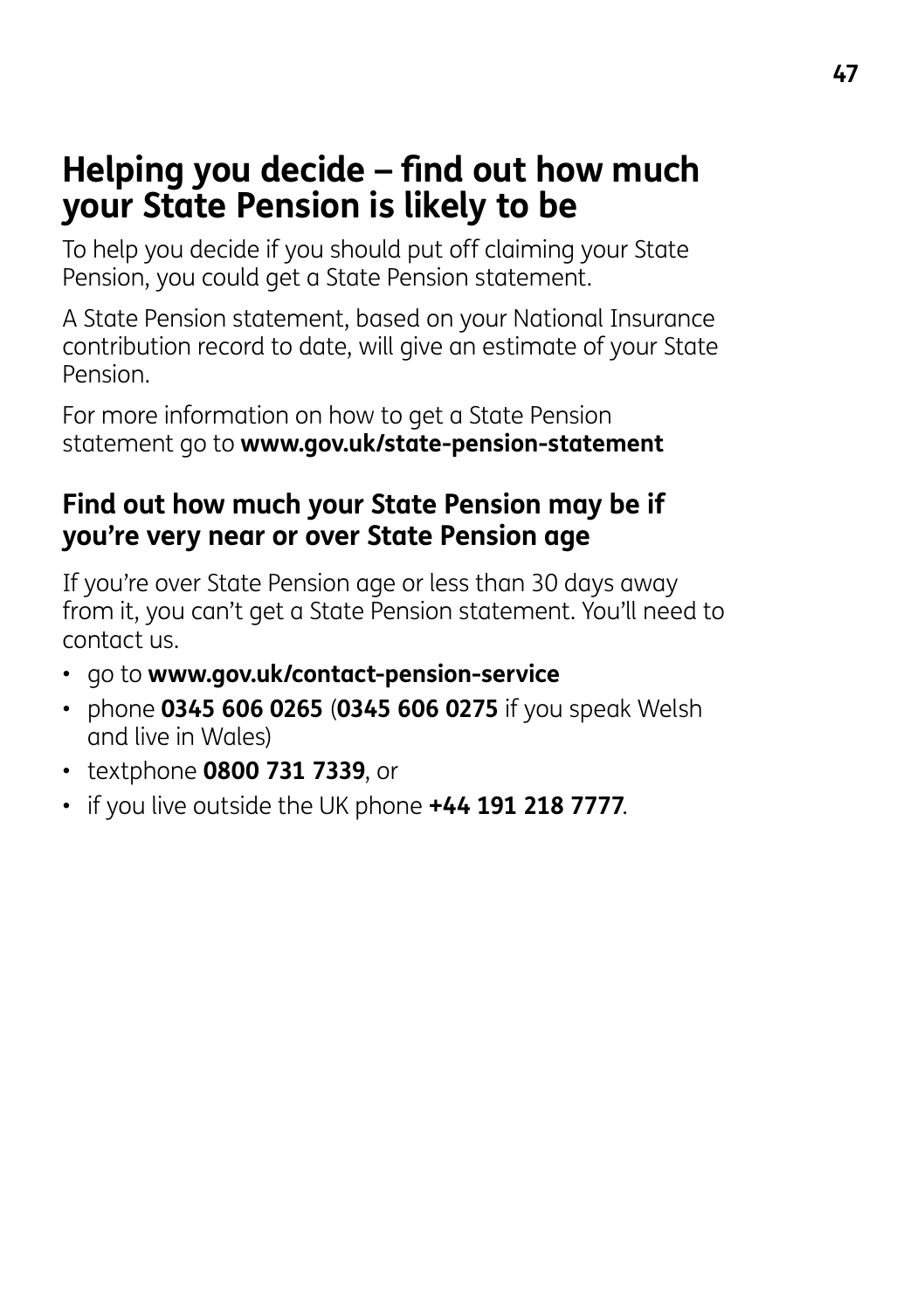## **Some common questions about State Pension deferral**

#### **Which will give me more – extra State Pension or a lump-sum payment?**

It depends on how long you live. If you were to choose extra State Pension, and this was added up each week, after a certain number of years it would reach the amount of the lump-sum payment. If you died before that point, you would have received less than the lump-sum payment. If you were still alive, any extra State Pension payments after that point would mean that the total amount you got was higher than the lump-sum payment.

The tables on pages 13 to 15 give you an idea of how your extra State Pension could add up over 5, 10 and 15 years, compared with a lump-sum payment.

How long you would need to get extra State Pension before it added up to the same as a lump-sum payment would depend on the amount of lump-sum payment you could get. This would depend on the interest rates used to work out the lump-sum payment and how much tax you would have to pay on it.

When comparing extra State Pension and lump-sum payments, it's important to remember how each type of payment is treated when other benefits are worked out, and how it is taxed.

#### **Can married people or people in a civil partnership choose between extra State Pension and a lumpsum payment if their husband, wife or civil partner has not chosen the same?**

Yes. If you and your husband, wife or civil partner, have both put off claiming your State Pension, you do not have to make the same choice as them. This also applies if the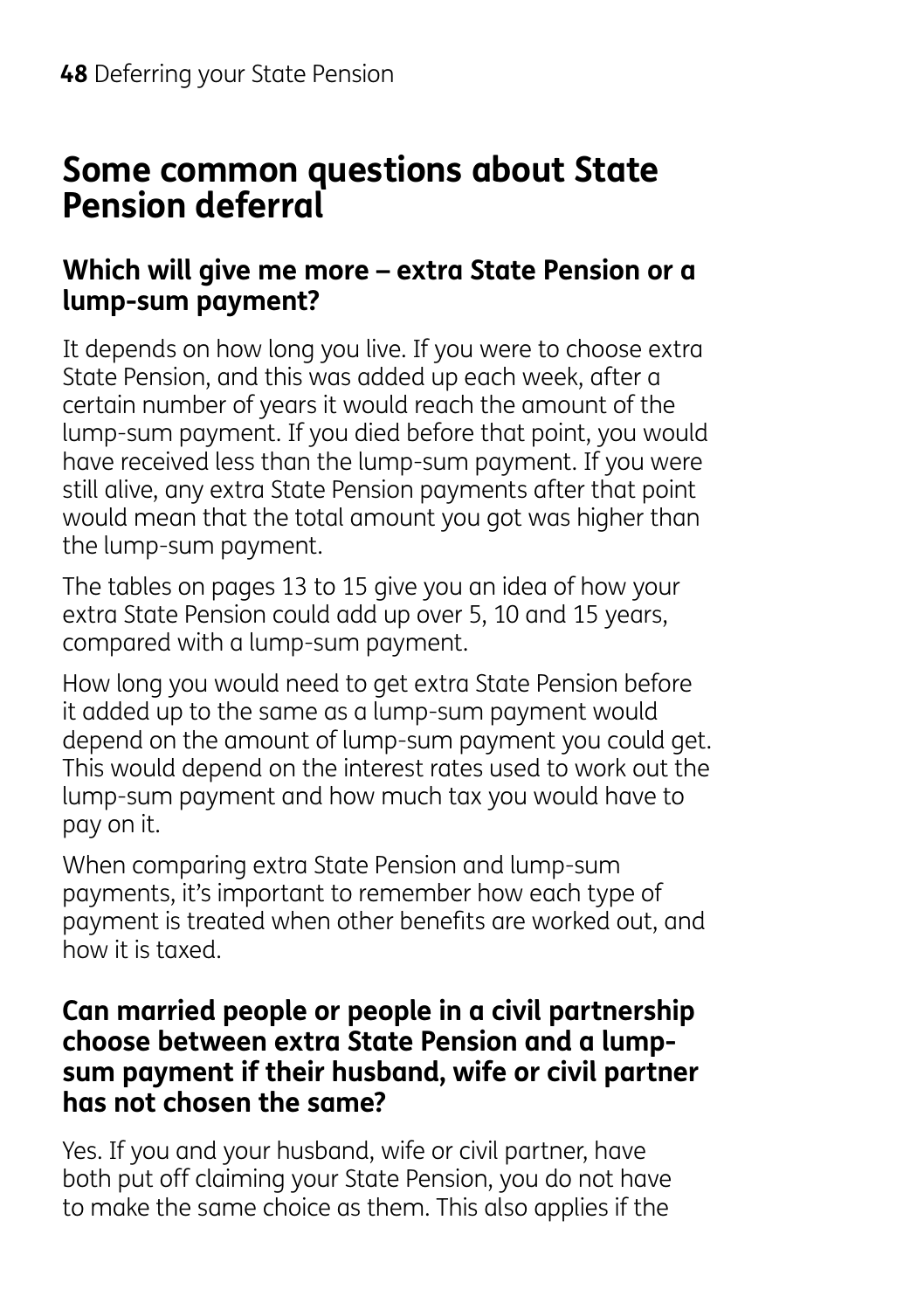State Pension you have put off claiming is a Category B pension based on your husband's, wife's or civil partner's National Insurance contributions.

#### **Can I choose a combination of extra State Pension and a lump-sum payment?**

No. You have to choose one or the other. However, if you were already putting off claiming your State Pension before 6 April 2005, you may be able to get a combination of extra State Pension (for the period up to 6 April 2005), and either:

- extra State Pension, or
- a lump-sum payment for the period starting on 6 April 2005 (please see page 44).

#### **Can I put off claiming some of my State Pension and claim the rest?**

No. Normally you need to put off claiming all your State Pension. The only time when this is different is if you qualify for Graduated Retirement Benefit or shared additional pension before you could get a Category A or Category B State Pension. (Category A State Pension is based on your own National Insurance contributions and a Category B State Pension is one based on your husband's, wife's or civil partner's National Insurance contributions.)

If you claim your Graduated Retirement Benefit or shared additional pension, you will not need to stop claiming it if you then put off claiming your Category A or Category B pension.

#### **Do separate periods of putting off claiming State Pension link up?**

No. If you put off claiming your State Pension when you reach State Pension age and you then decide after claiming it that you want to stop claiming it for another period, then the two periods of time will be treated separately.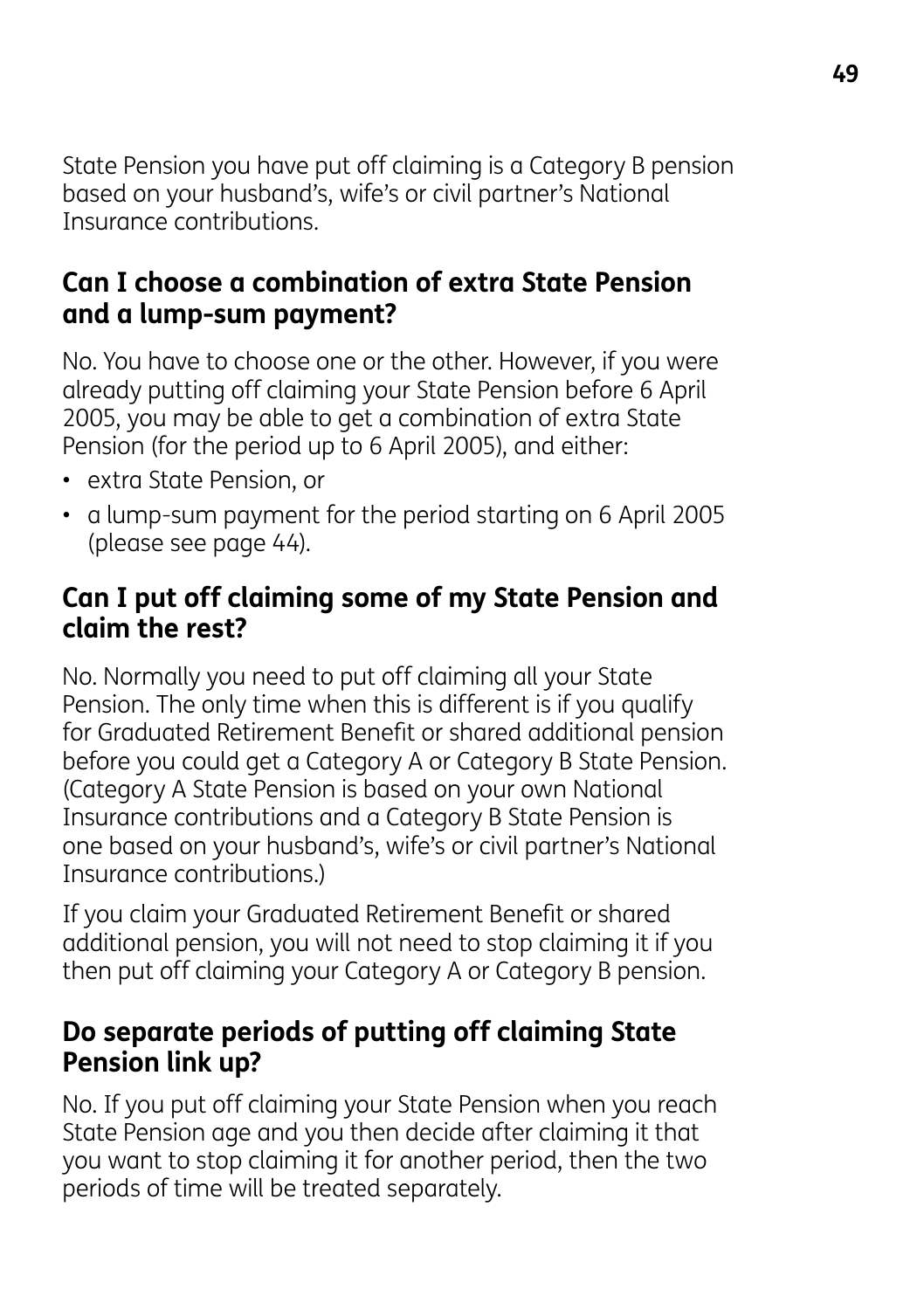This means that if you put off claiming your State Pension for less than 12 months the first time, you would only be able to get extra State Pension for that period. You would need to stop claiming for 12 months or more the second time to be able to get a lump-sum payment.

If you put off claiming your State Pension for less than 12 months, you will not have the choice of a lump-sum payment.

#### **Once I am getting it, will my extra State Pension go up each year?**

The rates of social security benefits are reviewed each year and extra State Pension usually changes in line with the increase in prices.

#### **Can I backdate when I start getting my State Pension?**

Yes, you can backdate your claim for up to 12 months, and we will pay you what you would have got if you had claimed earlier. But this will lower the amount of time you had put off claiming, and your extra State Pension or lump-sum payment will be less.

#### **Will I get the same amount if I ask for my backdated pension, instead of a lump-sum payment?**

You will almost always get more money if you choose a lump-sum payment rather than asking us to backdate your State Pension. This is because you will get interest on the lump-sum payment, and you may pay less tax on it.

You cannot choose a lump-sum payment if backdating your State Pension means that you have put off claiming your State Pension for less than 12 months.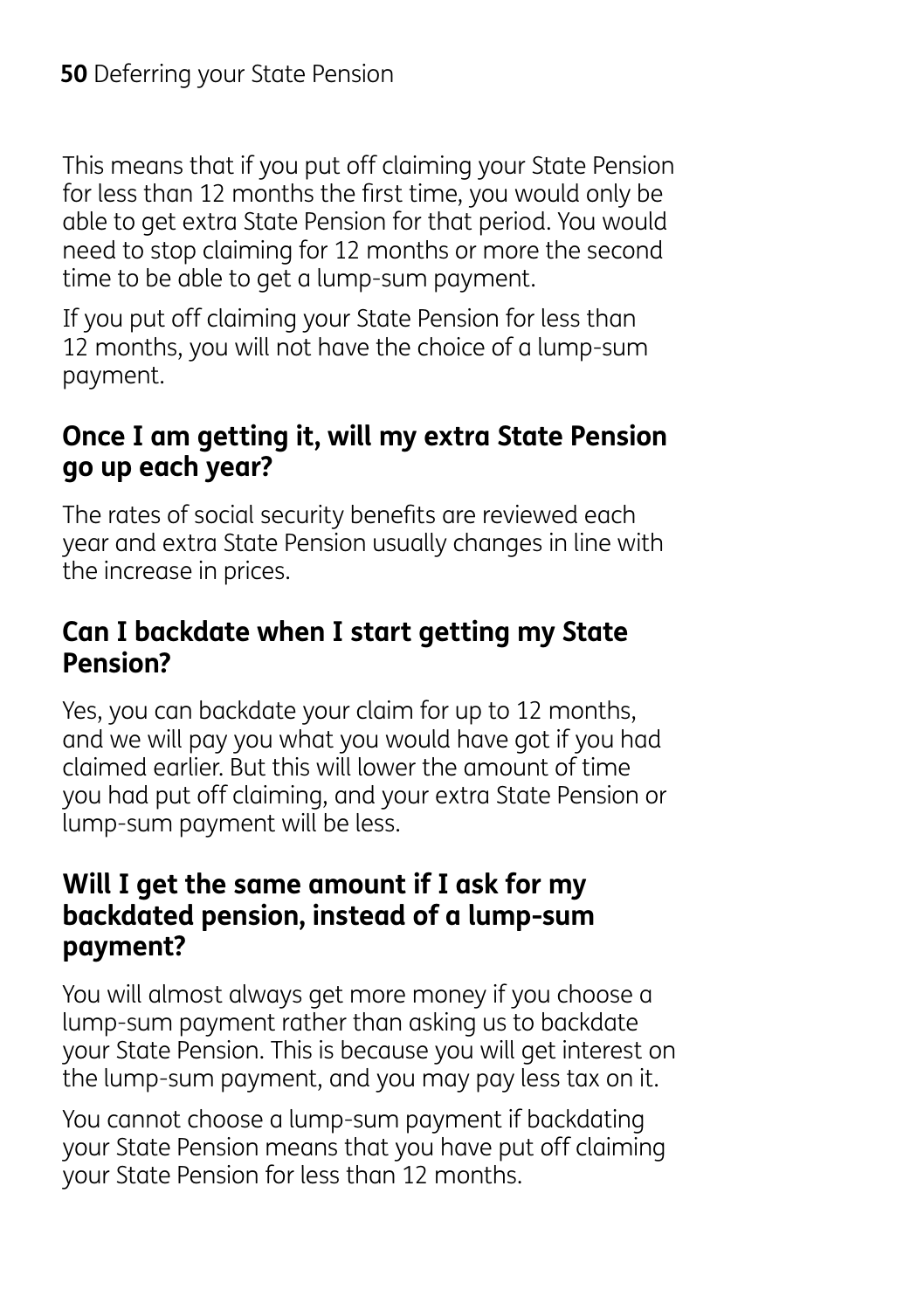### **Will I still get my Christmas Bonus if I defer?**

No. You will not qualify for a Christmas Bonus for the period you put off claiming unless you got another qualifying benefit during the relevant week.

### **Will I still get my Winter Fuel Payment if I defer?**

Yes (but see the note below on Winter Fuel Payments).

#### **Will I have to give up my Winter Fuel Payment if I defer?**

No (but see the note below on Winter Fuel Payments).

## **Winter Fuel Payment**

Most people get the Winter Fuel Payment if they are at or over the qualifying age – the State Pension age for women – and are living in Great Britain or Northern Ireland (or in Switzerland or an EEA state and are able to demonstrate a genuine and sufficient link to the UK) during the qualifying week.

However, in line with increases to State Pension age for women, the qualifying age for Winter Fuel Payments is gradually going up. You may need to make a claim for your first Winter Fuel Payment, especially if you are not getting another social security benefit or the only benefits you get are Housing Benefit, Child Benefit, a reduction on your council tax or Universal Credit you would be getting as a member of a couple.

Winter Fuel Payments are made automatically after the first payment, as long as you are still eligible to receive them. You must tell us if you have a change in your circumstances that affects your eligibility.

#### **If I change sex will my extra State Pension or lump-sum payment be affected?**

You can only be treated as having legally changed sex if you have a full Gender Recognition Certificate from the Gender Recognition Panel. Changing sex may affect what you get if you put off claiming your State Pension.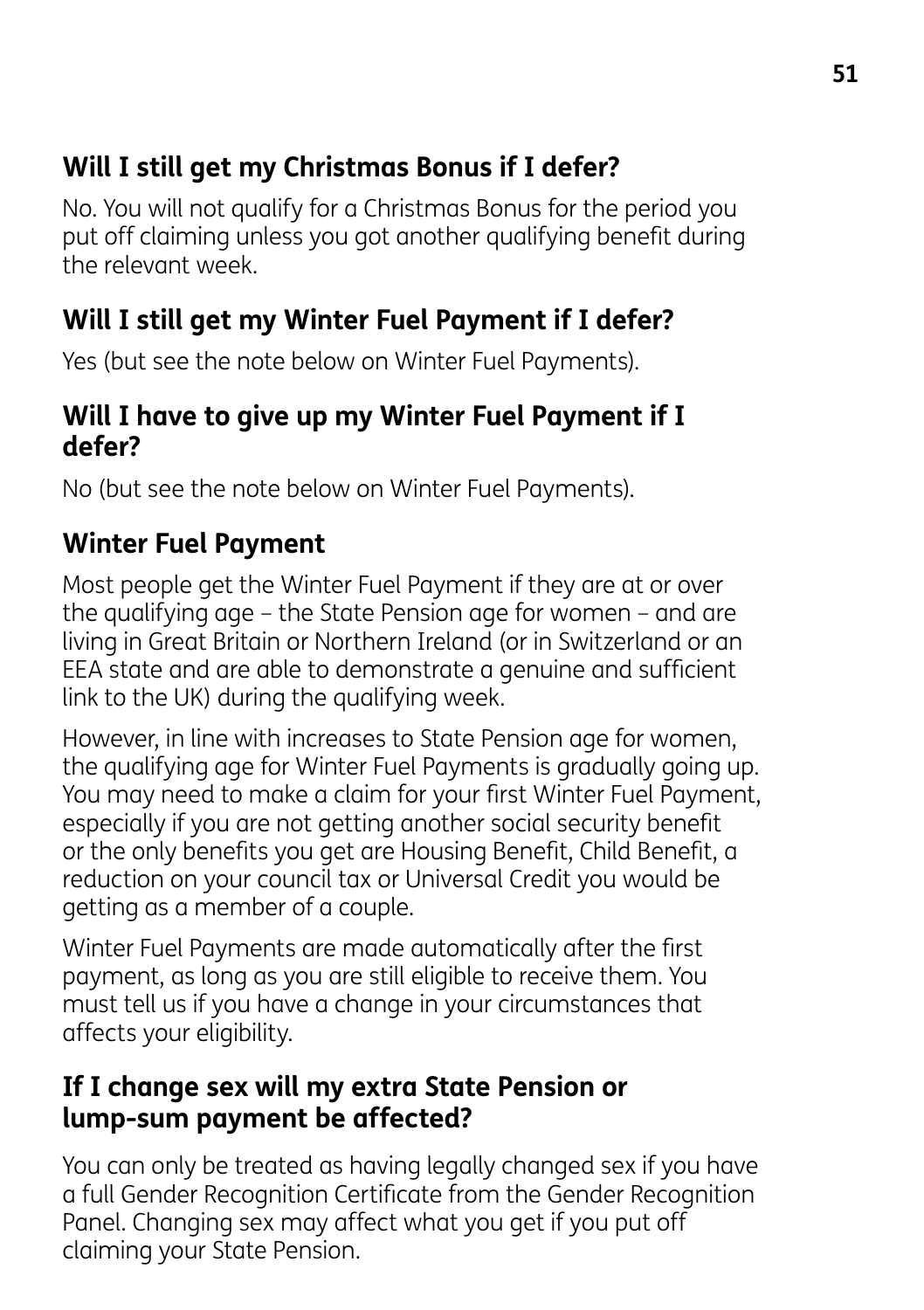### **How do I put off claiming my State Pension?**

If you are not claiming your State Pension yet, you do not need to tell us that you want to put off claiming it. But if you get another social security benefit, you need to tell us what you want to do.

If you are already getting your State Pension but want to stop it for a while, you need to tell us what you want to do. You can only choose to do this once.

For details of how to contact us, see page 55.

### **How do I claim my State Pension, after I put off claiming?**

You must claim your State Pension by phoning us on **0800 731 7898** (**0800 731 7936** if you speak Welsh and live in Wales).

If you have speech or hearing difficulties, you can contact us using a textphone on **0800 731 7339** (**0800 731 7013** if you speak Welsh and live in Wales).

Our lines are open from 8am to 6pm, Monday to Friday. If English or Welsh is not your first language, you can ask for an interpreter. Our phone lines tend to be quieter during the afternoon and towards the end of the week.

#### **What happens when I do claim, after I have put off claiming?**

When you do decide to claim, if you choose straight away to take extra State Pension, your normal weekly State Pension will go up by that extra amount.

You have three months to choose between extra State Pension and a lump-sum payment after you have made your claim. If you take a while to decide, you will get your normal weekly State Pension until you make up your mind. If you then choose to take extra State Pension, we will pay it from the date when your State Pension claim started.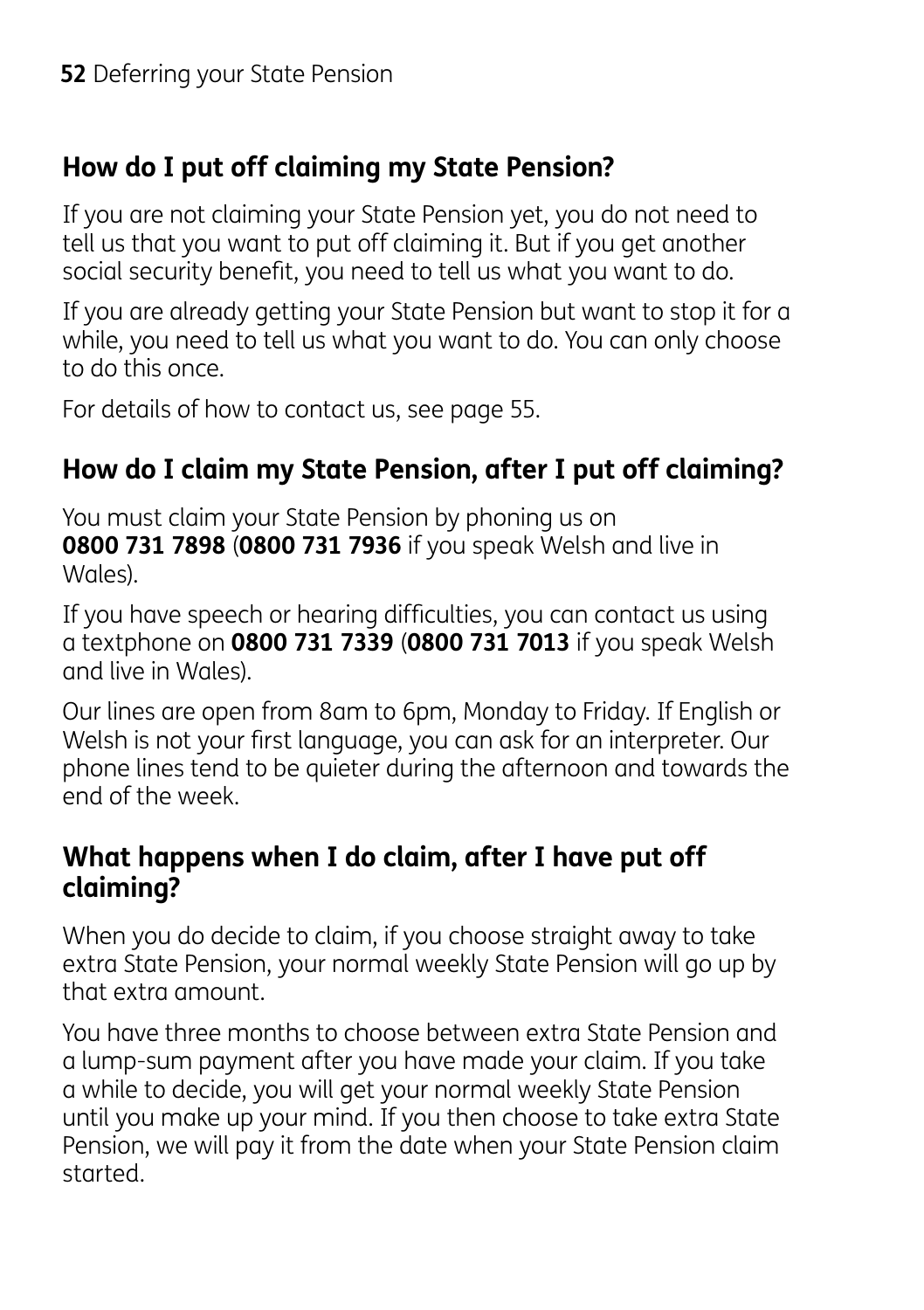If you choose a lump-sum payment, you will need to tell us what rate of tax to take off the payment. We will send you a letter with information about how to work out the rate of tax you may have to pay.

We will pay your lump sum (after taking off the tax you have to pay). and your normal weekly State Pension will continue as before.

## **What happens if I want to change my choice?**

If you choose extra State Pension or a lump-sum payment but then you want to change your choice, you can do so as long as you:

- change your choice within three months of making your original choice, and
- repay any amount of extra State Pension or any lump-sum payment you have already got, so that we can pay you the correct amount for your new choice.

You can only change your choice once.

### **What happens if I can't decide?**

If you have not told us which option you want within three months of being asked to choose, we will normally send you a lump-sum payment. We will also assume that you pay tax at the basic rate (20% for 2013-14 and 2014-15) and we will take tax off your lumpsum payment at that rate.

But if you make up your mind within another three months, and you want to take extra State Pension instead, we will pay this as long as you give us back the lump-sum payment.

If you have decided to take a lump-sum payment, don't wait for us to assume that this is what you want to do. Tell us straight away because you may lose money if you delay claiming your lump-sum payment.

We will sometimes give you longer to decide if we think there is a good reason for the delay in choosing, for example, if you are ill.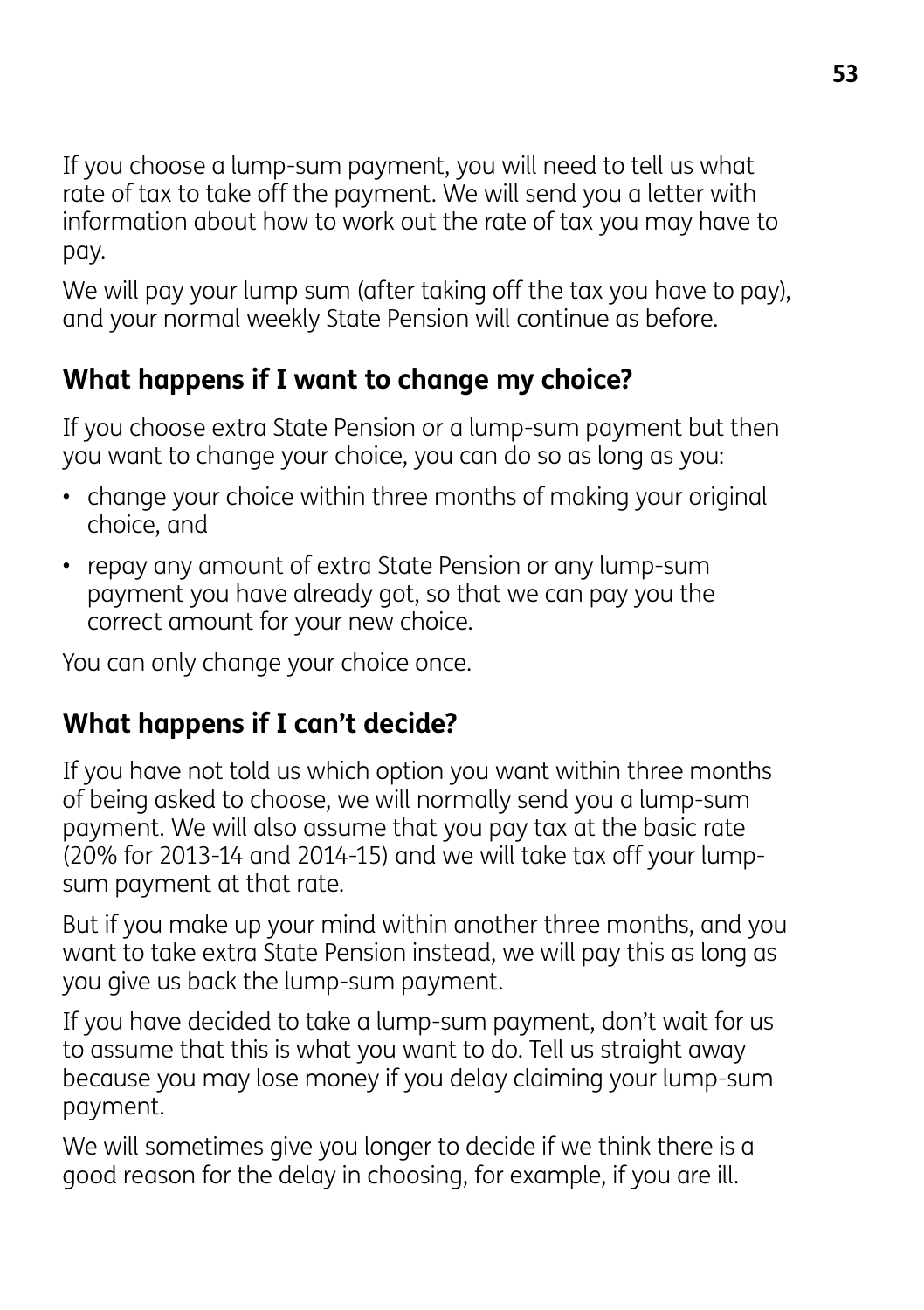### **Getting advice on your choices**

This guide is meant to help you decide whether you want to put off claiming your State Pension and, if you do, what choice to make when you finally claim it. But what is right for you will depend on your circumstances. So before making a decision you may want to discuss your options with, and get advice from, an independent financial adviser or an organisation that provides advice about pensions. (You may have to pay for professional financial advice.)

# **Where can I find out more?**

## **Call charges**

You can use the **0845** code to call any of our **0345** numbers. Check with your phone company which code is cheaper for you..

Charges correct as of the date on the back of this leaflet.

Calls to **0800** numbers are free from BT land lines but you may have to pay if you use another phone company or a mobile phone.

Calls to **03** numbers from BT land lines should cost no more than 9p a minute with a 15p call set-up charge. However, calls to **03** numbers are usually included in the cost of any call plan you may have, so ask your service provider if you will be charged for those calls.

Calls from mobile phones can cost up to 40p a minute, so check the cost of calls with your service provider.

You can ask our operator to call you back – just give them your phone number.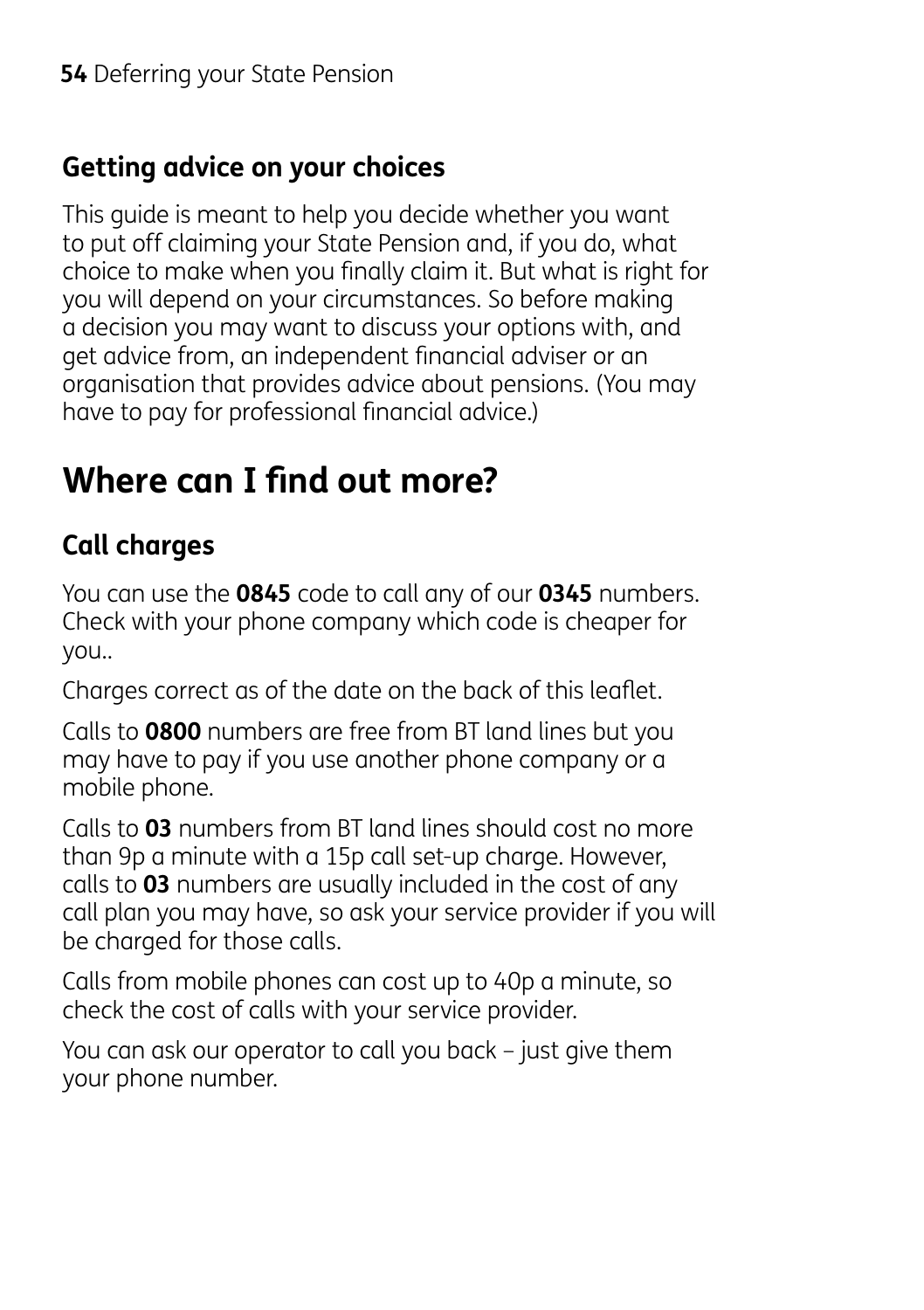#### **Textphones – if you have speech or hearing difficulties**

Our textphone numbers are for people who cannot speak or hear clearly. If you don't have a textphone, you could check if your local library or Citizens Advice Bureau has one. Textphones don't receive text messages from mobile phones.

# **Organisations you may find useful**

### **The Pension Service**

For general enquiries about pensions.

Phone: **0345 606 0265** (or **0345 606 0275** if you speak Welsh and live in Wales).

Textphone: **0345 606 0285** (or **0345 606 0295** if you speak Welsh and live in Wales).

Lines are open Monday to Friday, 8am to 6pm. If English or Welsh is not your first language, you can use your own interpreter or one that we provide. We can usually arrange a phone interpreter straight away.

Our phone lines tend to be less busy in the afternoon and towards the end of the week, so you may prefer to call then.

We record phone calls to help us provide an accurate and consistent service and for training and security purposes.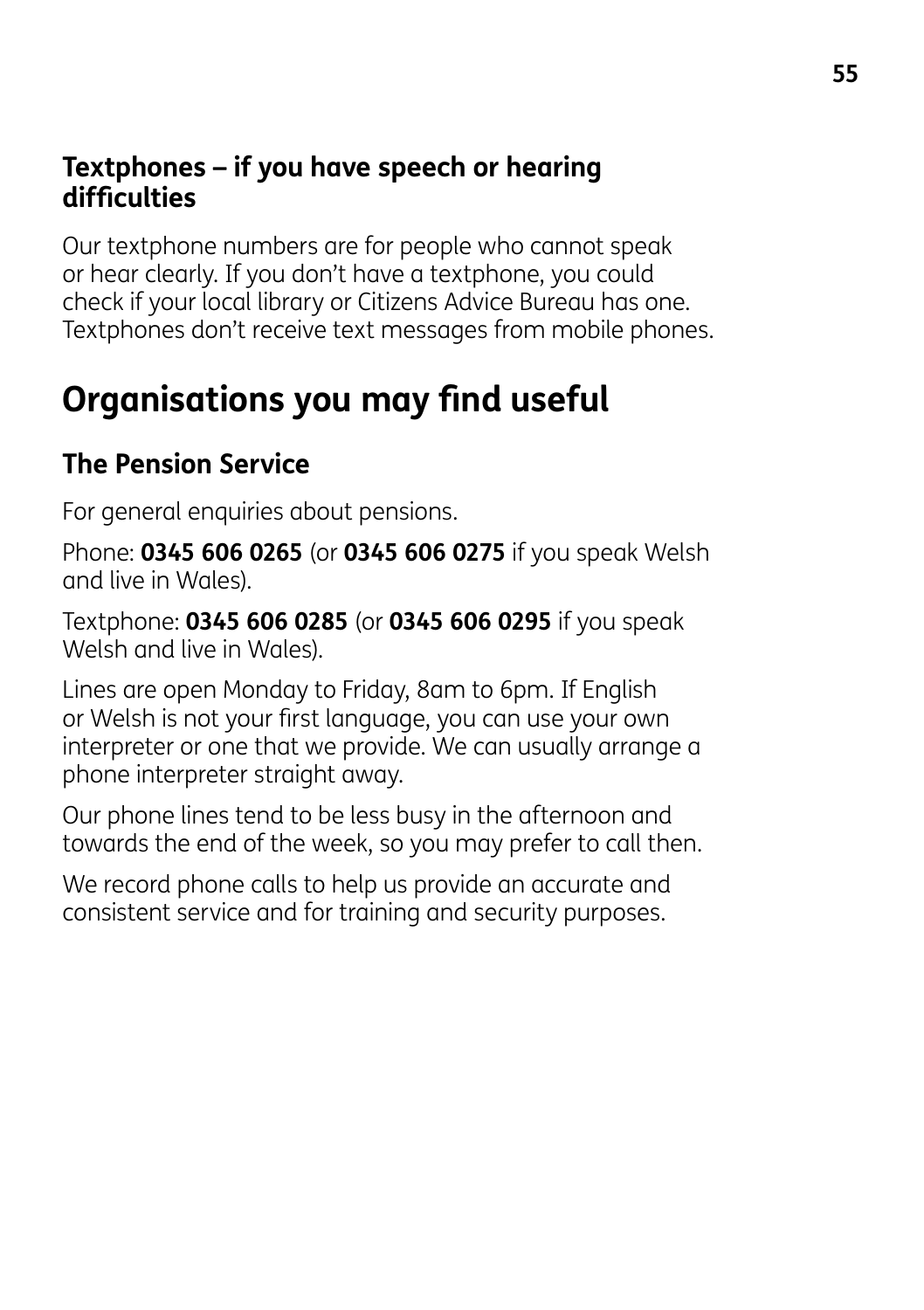### **The Pension Tracing Service**

The Pension Tracing Service is a free service that may be able to help you trace a company or personal pension scheme, if you have lost contact with the provider.

Phone: **0345 600 2537**

Textphone: **0345 300 0169** 

#### Web: **www.gov.uk/find-lost-pension**

Write to: The Pension Service 9 Mail Handling Site A Wolverhampton WV98 1LU

### **International Pension Centre**

For more information about State Pension options for people living abroad.

Phone: **0191 218 7777** or **0044 191 218 7777** (if you are calling from abroad)

Textphone: **0191 218 7280** or **0044 191 218 7280** (if you are calling from abroad)

Lines are open 8am to 8pm Monday to Friday.

#### Web: **www.gov.uk/state-pension**

Fax: **0191 218 7021** or **0044 191 218 7021** (if you are faxing from abroad)

Write to: The Pension Service 11 Mail Handling Site A Wolverhampton GREAT BRITAIN WV98 1LW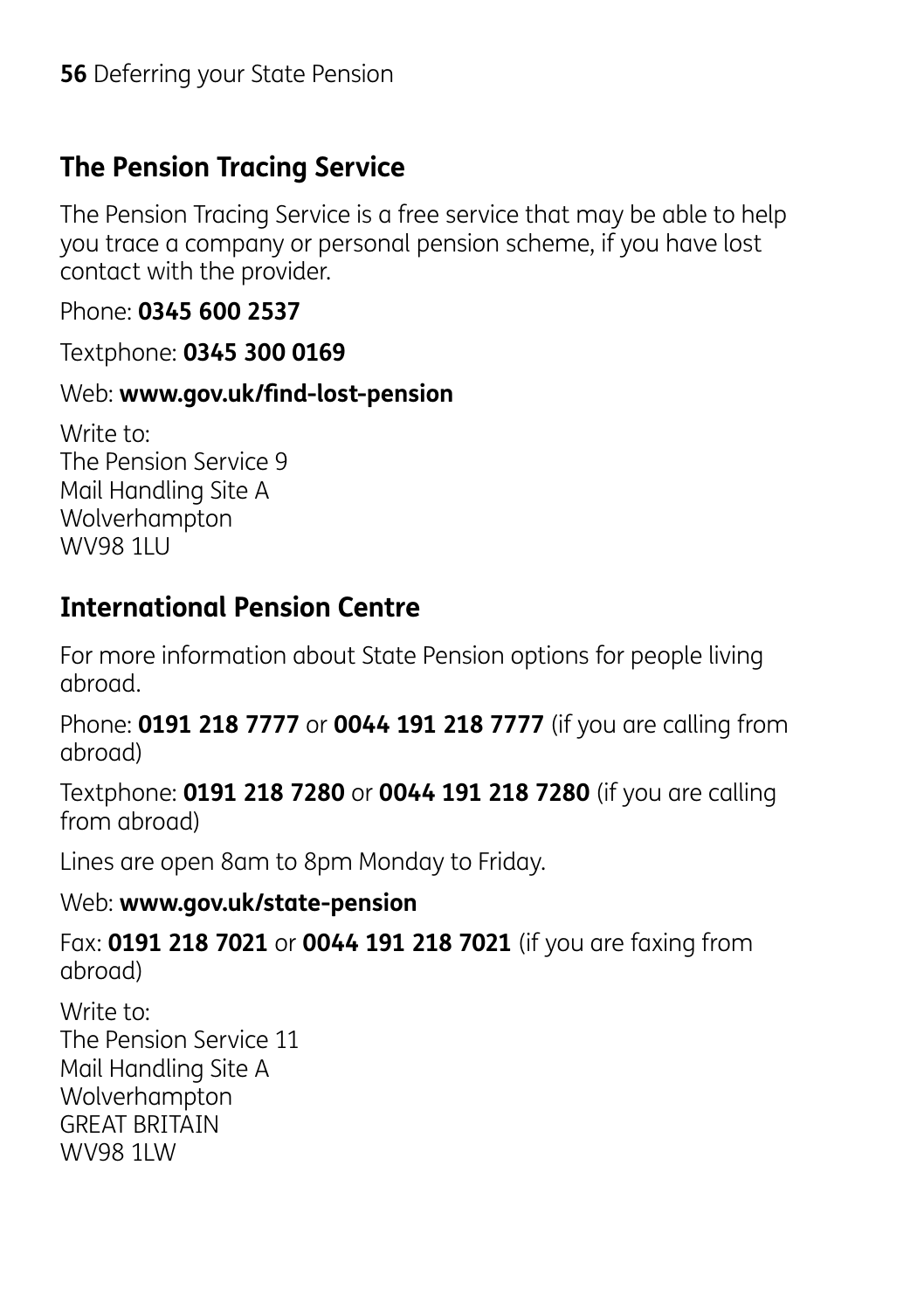### **Healthcare costs if you live outside the UK**

You may not be covered for healthcare paid by the UK if you live permanently outside the UK.

Important: if you defer taking your State Pension while living abroad this may mean you do not get help from the UK with healthcare costs in that country.

For more information go to: **www.nhs.uk** 

## **The Pensions Advisory Service**

The Pensions Advisory Service can give you information about many things to do with pensions, including occupational pensions, stakeholder pensions and personal pensions.

Phone: **0845 601 2923**. Lines are open Monday to Friday, 9am to 5pm.

#### Web: **www.pensionsadvisoryservice.org.uk**

Write: The Pensions Advisory Service 11 Belgrave Road London SW1V 1RB

## **Reduction in council tax**

Reductions in council tax are dealt with by local councils, not DWP. If you want to apply for a reduction in your council tax, or find out more about it, please contact your local council.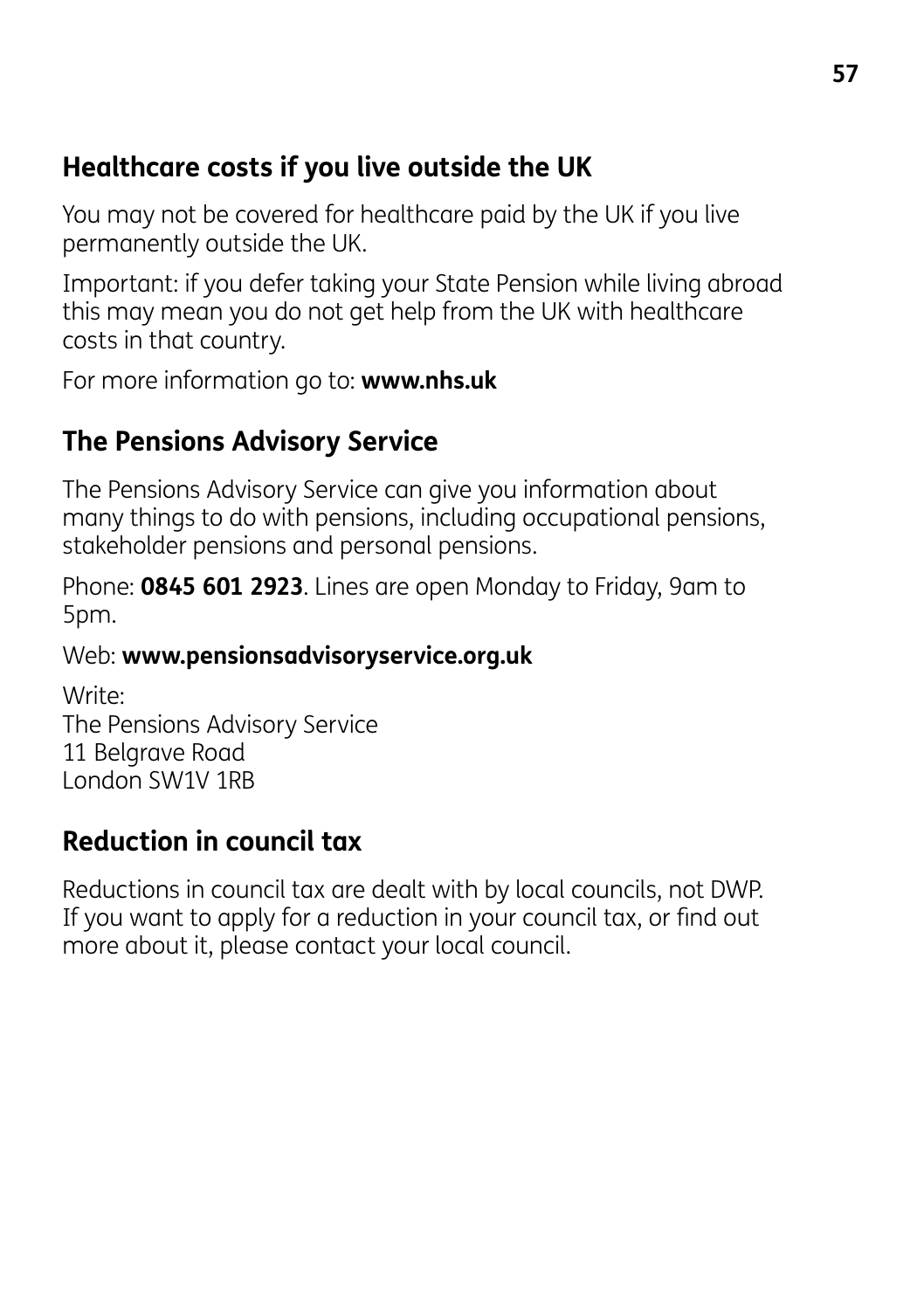### **HM Revenue & Customs Taxes Helpline**

#### Phone: **0300 200 3300**

Lines are open 8am to 8pm, Monday to Friday, and 8am to 4pm, Saturday (except Bank Holidays).

Phone: **0300 200 1900** (if you speak Welsh and live in Wales). This line is open weekdays 8.30am to 5pm (except Bank Holidays).

Textphone: **0300 200 3319** 

Web: **www.gov.uk/income-tax**

Or if you are calling from abroad: **+44 135 535 9022**

#### **HM Revenue & Customs National Insurance Helpline**

Phone: **0300 200 3500**. This line is open weekdays 8am to 5pm (except Bank Holidays).

#### Textphone: **0300 200 3519**

Write: HM Revenue and Customs National Insurance Contributions Office Benton Park View Newcastle upon Tyne NE98 1ZZ

Web: **www.gov.uk/national-insurance**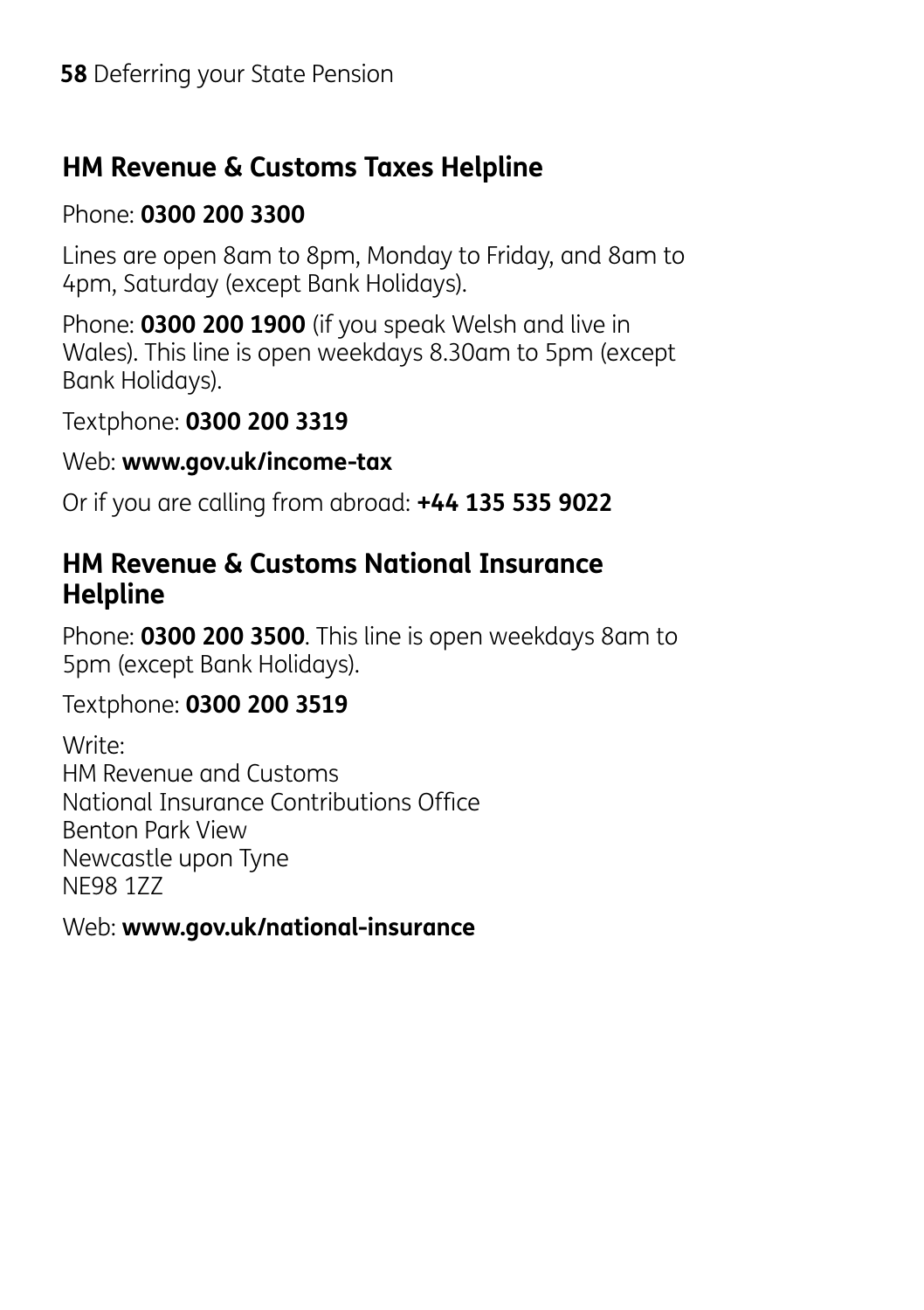### **Tax Credits Helpline**

For general information about tax credits

Phone: **0345 300 3900** or **0044 2890 538 192** (if you are calling from abroad). The lines are open 8am to 8pm Monday to Friday, and 8am to 4pm Saturday. Closed Sunday, Christmas Day, Boxing Day and New Year's Day.

#### Textphone: **0345 300 3909**

When you contact us please have your National Insurance number ready.

#### Web: **www.gov.uk/claim-tax-credits**

### **The Financial Conduct Authority (FCA)**

The FCA regulates the financial services industry in the UK and provides a helpline and guides on pensions and personal finance.

#### Phone: **0800 111 6768**

Lines are open 8am to 6pm Monday to Friday (but not Bank Holidays) and 9am to 1pm Saturday.

Web: **www.fca.org.uk**

### **Gender Recognition Panel**

Phone: **0300 1234 503**

#### Web: **www.justice.gov.uk/tribunals/gender-recognitionpanel**

Write to: Gender Recognition Panel PO Box 9300 Leicester LE1 6DJ